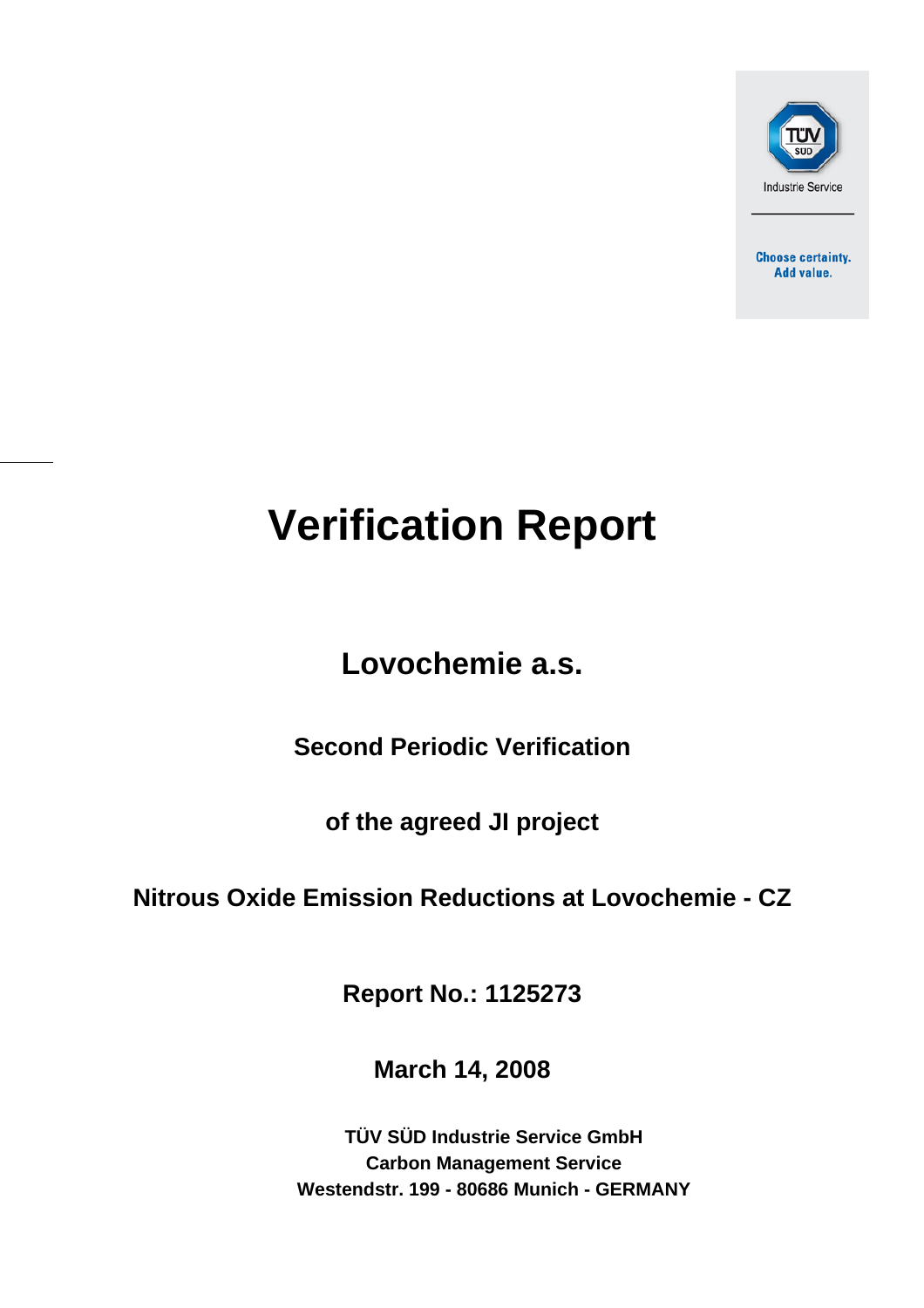

Page 1 of 20

| <b>Report No.</b>                                                                                                                                                                                                             | Date of first issue |  | <b>Version</b>                                                                                                | Date of this revision | <b>Certificate No.</b> |  |  |
|-------------------------------------------------------------------------------------------------------------------------------------------------------------------------------------------------------------------------------|---------------------|--|---------------------------------------------------------------------------------------------------------------|-----------------------|------------------------|--|--|
| 1125273                                                                                                                                                                                                                       | March 14, 2008      |  | 1                                                                                                             | <b>March 14, 2008</b> |                        |  |  |
| Subject:                                                                                                                                                                                                                      |                     |  | Second Periodic Verification of an agreed JI Project                                                          |                       |                        |  |  |
| <b>Executing Operational Unit:</b>                                                                                                                                                                                            |                     |  | TÜV SÜD Industrie Service GmbH<br><b>Carbon Management Service</b><br>Westendstr. 199 - 80686 Munich, GERMANY |                       |                        |  |  |
| <b>Client:</b>                                                                                                                                                                                                                |                     |  | Lovochemie, a. s.<br>Terezínská 57<br>410 17 Lovosice<br>Czech Republic                                       |                       |                        |  |  |
| Contract approved by:                                                                                                                                                                                                         |                     |  | Javier Castro                                                                                                 |                       |                        |  |  |
| <b>Report Title:</b>                                                                                                                                                                                                          |                     |  | Second Periodic Verification of the project<br>Nitrous Oxide Emission Reductions at Lovochemie - CZ           |                       |                        |  |  |
| <b>Number of pages</b>                                                                                                                                                                                                        |                     |  | 20 (excluding cover page and annexes)                                                                         |                       |                        |  |  |
| Summary:<br>The certification body "Climate and Energy" of TÜV SÜD Industrie Service GmbH has been ordered by<br>TÜV NORD to carry out the initial and the first periodic verification of the registered JI project "Nitrous" |                     |  |                                                                                                               |                       |                        |  |  |

**Oxide Emission Reductions at Lovochemie - CZ**".

The verifier confirms that the project is implemented as planned and described in validated project design documents. Installed equipment being essential for generating emission reduction runs reliably and is calibrated appropriately. The monitoring system is in place and the project does generate GHG emission reductions.

The verifier can confirm that the GHG emission reduction for the whole monitoring period is calculated without material misstatements. Our opinion relates to the project's GHG emissions and resulting GHG emissions reductions reported and related to the valid and registered project baseline and monitoring, and its associated documents. Based on the information we have seen and evaluated we confirm the following statement:

Reporting period: From January 01, 2007 to December 31, 2007

Verified emission reductions in the reporting period:

Emission reductions:  $267 466$  t CO<sub>2</sub> equivalents

The verification team also determined some few areas of risks for the project in the context of the management/operation system and of quality assurance. Issues indicated as "Forward Action Request" should be submitted as indispensable information to the verification team of the next periodic verification.

| <b>Work carried</b> | Martin Schröder (project manager)                      | <b>Internal Quality Control by:</b> |  |
|---------------------|--------------------------------------------------------|-------------------------------------|--|
| $\vert$ out by:     | Konrad Tausche (ghg lead auditor,<br>technical expert) | Javier Castro                       |  |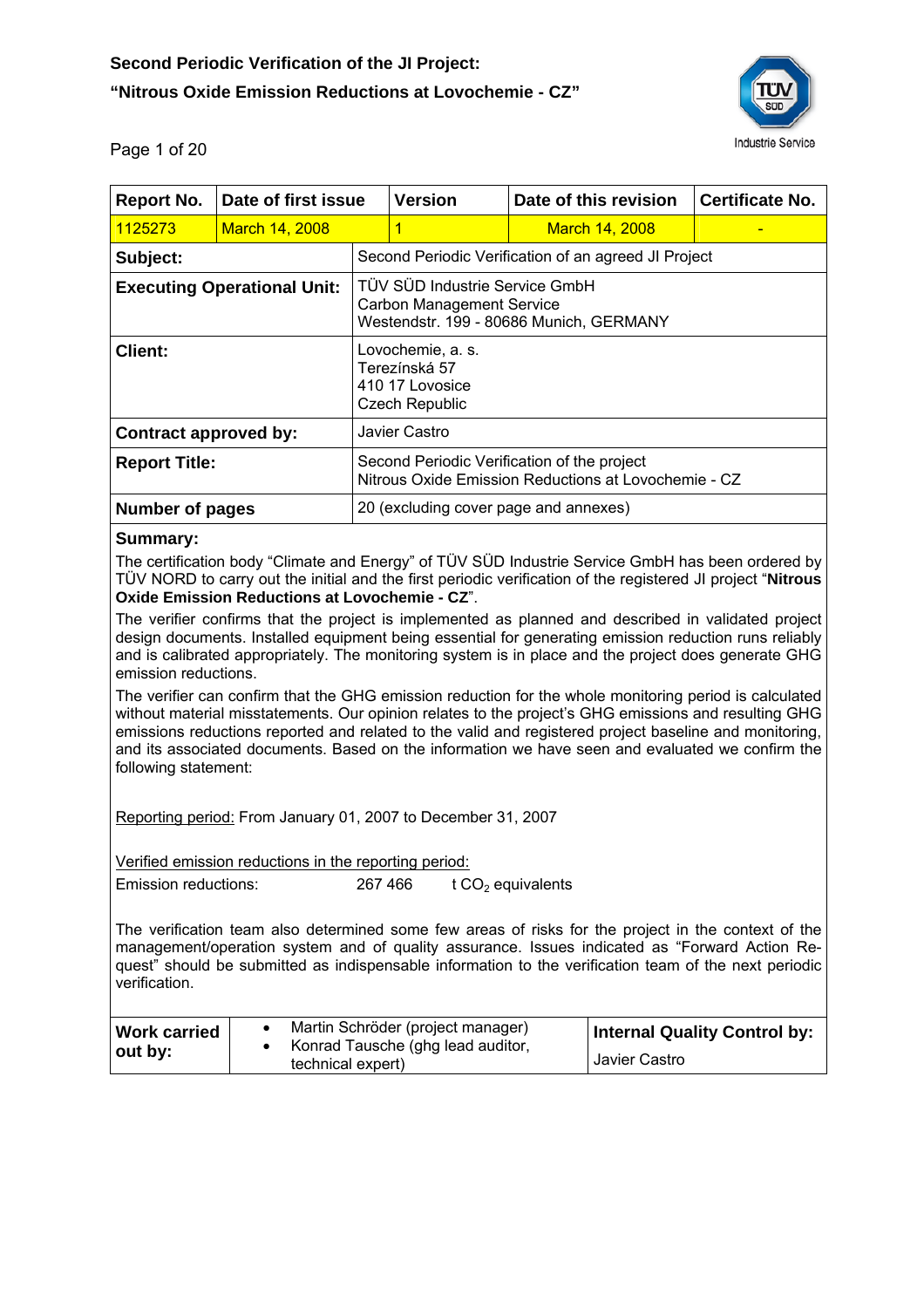**Second Periodic Verification of the JI Project: "Nitrous Oxide Emission Reductions at Lovochemie - CZ"** 



Page 2 of 20

## **Abbreviations**

Abbreviations:

| CAR             | <b>Corrective Action Request</b>                  |
|-----------------|---------------------------------------------------|
| <b>CDM</b>      | <b>Clean Development Mechanism</b>                |
| CO <sub>2</sub> | <b>Carbon Dioxide</b>                             |
| <b>CR</b>       | <b>Clarification Request</b>                      |
| <b>DNA</b>      | <b>Designated National Authority</b>              |
| <b>ERPA</b>     | emission reduction purchase agreement             |
| <b>ERU</b>      | <b>Emission Reduction Unit</b>                    |
| <b>FAR</b>      | <b>Forward Action Request</b>                     |
| <b>GHG</b>      | Greenhouse Gas                                    |
| <b>IETA</b>     | <b>International Emission Trading Association</b> |
| <b>IVC</b>      | <b>Initial Verification Checklist</b>             |
| JI              | Joint Implementation                              |
| ΚP              | Kyoto Protocol                                    |
| <b>MP</b>       | <b>Monitoring Plan</b>                            |
| MVP             | Monitoring and Verification Protocol              |
| $N_2$ 0         | Nitrous Oxide                                     |
| <b>PDD</b>      | <b>Project Design Document</b>                    |
| <b>PVC</b>      | <b>Periodical Verification Checklist</b>          |
| TÜV SÜD         | TÜV SÜD Industrie Service GmbH                    |
| <b>UNFCCC</b>   | UN Framework Convention on Climate Change         |
| VVM             | Validation and Verification Manual                |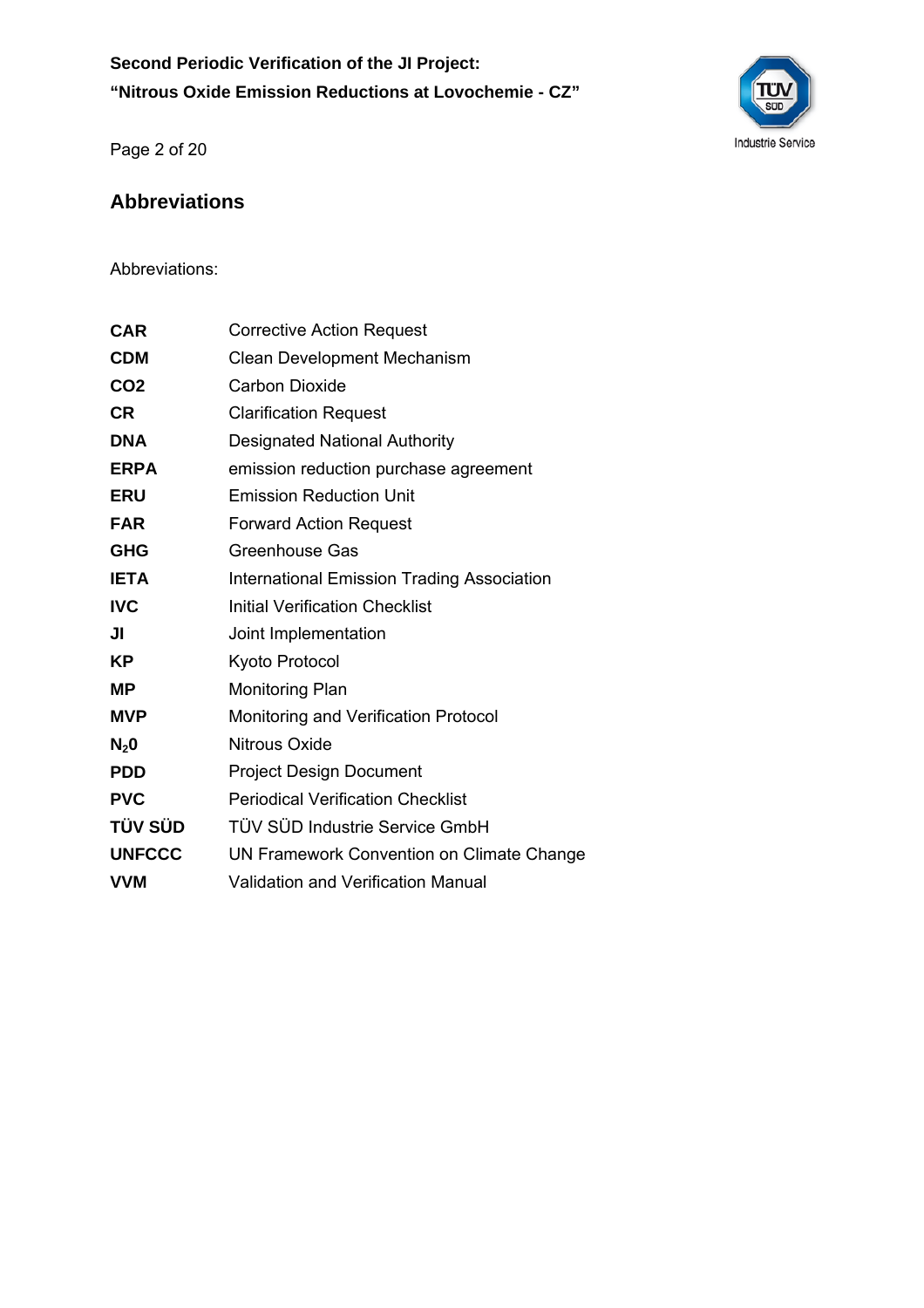

Page 3 of 20

## **Table of Contents**

| 1              |     |                                                                           |  |
|----------------|-----|---------------------------------------------------------------------------|--|
|                | 1.1 |                                                                           |  |
|                | 1.2 |                                                                           |  |
|                | 1.3 |                                                                           |  |
| $\overline{2}$ |     |                                                                           |  |
|                | 2.1 |                                                                           |  |
|                | 2.2 |                                                                           |  |
|                | 2.3 |                                                                           |  |
| 3              |     |                                                                           |  |
|                | 3.1 | Remaining issues, CARs, FARs from previous verifications or validation 11 |  |
|                | 3.2 |                                                                           |  |
|                | 3.3 |                                                                           |  |
|                | 3.4 |                                                                           |  |
|                | 3.5 |                                                                           |  |
|                | 3.6 |                                                                           |  |
|                | 3.7 |                                                                           |  |
|                | 3.8 |                                                                           |  |
|                | 3.9 |                                                                           |  |
| 4.             |     |                                                                           |  |
| 5              |     |                                                                           |  |

**Annex 1**: Periodic Verification Checklist

**Annex 2**: Information Reference List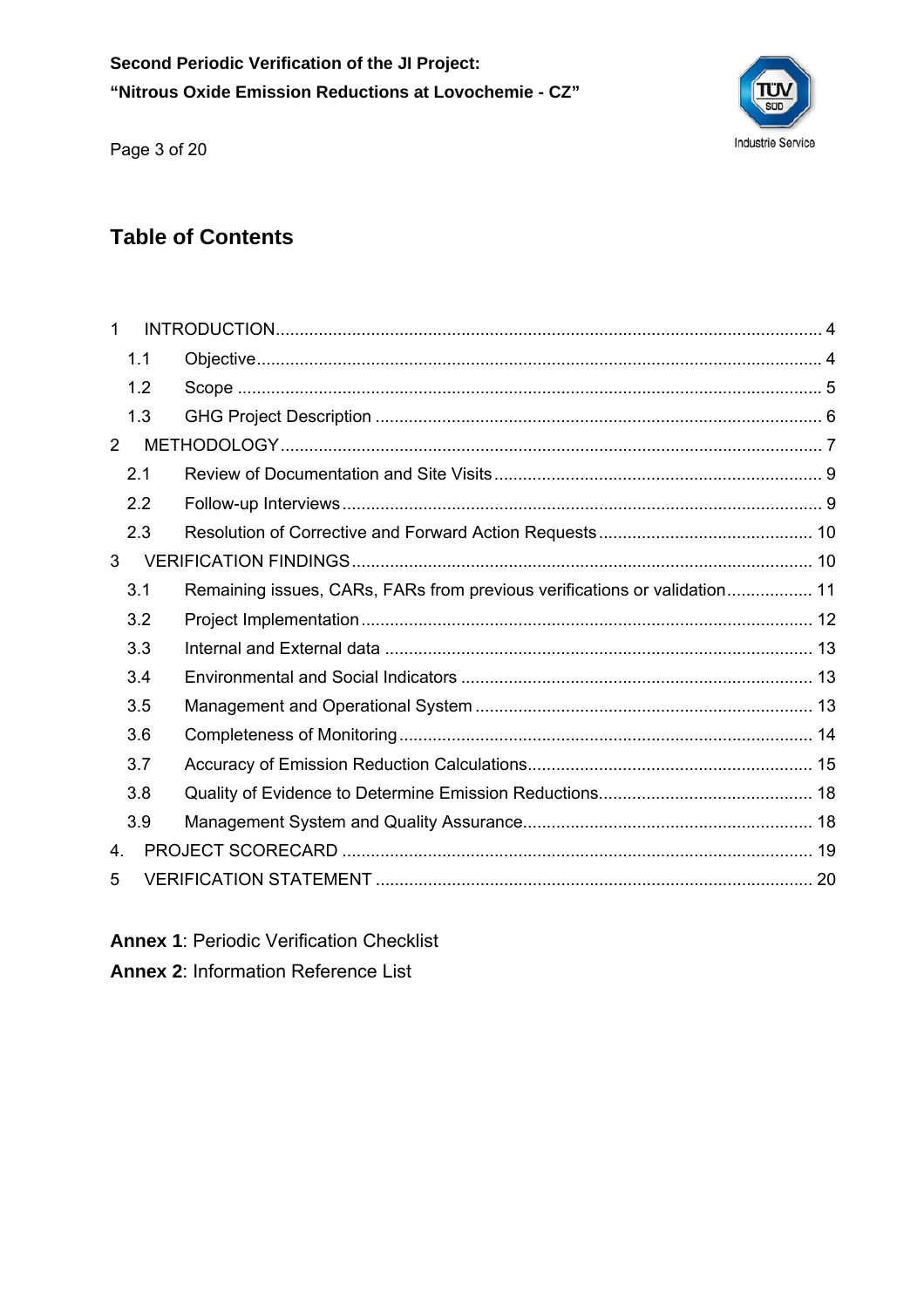

Page 4 of 20

#### **1 INTRODUCTION**

TÜV NORD has commissioned an independent verification by TÜV Industrie Service GmbH (TÜV SÜD) of its agreed JI project "Nitrous Oxide Emission Reductions at Lovochemie - CZ". The order covers a periodic verification of the project.

Verification is the periodic independent review and ex post determination by the Designated Operational Entity / Independent Entity of the monitored reductions in GHG emissions during the defined verification period.

This report summarizes the findings of the second periodic verification. It is based on the Periodic Verification Report Template Version 3.0, December 2003 as a part of the Validation and Verification Manual (VVM) published by International Emission Trading Association (IETA).

The periodic verification has been performed including a desk review of the project documents (PDD, monitoring plan, validation report, monitoring manual, monitoring report and its revision and further documentations) and an on-site audit.

The results of the determination were documented by DNV in the validation report: "NITROUS OXIDE EMISSION REDUCTIONS AT LOVOCHEMIE - CZ", report no. 2005-1181, rev. 1, dated 12/10/2005.

The results of the Initial and First Periodic Verification were documented by TÜV SÜD in the verification report: "NITROUS OXIDE EMISSION REDUCTIONS AT LOVOCHEMIE - CZ", report no. Report No. 976314, March 27, 2007.

#### **The verification team consists of the following personnel:**

| Martin Schröder | TÜV SÜD, Munich | <b>Project Manager</b>        |
|-----------------|-----------------|-------------------------------|
| Konrad Tausche  | TÜV SÜD, Munich | <b>GHG Auditor and Expert</b> |

#### **1.1 Objective**

The objective of verification can be divided in Initial Verification and Periodic Verification:

• Initial Verification:

The objective of an initial verification is to verify that the project is implemented as planned, to confirm that the monitoring system is in place and fully functional, and to assure that the project will generate verifiable emission reductions. A separate initial verification prior to the project entering into regular operations is not a mandatory requirement.

Periodic Verification:

The objective of the periodic verification is to verify that actual monitoring systems and procedures are in compliance with the monitoring systems and procedures described in the monitoring plan; further more the periodic verification evaluates the GHG emission reduction data and express a conclusion with a high, but not absolute, level of assurance about whether the reported GHG emission reduction data is free of material misstatements and verifies that the reported GHG emission data is sufficiently supported by evidence, i.e. monitoring records. If no prior initial verification has been carried out, the objective of the first periodic verification also includes the objectives of the initial verification.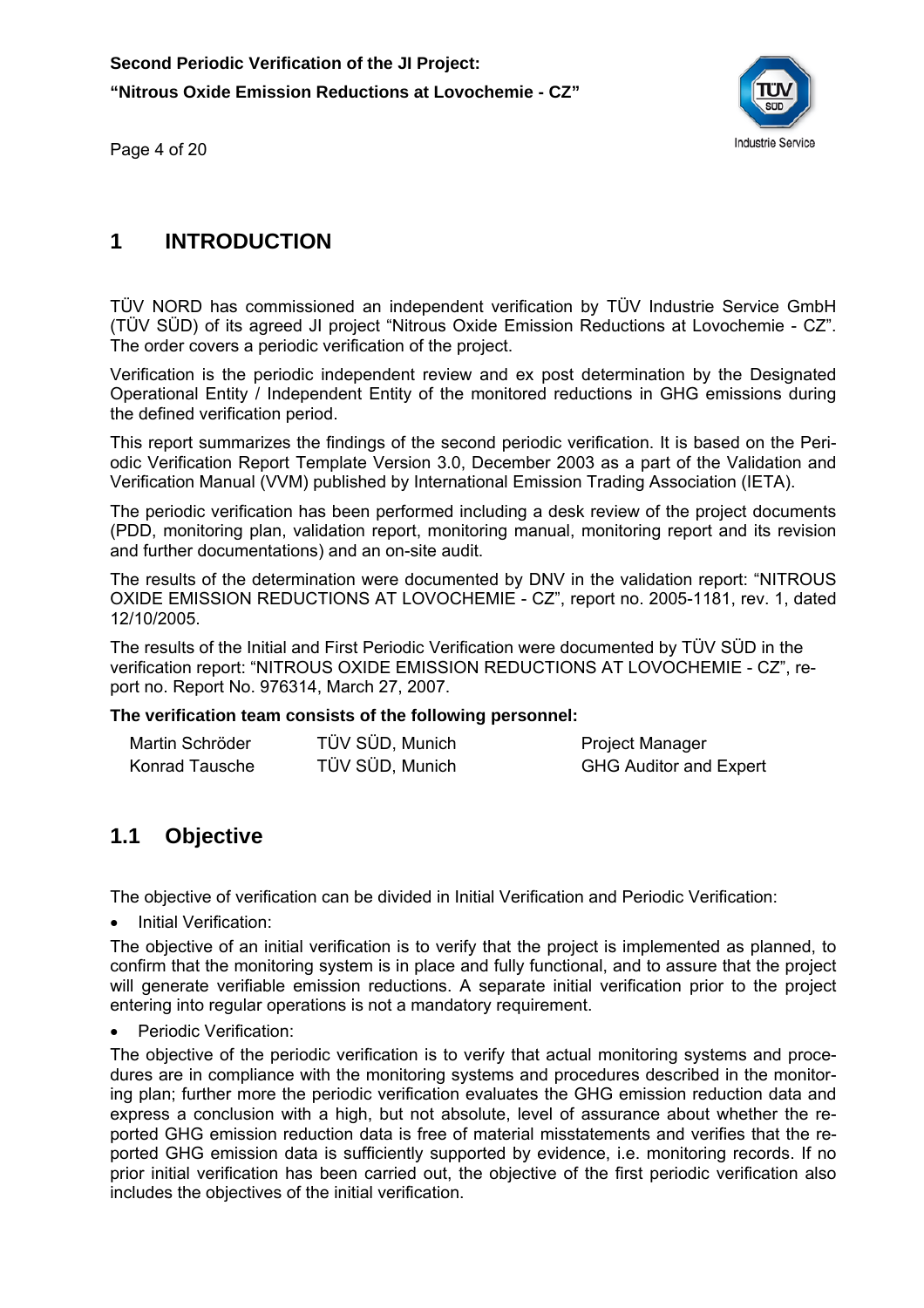#### **Second Periodic Verification of the JI Project:**

#### **"Nitrous Oxide Emission Reductions at Lovochemie - CZ"**



Page 5 of 20

The verification shall consider both quantitative and qualitative information on emission reductions.

Quantitative data comprises the monitoring reports submitted to the verifier by the project entity. Qualitative data comprises information on internal management controls, calculation procedures, and procedures for transfer, frequency of emissions reports, review and internal audit of calculations/data transfers.

The verification is based on criteria set by UNFCCC, the Kyoto Protocol and the JI modalities and procedures.

#### **1.2 Scope**

Verification scope is defined as an independent and objective review and ex post determination by the Accredited Independent Entity of the monitored reductions in GHG emissions. The verification is based on the submitted monitoring report and the validated project design documents including its monitoring plan. The monitoring report and associated documents are reviewed against Kyoto Protocol requirements, UNFCCC rules and associated interpretations. TÜV SÜD has, based on the recommendations in the Validation and Verification Manual employed a riskbased approach in the verification, focusing on the identification of significant risks of the project implementation and the generation of emission reductions.

The verification is not meant to provide any consulting towards the client. However, stated requests for clarifications and/or corrective actions may provide input for improvement of the monitoring activities.

The audit team has been provided with a Monitoring Report and underlying data records on January 21, 2008, covering the period January 01, 2007 to December 31, 2007 which is also the second verification period in the agreed crediting period.. Due to a finding stated in this verification report the monitoring report had to been revised, which led to a revision 1, submitted on February 15, 2008. These documents serves as the basis for the assessment presented herewith

Studying the existing documentation belonging to this project, it was obvious that the competence and capability of the audit team performing the verification has to cover at least the following aspects:

- ¾ Knowledge of Kyoto Protocol and the Marrakech Accords
- ¾ Environmental and Social Impact Assessment
- $\triangleright$  Quality assurance
- $\triangleright$  Technical aspects of geothermal energy
- $\triangleright$  Monitoring technologies and concepts
- $\triangleright$  Political, economical and technical conditions in host country

According to these requirements TÜV SÜD has composed a project team in accordance with the appointment rules of the TÜV certification body "climate and energy":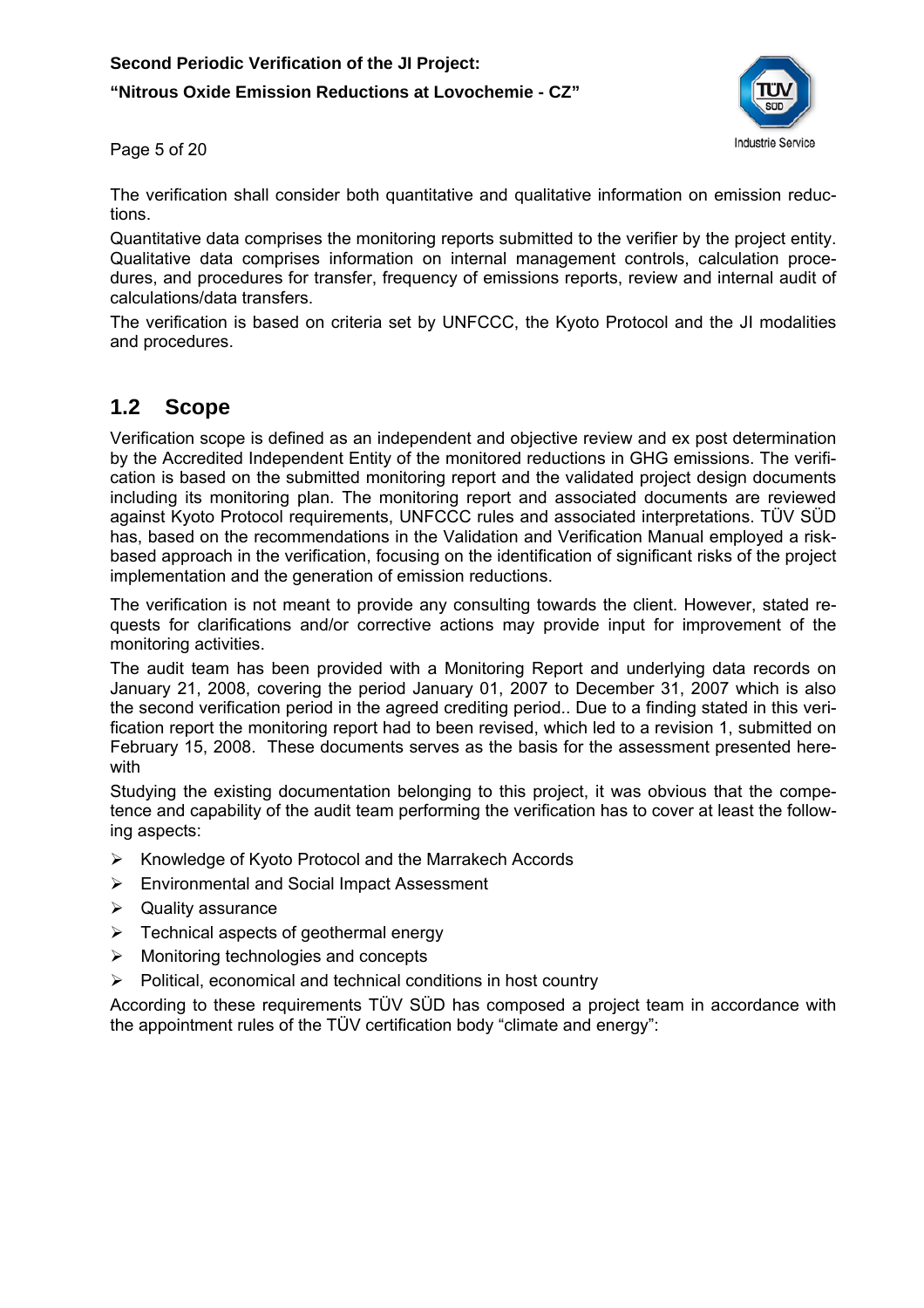

Page 6 of 20

**Martin Schröder** is an appointed GHG-Auditor by the certifcation body "climate and energy" of TÜV SÜD Industrie Service GmbH. Within TÜV SÜD he is responsible for the validation and verification of forestry and agriculture based GHG mitigation projects. He passed extensive internal training in the field of auditing.

**Konrad Tausche** the former head of department of environmental measurement technique at the Frankfurt office of TÜV SÜD Industrie Service GmbH and supports the "TÜV Carbon Management Service" in Munich since Dec. 2006. He has an academic background in physical and chemical engineering. An additional economic study was completed with the academic degree of a Master of Business Administration and Engineering (MBA and Eng.). In his experience of 15 years he verified a lot of different energy, chemical and incineration plants, emission control and mitigation projects.

The audit team covers the above mentioned requirements as follows:

- Knowledge of Kyoto Protocol and the Marrakech Accords (ALL)
- Environmental and Social Impact Assessment (ALL)
- Quality assurance (ALL)
- Technical aspects of nitric acid production (Tausche)
- Monitoring technologies and concepts (Tausche)
- Political, economical and technical conditions in host country (Tausche)

Responsibility for the internal quality control of the project was with Javier Castro, deputy head of the certification body "climate and energy".

## **1.3 GHG Project Description**

Lovochemie a.s. produces nitric acid for further fertilizer production. Lovochemie a.s. is the largest fertilizer producer in the Czech Republic, who produces nitric acid as part of its production process. The GHG Nitrous oxide (N2O) is a known by-product of the production of nitric acid, and has a very high Global Warming Potential. The KD6 nitric acid production plant located at Lovochemie currently has measured quantities of N2O emissions into the atmosphere.

This Joint Implementation project activity consists of Lovochemie's investment in catalytic destruction technology (High Temperature Catalytic Destruction) that will be introduced to the reactors of the nitric acid plant KD6. The project activity will not result in any revenues except the income from the sale of Emission Reductions (ERs).

Lovochemie agrees to sell a specific amount of ERs generated during the first crediting period 2005 - 2012 to Denmark and Lovochemie also agrees to use the total income from selling this specific amount of ERs to Denmark for "Greening elements". The Greening elements will be identified in close cooperation between Lovochemie and the Danish Environmental Protection Agency (DEPA), and will focus on sustainable activities at Lovochemie which will lead to a positive environmental impact.

The persons from Lovochemie who participated in the audit are listed in Annex 2 of this report.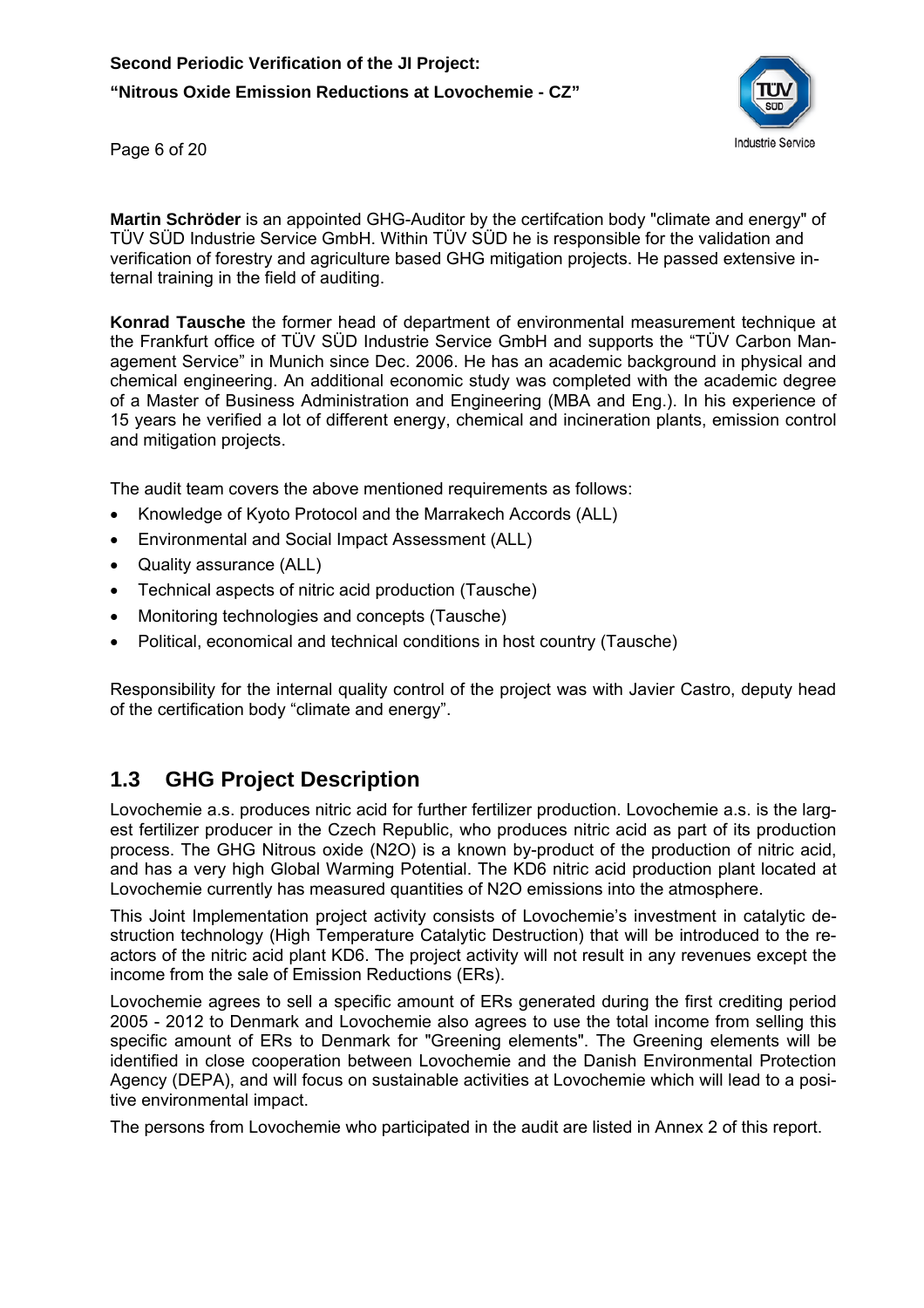

Page 7 of 20

## **2 METHODOLOGY**

The project assessment aims at being a risk based approach and is based on the methodology developed in the Validation and Verification Manual (for further information see www.vvmanual.info), an initiative of all Applicant Entities and Designated Operational Entities, which aims to harmonize the approach and quality of all such assessments.

In order to ensure transparency, a verification protocol was customized for the project, according to the Validation and Verification Manual. The protocol shows, in a transparent manner, criteria (requirements), means of verification and the results. The verification protocol serves the following purposes:

- It organizes, details and clarifies the requirements a CDM/JI project is expected to meet
- It ensures a transparent verification process where the verifier will document how a particular requirement has been proved and the result of the verification.

The findings are the essential part of this verification report, which is based on the verification protocols of the VVM. The completed protocol is enclosed in Annex 1 and Annex 2 to this report. The structure of the Periodic Verification Checklist tables is shown in the following:

| <b>Periodic Verification Checklist</b>                                                                                                                                                                                                                                                                                                 |                                                                                                                                                                                                                                                                                           |                                                                                                                                                                                                                                                                                                                                                                                                                                                                                                                                               |
|----------------------------------------------------------------------------------------------------------------------------------------------------------------------------------------------------------------------------------------------------------------------------------------------------------------------------------------|-------------------------------------------------------------------------------------------------------------------------------------------------------------------------------------------------------------------------------------------------------------------------------------------|-----------------------------------------------------------------------------------------------------------------------------------------------------------------------------------------------------------------------------------------------------------------------------------------------------------------------------------------------------------------------------------------------------------------------------------------------------------------------------------------------------------------------------------------------|
| Table 1: Data Management System/Controls                                                                                                                                                                                                                                                                                               |                                                                                                                                                                                                                                                                                           |                                                                                                                                                                                                                                                                                                                                                                                                                                                                                                                                               |
| <b>Expectations for GHG data</b><br>management system/controls                                                                                                                                                                                                                                                                         | Score                                                                                                                                                                                                                                                                                     | <b>Verifiers Comments</b><br>(including Forward Action<br>Requests)                                                                                                                                                                                                                                                                                                                                                                                                                                                                           |
| The project operator's data<br>management system/controls<br>are assessed to identify report-<br>ing risks and to assess the<br>data management sys-<br>tem's/control's ability to miti-<br>gate reporting risks. The GHG<br>data management sys-<br>tem/controls are assessed<br>against the expectations de-<br>tailed in the table. | A score is assigned as follows:<br><b>Full</b><br>all best-practice expecta-<br>tions are implemented.<br>a proportion of the best<br>Partial<br>practice expectations is implemented<br><b>Limited</b> this should be given if little<br>or none of the system component is<br>in place. | Description of circumstances<br>and further commendation to<br>the conclusion. This is either<br>acceptable based on evi-<br>dence provided $(OK)$ , or a<br><b>Corrective Action Request</b><br>(CAR) of risk or non-<br>compliance with stated re-<br>quirements. The corrective<br>action requests are num-<br>bered and presented to the<br>client in the Verification re-<br>port. The Initial Verification<br>has additional Forward Ac-<br>tion Requests (FAR). FAR<br>indicates essential risks for<br>further periodic verifications |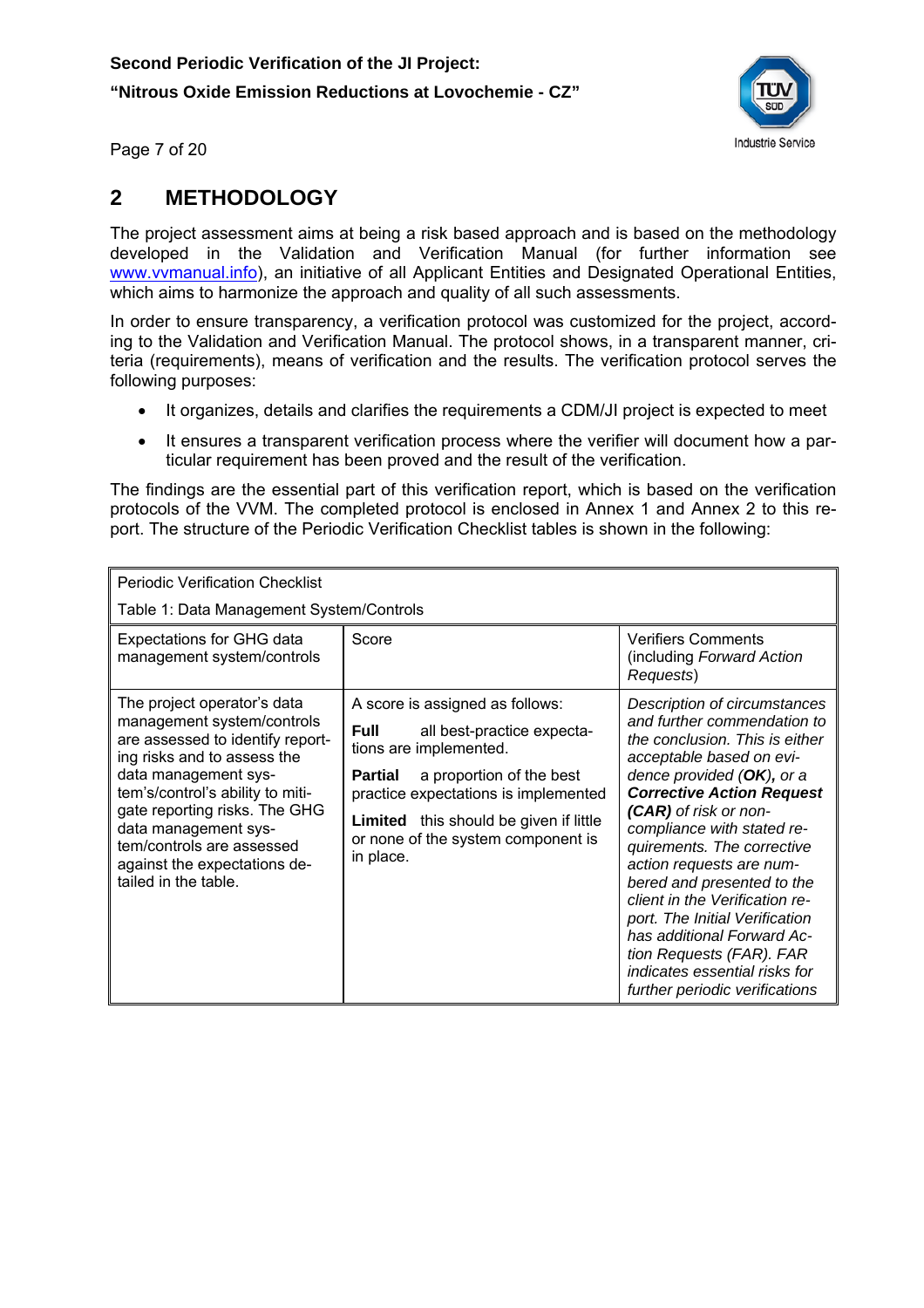

Page 8 of 20

| <b>Periodic Verification Checklist</b>                                                                                                                   |                                                                                                                                                                                                                                                                                   |                                                                                                                                                                                               |  |  |  |
|----------------------------------------------------------------------------------------------------------------------------------------------------------|-----------------------------------------------------------------------------------------------------------------------------------------------------------------------------------------------------------------------------------------------------------------------------------|-----------------------------------------------------------------------------------------------------------------------------------------------------------------------------------------------|--|--|--|
|                                                                                                                                                          | Table 2: GHG calculation procedures and management control testing                                                                                                                                                                                                                |                                                                                                                                                                                               |  |  |  |
| Identification of potential re-<br>porting risk                                                                                                          | Identification, assessment and test-<br>ing of management controls                                                                                                                                                                                                                | Areas of residual risks                                                                                                                                                                       |  |  |  |
| Identification of potential re-<br>porting risks based on an as-<br>sessment of the emission es-<br>timation procedures.<br>Identification of key source | Identification of the key controls for<br>each area with potential reporting<br>risks. Assessment of adequacy of the<br>key controls and eventually test that<br>the key controls are actually in opera-<br>tion.                                                                 | Identification of areas of re-<br>sidual risks, i.e. areas of po-<br>tential reporting risks where<br>there are no adequate man-<br>agement controls to mitigate<br>potential reporting risks |  |  |  |
| data. Focus on those risks that<br>impact the accuracy, com-<br>pleteness and consistency of<br>the reported data.                                       | Internal controls include, Understand-<br>ing of responsibilities and roles,<br>Reporting, reviewing and formal<br>management approval of data;<br>Procedures for ensuring data com-<br>pleteness, conformance with report-<br>ing guidelines, maintenance of data<br>trails etc. | Areas where data accuracy,<br>completeness and consis-<br>tency could be improved are<br>highlighted.                                                                                         |  |  |  |

| <b>Periodic Verification Checklist</b>                                                                                                                                                                                           |                                                                                                                                                                                                                                                                                                                                                                                                                                                                      |                                                                                                                              |
|----------------------------------------------------------------------------------------------------------------------------------------------------------------------------------------------------------------------------------|----------------------------------------------------------------------------------------------------------------------------------------------------------------------------------------------------------------------------------------------------------------------------------------------------------------------------------------------------------------------------------------------------------------------------------------------------------------------|------------------------------------------------------------------------------------------------------------------------------|
|                                                                                                                                                                                                                                  | Table 3: Detailed audit testing of residual risk areas and random testing                                                                                                                                                                                                                                                                                                                                                                                            |                                                                                                                              |
| Areas of residual risks                                                                                                                                                                                                          | Additional verification testing per-<br>formed                                                                                                                                                                                                                                                                                                                                                                                                                       | <b>Conclusions and Areas</b><br><b>Requiring Improvement</b><br>(including FARs)                                             |
| List of residual areas of risks of<br><b>Periodic Verification Checklist</b><br>Table 2 where detailed audit<br>testing is necessary.<br>In addition, other material ar-<br>eas may be selected for de-<br>tailed audit testing. | The additional verification testing<br>performed is described. Testing may<br>include:<br>Sample cross checking of<br>manual transfers of data<br>Recalculation<br>Spreadsheet 'walk throughs'<br>to check links and equations<br>Inspection of calibration and<br>٠<br>maintenance records for key<br>equipment<br>Check sampling analysis re-<br>sults<br>Discussions with process engineers<br>who have detailed knowledge of<br>process uncertainty/error bands. | Having investigated the re-<br>sidual risks, the conclusions<br>are noted here. Errors and<br>uncertainties are highlighted. |

|  | Figure 1 Periodic Verification Protocol Tables |
|--|------------------------------------------------|
|--|------------------------------------------------|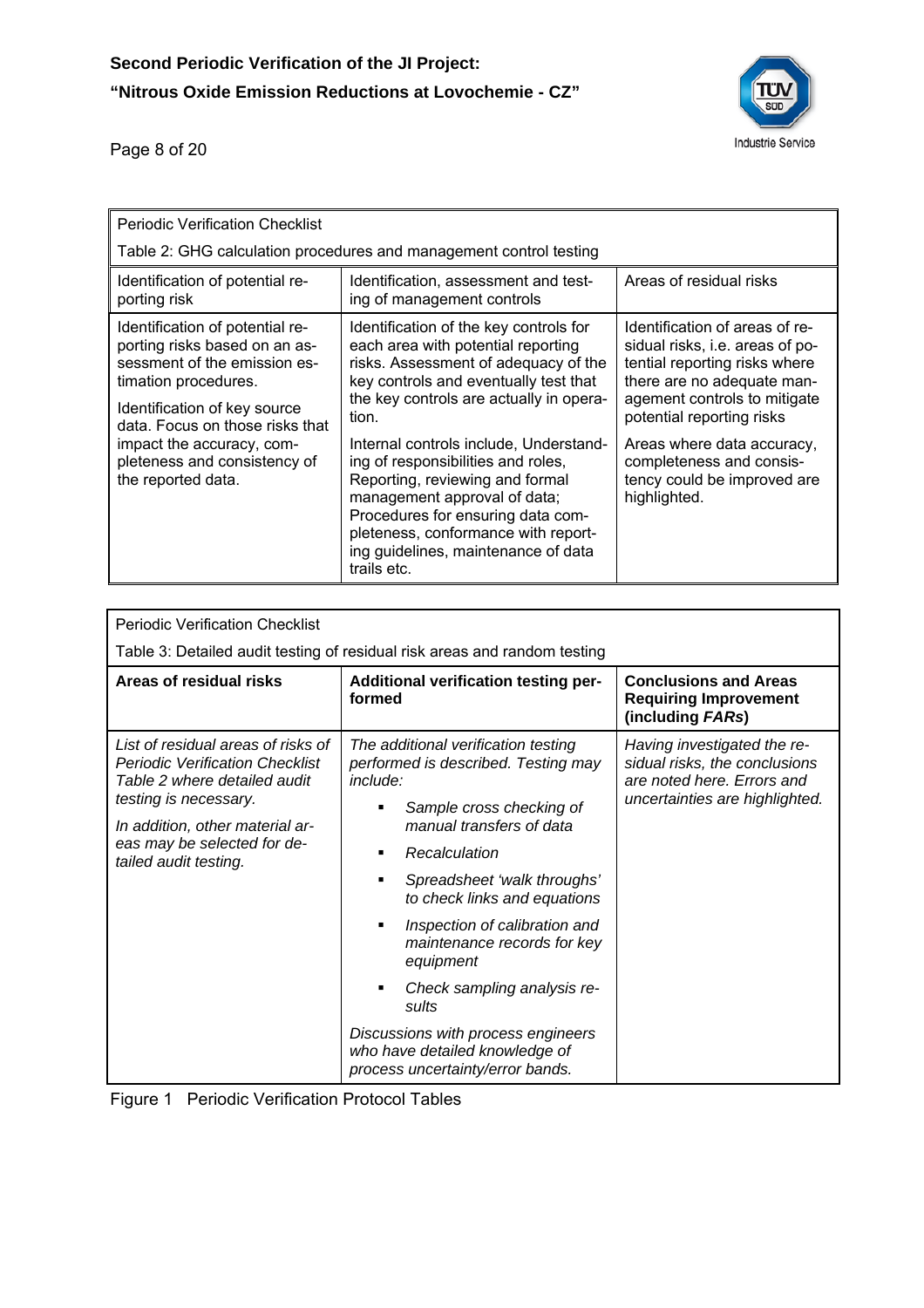

Page 9 of 20

## **2.1 Review of Documentation and Site Visits**

A part of the verification was performed as a desk review of the project documents including PDD, monitoring plan, validation report, Monitoring Manual, monitoring report(s), the calculation spreadsheet as an Excel file and further documentations. The results of the determination were documented by the results of the determination were documented by DNV in the validation report: "NITROUS OXIDE EMISSION REDUCTIONS AT LOVOCHEMIE - CZ", report no. 2005- 1181, rev. 1, dated 12/10/2005. This final validation report indicates no remaining issues.

The results of the Initial and First Periodic Verification were documented by TÜV SÜD in the verification report: "NITROUS OXIDE EMISSION REDUCTIONS AT LOVOCHEMIE - CZ", report no. Report No. 976314, March 27, 2007.

#### **2.2 Follow-up Interviews**

The periodic audit included reviews of performance records, interviews with representatives of Lovochemie, collection of measurement data, observation of established practices and crosschecks of the provided data and data transfer to the calculation spreadsheet as well as working out of the remaining weak points. The main topics of the interviews are summarized in Table 1.

| Interviewed organization | <b>Interview topics</b>                                  |
|--------------------------|----------------------------------------------------------|
| Lovochemie, a.s.         | Project design and implementation<br>➤                   |
|                          | Technical equipment and operation<br>➤                   |
|                          | Operation of the decomposition unit<br>⋗                 |
|                          | Monitoring plan and Data Handling Protocol<br>⋗          |
|                          | Quality assurance and quality control                    |
|                          | Industrial activities<br>⋗                               |
|                          | Monitored data (special focus on the key parameter)<br>➤ |
|                          | Data uncertainty and residual risks                      |
|                          | <b>GHG</b> calculation                                   |
|                          | Data archiving<br>➤                                      |
|                          | Compliance with national laws and regulations<br>➤       |
|                          | Data uncertainty<br>➤                                    |
|                          | Data transfer and reporting procedures<br>➤              |
|                          | Quality management                                       |
|                          | Performance of maintenance work                          |

#### **Table 1 Interview topics**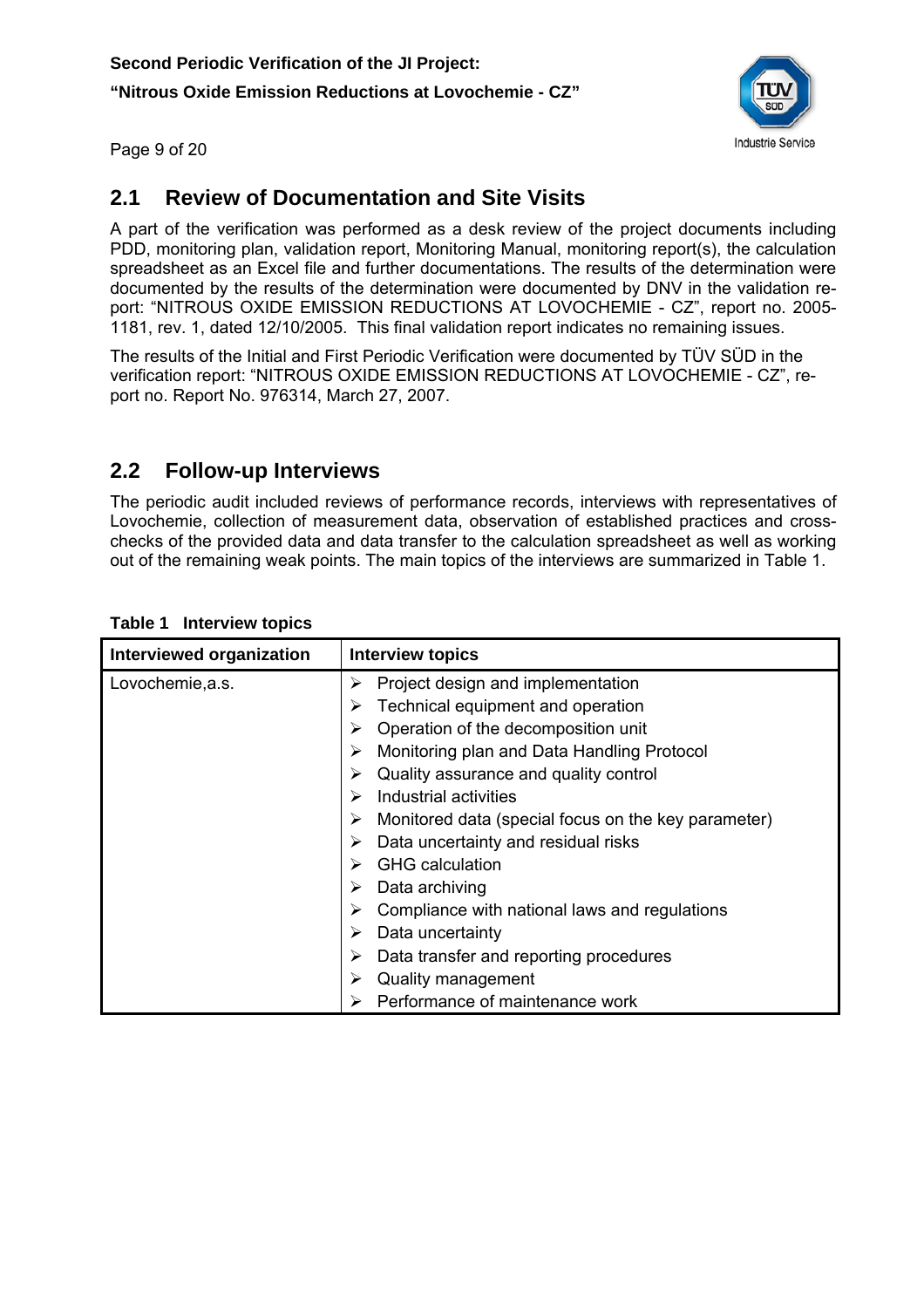

Page 10 of 20

## **2.3 Resolution of Corrective and Forward Action Requests**

The objective of this phase of the verification is to resolve the requests for corrective actions and any other outstanding issues which needed to be clarified for TÜV SÜD's positive conclusion on the GHG emission reduction calculation. The findings raised by TÜV SÜD during the Initial Verification and/or previous Periodic Verifications were resolved during communications between the client and TÜV SÜD.

New findings and requests raised by TÜV SÜD – if any - were clearly stated during the auditing process and in the subsequent communication. To guarantee the transparency of the verification process, the responses to open findings from previous verifications as well as findings from the current periodic verification that will be given by Lovochemie are summarized and documented in the following.

## **3 VERIFICATION FINDINGS**

In the following sections the findings of the verification are stated. The verification findings for each verification subject are presented as follows:

The findings from the desk review of the final monitoring report and the findings from interviews during the follow up visit are summarized. A more detailed record of these findings can be found in the Verification Protocol in annex 1.

- 1) Where TÜV SÜD had identified issues that needed clarification or that represented a risk to the fulfilment of the project objectives, a Clarification or Corrective Action Request, respectively, have been issued. The Clarification and Corrective Action Requests are stated, where applicable, in the following sections and are further documented in the Verification Protocol in Annex 1.
- 2) Where Clarification or Corrective Action Request has been issued, the exchanges between the Client and TÜV SÜD to resolve these Clarification or Corrective Action Request are summarized.
- 3) In the context of Forward Action Requests (FAR), risks have been identified, which may endanger the delivery of high quality CERs in the future, i.e. by deviations from standard procedures as defined by the MP. As a consequence, such aspects should receive a special focus during the next consecutive verification. A FAR may originate from lack of data sustaining claimed emission reductions. Forward Action Requests are understood as recommendation for future project monitoring; they are stated, where applicable, in the following sections and are further documented in the Verification Protocol in Annex 1.
- 4) The final conclusions for verification subject are presented.

The verification team wants to emphasize that the applied methodology of the project, namely NM0111, is not exact according to the later approved methodology AM0028. Aspects of NM0111 are adopted in AM0028, but also some aspects that are more related to this project are defined in approved methodology AM0034. Since NM0111 is not an approved and sufficient developed methodology like in AM0028. In case of interpretation the validated and contracted monitoring plan of PDD has been considered. However in one basic issue, where the PDD is not specific enough, the approach of the AM0034 was applied in order to verify the emission reductions in the verification period. This led to the only Corrective Action Request in this period, which finally could be resolved.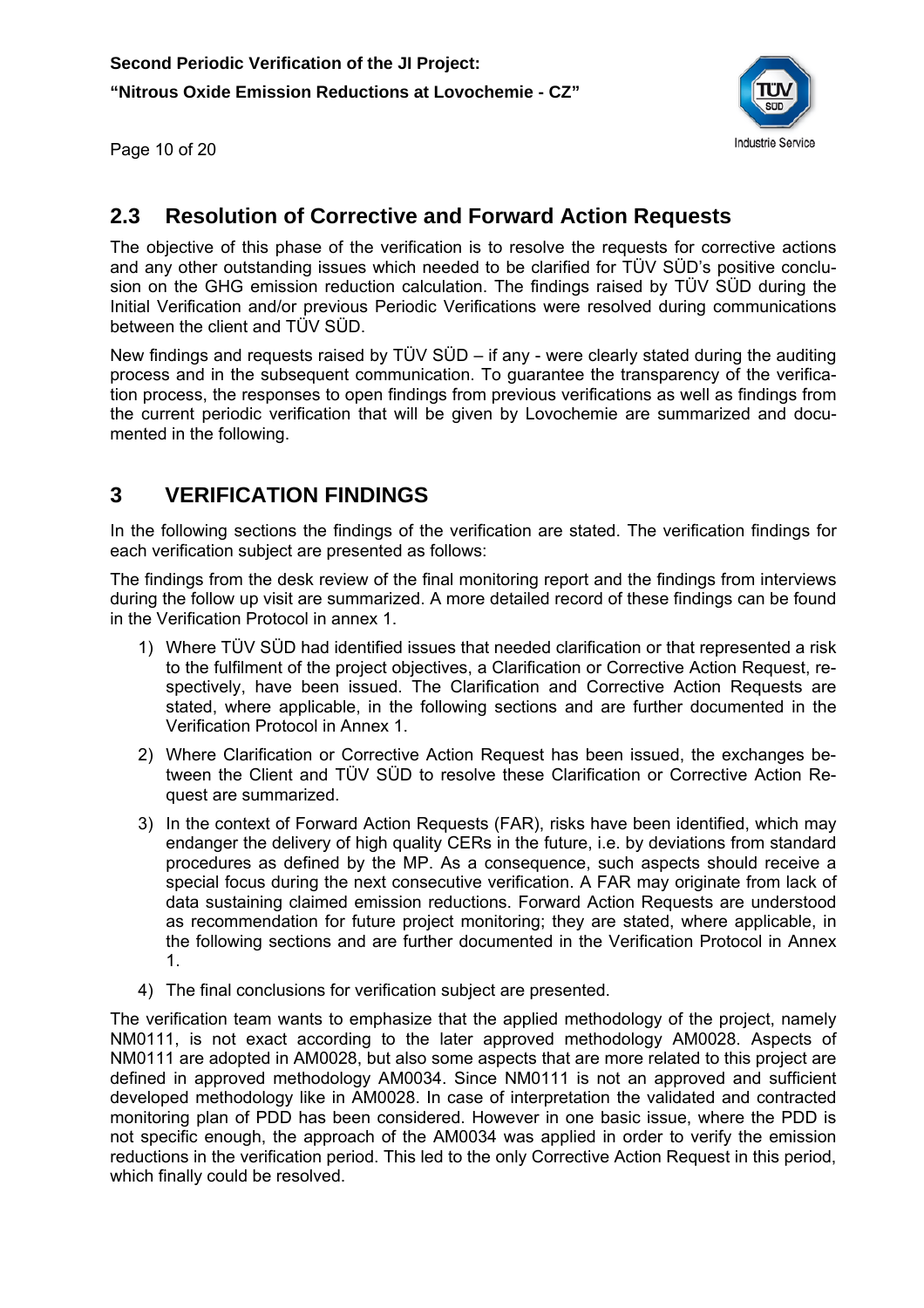

Page 11 of 20

#### **3.1 Remaining issues, CARs, FARs from previous verifications or validation**

#### **Discussion**

Based on the validation report and the initial verification report the verification team identified no material missing steps. There are no remaining issues from the validation and no more remaining issues from the initial verification.

The results of the determination were documented by DNV in the validation report: "NITROUS OXIDE EMISSION REDUCTIONS AT LOVOCHEMIE - CZ", report no. 2005-1181, rev. 1, dated 12/10/2005.

Detailed results and Summary of the initial verification are described in the verification report: "NITROUS OXIDE EMISSION REDUCTIONS AT LOVOCHEMIE - CZ", report no. Report No. 976314, March 27, 2007.

The results of the last periodic verification are described in the same Report No. 976314, March 27, 2007.

#### **Open Findings from previous verifications**

From the previous verifications there was one open finding remaining.

Forward Action Request 1 (from the verification period #1):

The development of a documented procedure and software manual for the data export has to be completed within 4 months. Its implementation shall be part of the next verification.

#### Conclusion:

The requested documented procedure and software manual was provided during the on-site audit. It includes several screen-shots and instructions how to proceed the data export from the MiniTal system to the excel sheet. The stuff was found to be familiar with this procedure.

This Forward Action Request is considered to be closed.

Hence no open findings from previous verifications or validations are to be stated.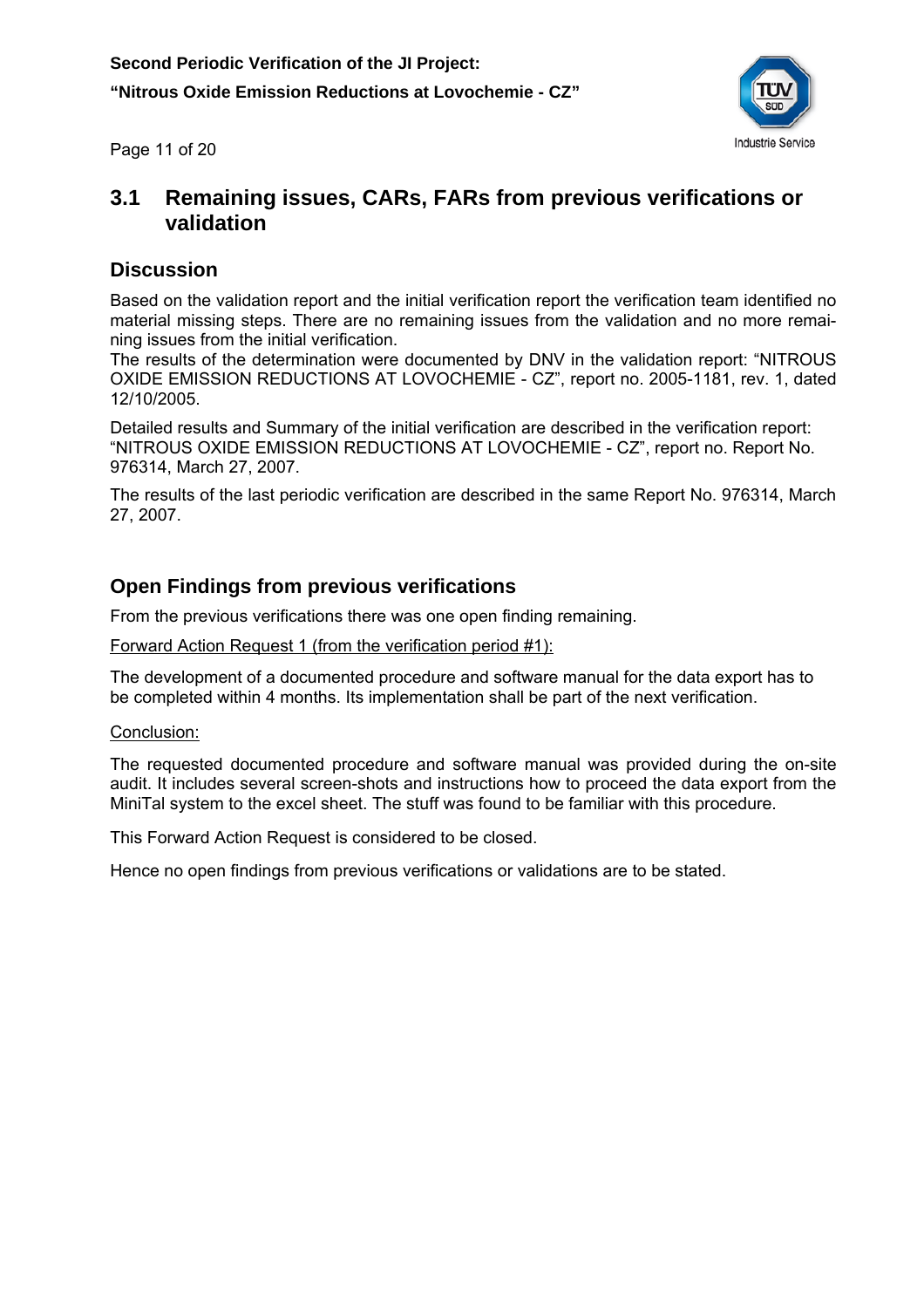

Page 12 of 20

#### **3.2 Project Implementation**

#### **3.2.1 Discussion**

As stated in the monitoring report Lovochemie made some improvements of the secondary catalyst but the expected abatement rate could still not been archived in 2007. In intense discussion with the supplier further improvements are under development and further related modifications are envisaged to be performed in 2008/09.

The tail gas analyzer which has been used already before installation of the secondary catalyst is a multi-gas analyzer from Rosemount Analytics (Type NGA 2000, MTL3), the annual calibration is done by the Czech company Calibration laboratory of emissions TESO. This calibration is not an expert calibration according to EN 14181. The gas analyzer is connected to an automatic emission data processing and evaluation system called MiniTAL from Elidis s.r.o (www.elidis.cz).

The flow meter equipment (pressure transmitter) for ammonia  $(NH<sub>3</sub>)$  is also from Emerson Process Management and it is calibrated by ZPA Nova Paka, a.s executed in accordance with Lovochemie's quality management system.

The nitric acid production is determined through the level changes in the tanks. The level of the each tank is measured with a self calibrating APEXTM Sentry radar system from Emerson Process Management.

The production of nitric acid production is determined per shift. Shift changes are at 5:00 am, 13:00 and 21:00.

Some data which are processed at MiniTAL are also processed in the DCS in parallel. The monitoring is considered as a continuous measuring. Signals are recorded either once per 10 sec. (DCS) or average gas concentrations once per minute at MiniTAL; this is considered as continuous.

The flow of NH3 is monitored with internal process control system (internally called DCS). However there were some inconsistencies of the data transfer which finally led to an Forward Action Request:

#### **3.2.2 Findings**

#### Forward Action Request #2:

By verifying the data transfer of the provided ammonia flow in the DCS and the Monitoring Report an inconsistency was found. The reason for this (limited to March 2007) could be clarified on-site and was caused by a change in the data collecting system with an impact on the data compression. It can be confirmed by the verifier, that this inconsistency has no impact on the calculation of the emission reductions. This is caused by the fact, that the stated ammonia flow values as given in the monitoring report are not used for this calculation.

In order to gain more transparency in the data flow a modification of the data transfer is necessary. The ammonia flow raw data, which is used for the calculation of the emission reductions, must be indicated in the Monitoring Report.

The data is available in the MiniTal - System.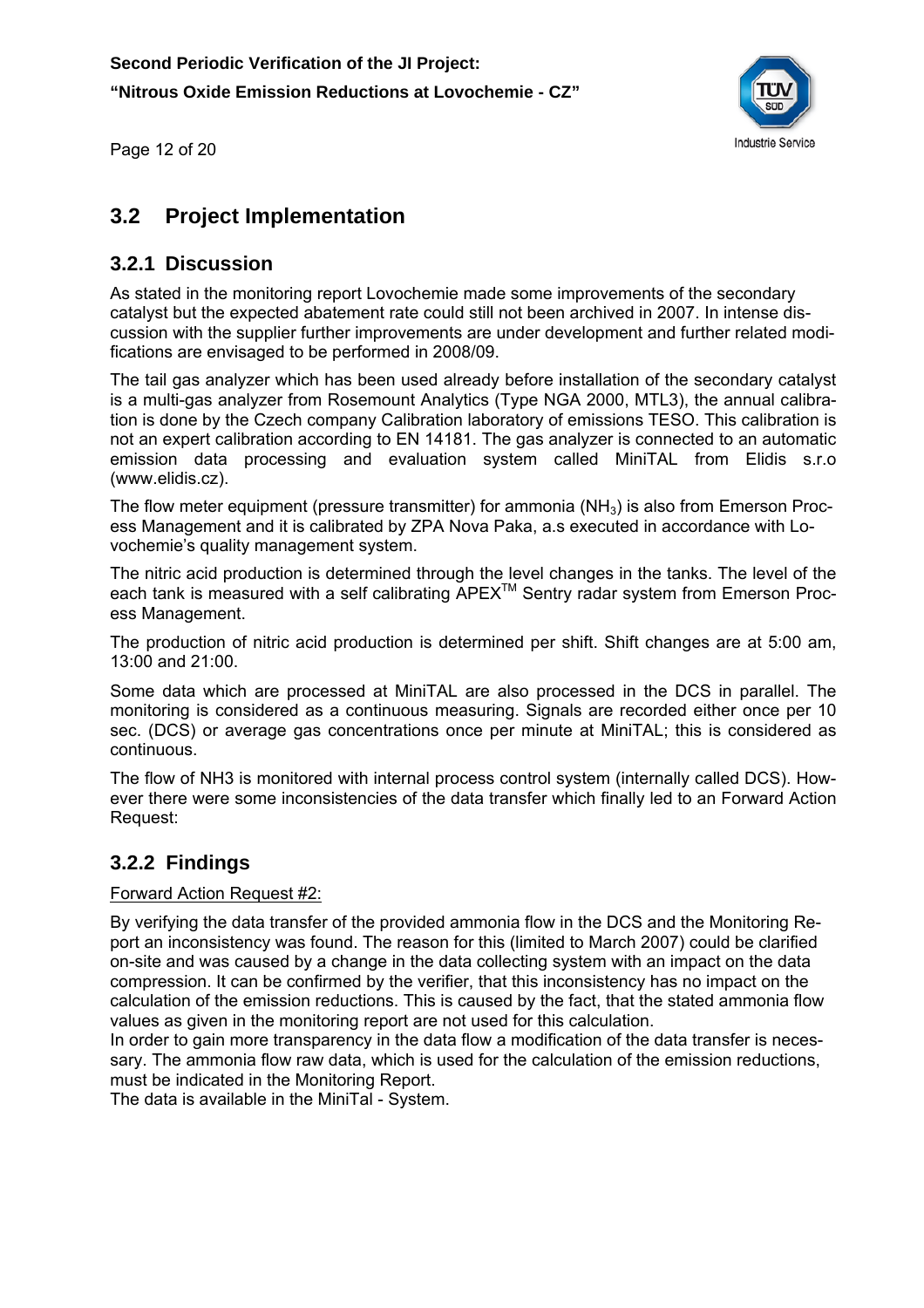

Page 13 of 20

## **3.2.3 Conclusion**

This Forward Action Request is to be considered in the next verification.

## **3.3 Internal and External data**

#### **3.3.1 Discussion**

Internal data can be identified as: Amount of produced nitric acid, amount of ammonia, flow of total gas in the tail gas, concentration of N2O and oxygen in the tail gas. The data are measured as described above. Details can be seen in the attachments.

External data can be identified as: national regulations to mandatory measures regarding N2O reduction and additional regulations concerning the NOx emission level. It an essential task of the environmental manager Ms. Stanislava Kadavá to follow national regulations.

She is in periodical contact with the local authorities as demonstrated by several e-mail communications.

At the time of verification national regulations are neither in place nor discussed in the Czech Republic.

## **3.3.2 Findings**

None

#### **3.3.3 Conclusion**

The sources of internal or external data and its use are without any doubts. The project complies with the requirements.

## **3.4 Environmental and Social Indicators**

#### **3.4.1 Discussion**

No environmental and social indicators are defined in the monitoring plan. No additional negative environmental and social indicators were identified. National and EU wide legal standards ensure that environmental effects will be minimized.

## **3.4.2 Findings**

None

#### **3.4.3. Conclusion**

The project complies with the requirements.

## **3.5 Management and Operational System**

#### **3.5.1 Discussion**

Lovochemie has an implemented and certified quality and environmental management system. It has been certified in 2007 by TÜV Nord Czech, s.r.o.TÜV. The project related processes were already before project implementation part of usual operational documentation and processing. Regarding monitoring, calibration and maintenance instructions are included in the existing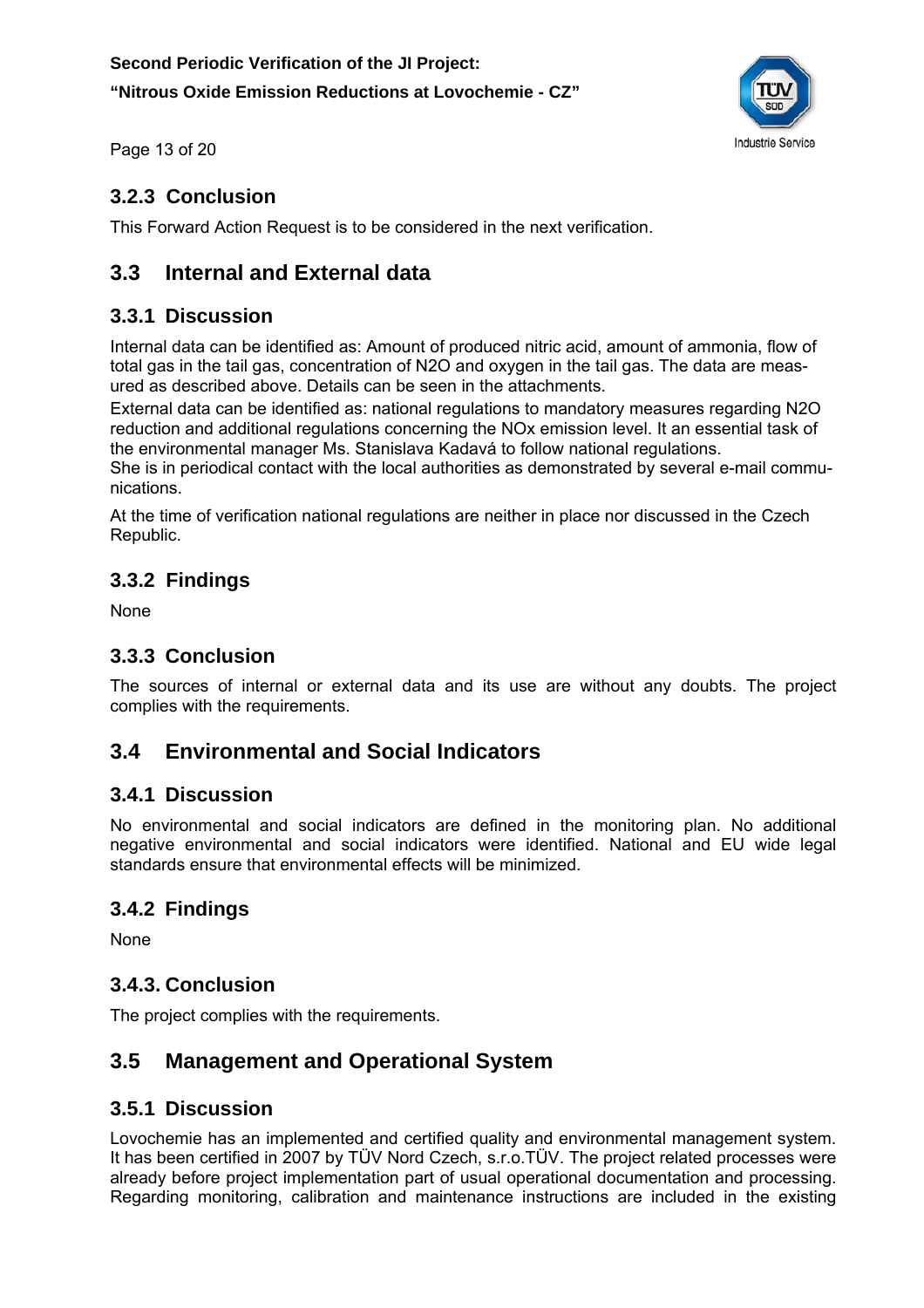**"Nitrous Oxide Emission Reductions at Lovochemie - CZ"** 



Page 14 of 20

quality management system as far as necessary. Ms. Stanislava Kadavá (environmental manager) takes care about national regulations.

Procedures for calibration and maintenance of used equipment are embedded in the certified quality management system. Lovochemie is certified by TÜV Nord against ISO 9000 and 14000 standard. There are ISO 9000/14000 embedded procedures for project related reporting. Tasks and responsibilities are defined in the monitoring plan.

The involved people are enough qualified due to their specific education or specific trainings. In case that people participated in a special training it is documented according to the quality management system. For example the internal adjustment of the gas analyser is preformed only by technicians that have been trained by the supplier.

During onsite visits Lovochemie explained that in case of missing data due to equipment problems will substituted by average data from previous days. That procedure is part of the monitoring plan. However, Lovochemie emphasized that this situation has never happened before.

In the current verification any lack of data or records were not identified.

#### **3.5.2 Findings**

None

#### **3.5.3 Conclusion**

The internal adjustment is performed according to supplier's guidance by trained and qualified technicians. Neither the applied methodology NM0111 nor the monitoring plan commonly agreed by parties requires that an external laboratory has to be certified according to ISO 17025 or that ISO 14181 has to be respected. Furthermore, the validator of the project emphasized that issue also and the agreement was signed on that basis.

The project complies with the requirements.

#### **3.6 Completeness of Monitoring**

#### **3.6.1 Discussion**

The reporting procedures reflect the monitoring plan completely. All parameters were determined as prescribed.

No changes to the monitoring plan are required.

#### **3.6.2 Findings**

None.

#### **3.6.3 Conclusion**

The project complies with the requirements.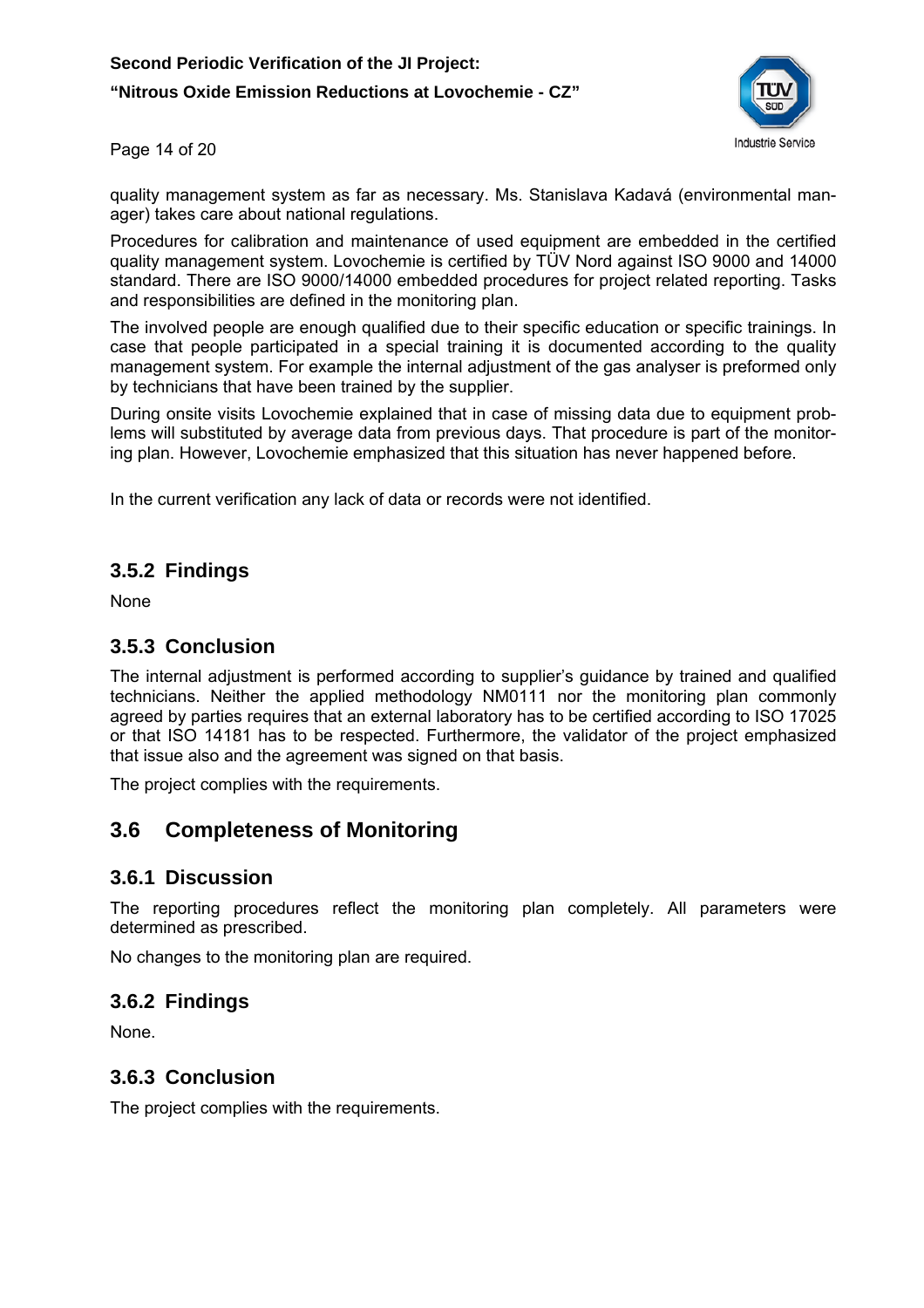

Page 15 of 20

## **3.7 Accuracy of Emission Reduction Calculations**

#### **3.7.1 Discussion**

According to the well documented procedures and the well documented calibrations and maintenance of used equipment the residual main risk can be identified in human errors in practise and systematic errors. Reporting risks due to accuracy of used equipment seems not to be relevant as those uncertainties have been considered in determination of the baseline factor of t  $N<sub>2</sub>O$  t HNO<sub>3</sub>. The applied equipment has not changed since that time.

o Risk of systematic errors:

The submitted data records indicates that the daily period of nitric acid production and flow of ammonia dos not match with recorded data from tail gas measurements. The reason for that is that the data of nitric acid is determined per each shift and is summarized for 3 shifts running from 5 am to 5 am. The data from the tail gas, however, are determined automatically with the emission control system MiniTAL. For legal purposes the MiniTAL measures and submits data from 0:00 to 24:00.

o Human errors

Human errors can be reasoned due to lack of trainings, qualification or simply because of carelessness.

The project owner is aware of the risk of this systematic error (different daily recording periods). However there is a lack of clarity in the provided documents which led to a clarification request.

Staffs that are responsible for internal maintenance have been trained by the equipment supplier. Training documentation has been provided. The documentation of conducted own adjustments indicates that it was done by the same trained persons. The frequency of internal adjustment and maintenance was performed every week. The crosscheck between the reference values of the testing gas and the data verified on-site showed, that the stuff is enough experienced.

As mentioned above the data export is sensitive. The verification team emphasize the application of the documented procedures to ensure that data are exported correctly and always according to this established procedure.

The calculation of the emission reductions is based on the difference between the emission factor of the baseline campaign and the emission factor of the project campaign. The PDD is not specific enough to describe the procedure of the calculation, if the project campaign length is shorter the normal campaign length (in this cast the baseline campaign length). Hence the approach of the AM0034 was applied in order to verify the emission reductions in the verification period. This led to a Corrective Action Request in this period, which finally could be resolved. The additional stated Forward Action Request is a consequence of this and can be considered in the next verification audit.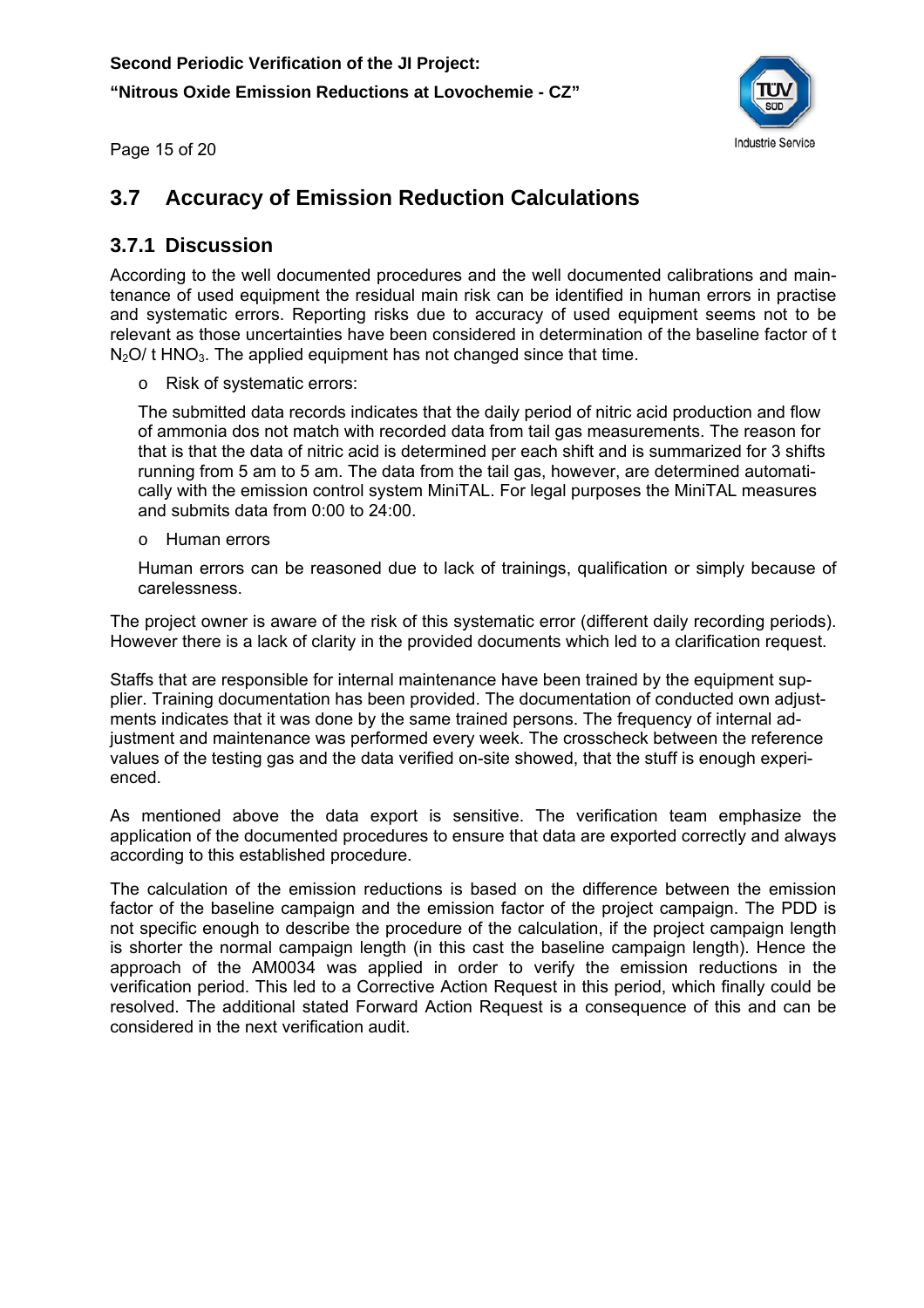![](_page_16_Picture_1.jpeg)

Page 16 of 20

#### **3.7.2 Findings**

#### Corrective Action Request #1:

Due to the approved methodology AM0034 the baseline emission factor - once determined - is only valid if the project campaign length is not shorter than the baseline campaign. If the project campaign is shorter (which means less production of nitric acid in the project campaign), the baseline emission factor must be recalculated.

This is considered as an essential fact on determining the emission reductions in the verification period.

The Monitoring Report has to be revised in order to take the recalculation of the baseline emission factor for each project campaign into account.

For the sake of transparency the information concerning the period and amount of nitric acid production during the project campaigns should be included in the Monitoring Report, too.

#### Response:

The Monitoring Report has been revised (Revision 1) in accordance with CAR#1– the baseline emission factor and ERs for each project campaign were recalculated, also the information concerning the period and amount of the nitric acid production during the project campaigns was included.

#### Conclusion:

The revised Monitoring Report was provided.

The required recalculation as well as the underlying information is included. The revised calculation of the Emission Reductions as well as the recalculation of the Baseline Emission Factor was assessed by the verifying team and found to be correct.

The Corrective Action Request is considered to be closed.

#### Forward Action Request #3

In the excel-calculation, which is attached to the Monitoring Report the applied baseline emission factor as well as the nitric acid production for each campaign and the part of nitric acid which was produced in the verification period should be indicated more transparently.

#### Conclusion:

This Forward Action Request is to be considered in the next verification.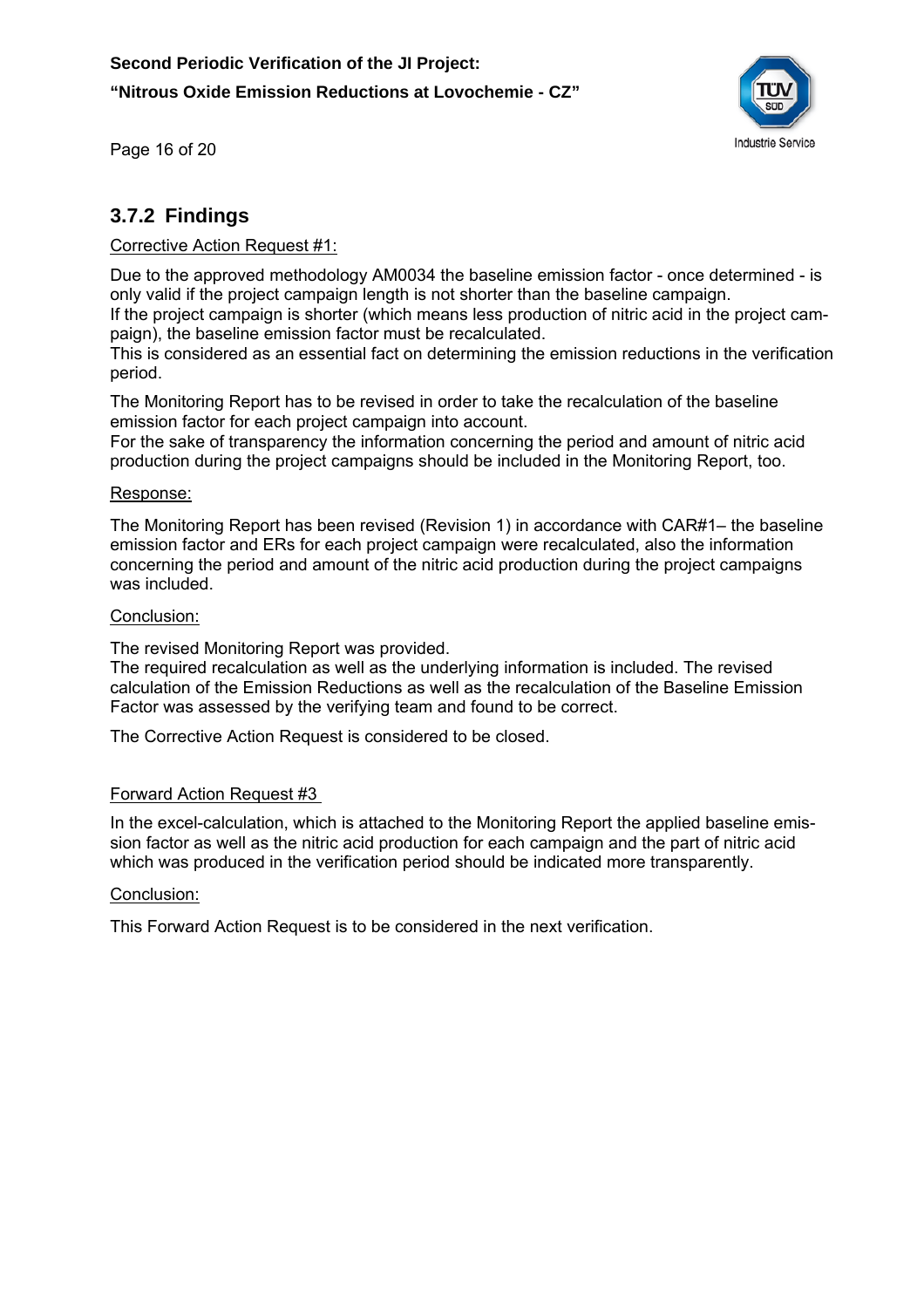![](_page_17_Picture_1.jpeg)

Page 17 of 20

#### Clarification Request #1:

The production of nitric acid is determined per shift. Shift changes are at 5:00 am, 13:00 and 21:00. The daily production of nitric acid is calculated as the sum of the three shifts productions (from 5:00 a.m. to 05:00 a.m. of the next day). The MiniTal however records the daily data from a period from 00:01 a.m. to 00:00 p.m. due to legal requirements (NOx-emissions).

Especially in periods of start up or shut down of the plant the provided figures were assessed by the verifier and found to be reasonable.

However a clear statement is required in the Monitoring Report, because these different integration periods of the two systems can lead to figures in the excel sheet, which are capable to be misunderstood.

#### Response:

A clear statement (incl. examples) was implemented into the Revision 1 of the Monitoring Report

#### Conclusion:

The revised Monitoring Report clearly indicates the project specific approach and explains the impact on the provided figures in general and by the help of examples sufficiently.

This Clarification Request is considered to be closed.

#### **3.7.3 Conclusion**

The project complies with the requirements.

The Forward Action Request is to be considered in the next verification.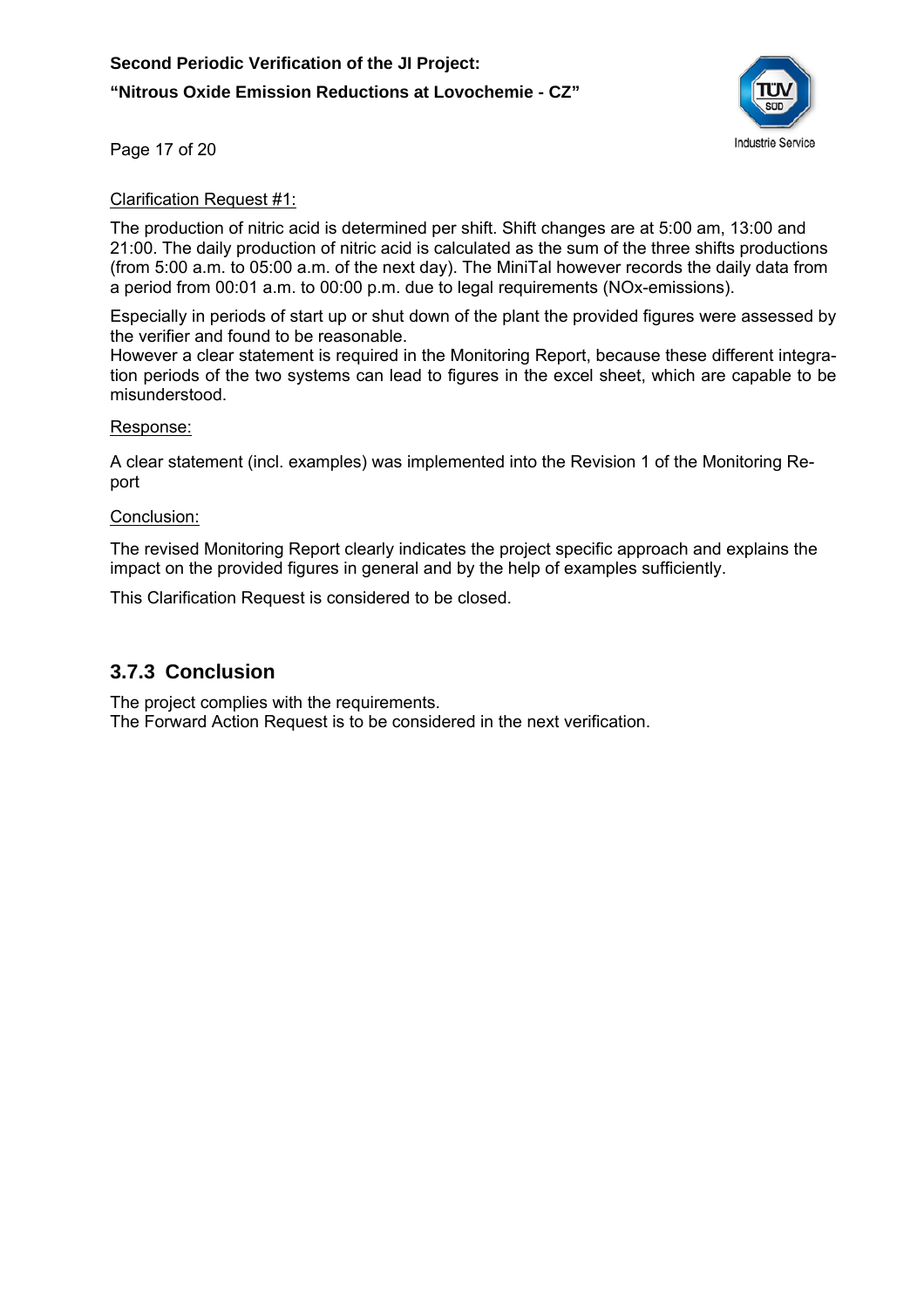![](_page_18_Picture_1.jpeg)

Page 18 of 20

## **3.8 Quality of Evidence to Determine Emission Reductions**

#### **3.8.1 Discussion**

Concerning verification the calculation of emission reductions is based on internal data. The origin of those data was explicitly checked. Further on, entering and processing of those data in the monitoring workbook Excel sheet was checked where predefined algorithms compute the annual value of the emission reductions. All equations and algorithms used in the different workbook sheets were checked. Inspection of calibration and maintenance records for key equipment was performed for all relevant meters.

Human errors due to carelessness are tried minimized due to internal check routines. Nevertheless the verification team verified randomly the original measured and stored data and compared it with reported ones.

#### **3.8.2 Findings**

None

#### **3.8.3 Conclusion**

The project complies with the requirements.

#### **3.9 Management System and Quality Assurance**

#### **3.9.1 Discussion**

Due to the straightforward approach for calculating GHG emission reductions the existing management system is appropriate and quality assurance is guaranteed for this verification period. However there is one issue which must be fixed as a Forward Action Request to ensure the reliability of the expected emission reductions in the consecutive verification periods.

#### **3.9.2 Findings**

#### Forward Action Request #1:

Due to information from the project owner the project management will be restructured from the end of this verification period. It`s planned to integrate the processes in the daily routines of the plant responsibilities. However it is crucial to install a project management which is responsible and clearly assigned to the specific duties of this abatement project. Especially because very specific and overlapping duties related to the existent structure are concerned by producing reliable emission reductions, a clear responsibility must be installed and documented in the internal monitoring plan.

#### **3.9.3 Conclusion**

This Forward Action Request is to be considered in the next verification.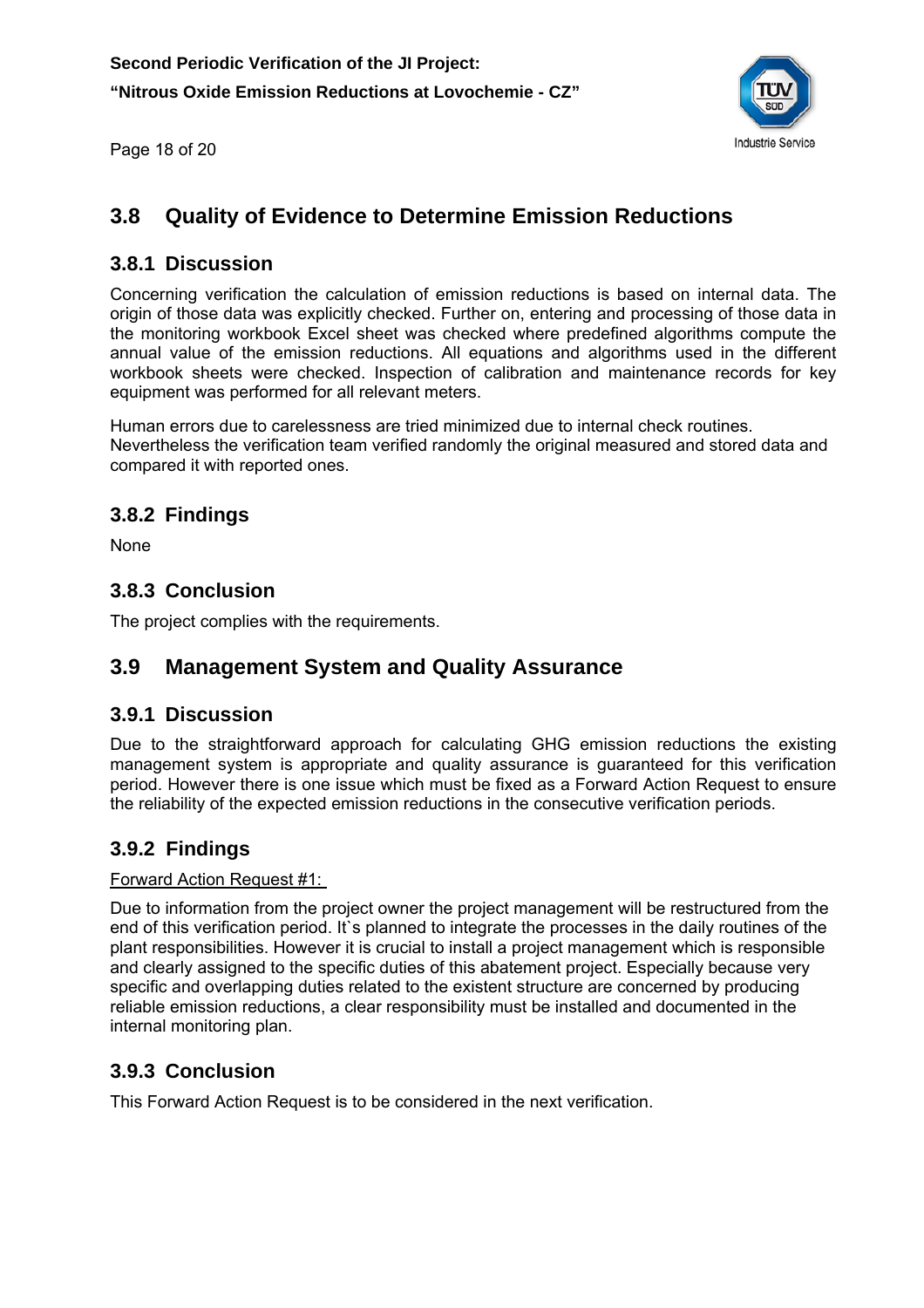![](_page_19_Picture_1.jpeg)

Page 19 of 20

## **4. PROJECT SCORECARD**

The conclusions on this scorecard are based on the revised CDM monitoring report.

| <b>Risk Areas</b>       |                                               | <b>Conclusions</b>           |                      | <b>Summary of findings</b><br>and comments |                                                                                                                                                |
|-------------------------|-----------------------------------------------|------------------------------|----------------------|--------------------------------------------|------------------------------------------------------------------------------------------------------------------------------------------------|
|                         |                                               | <b>Baseline</b><br>Emissions | Project<br>Emissions | Emission<br>Reductions                     |                                                                                                                                                |
| <b>Completene</b><br>SS | Source<br>coverage/<br>boundary<br>definition | ✓                            | ✓                    | $\checkmark$                               | All relevant sources are<br>covered by the monitoring<br>plan and the boundaries of<br>the project are defined<br>correctly and transparently. |
| <b>Accuracy</b>         | Physical<br>Measurement<br>and Analysis       | ✓                            | ✓                    |                                            | State-of-the-art technology is<br>applied in an appropriate<br>manner. Appropriate back-up<br>solutions are provided.                          |
|                         | Data<br>calculations                          |                              | ✓                    | ✓                                          | Emission reductions are<br>calculated correctly.                                                                                               |
|                         | Data<br>management<br>& reporting             |                              | ✓                    | ✓                                          | Data management and<br>reporting were found to be<br>satisfying. Potential for<br>improvement is indicated by<br>FAR <sub>s</sub> 1            |
| <b>Consistency</b>      | Changes in the<br>project                     |                              | ✓                    |                                            | Results are consistent to<br>underlying raw data.                                                                                              |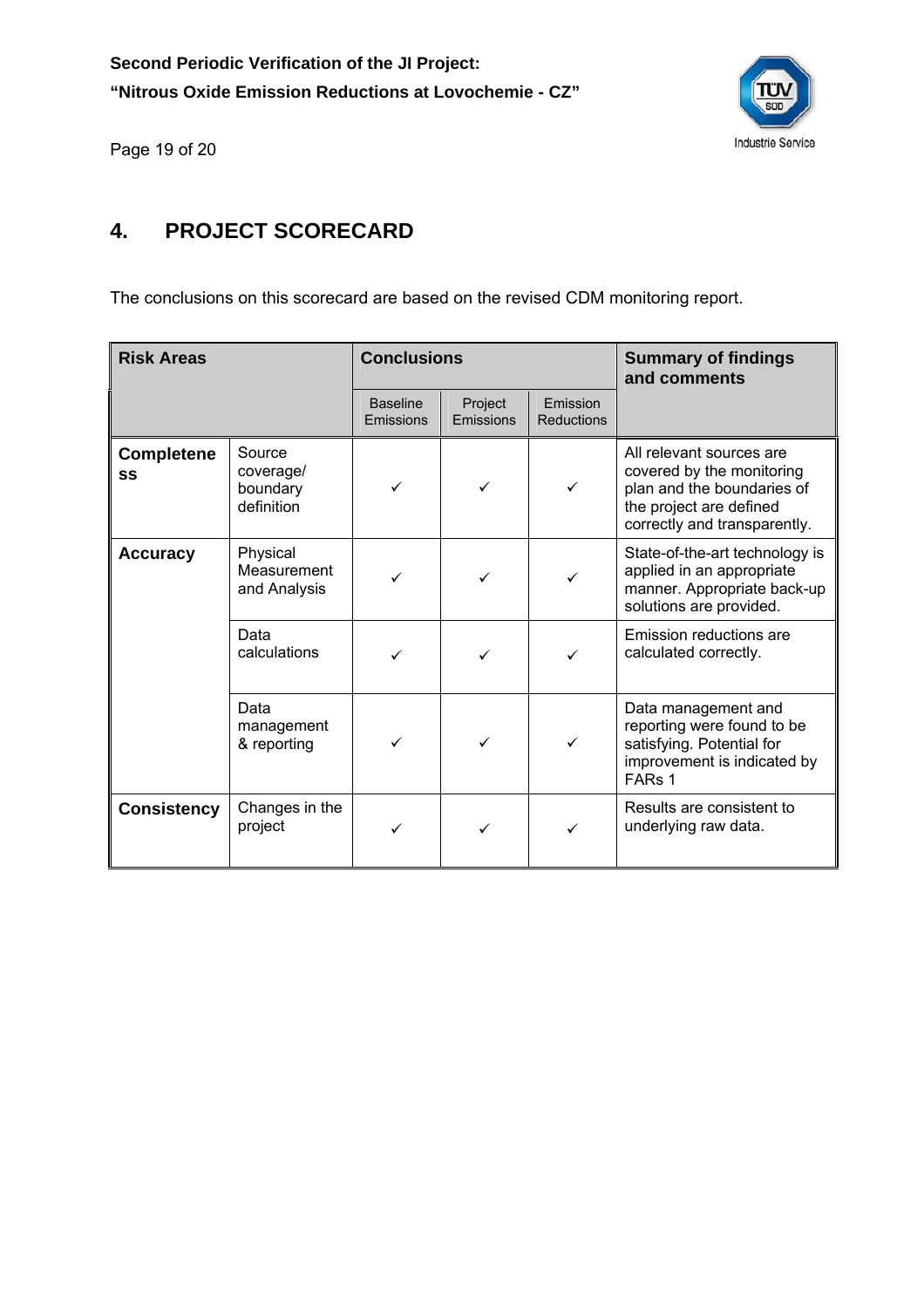**Second Periodic Verification of the JI Project: "Nitrous Oxide Emission Reductions at Lovochemie - CZ"** 

![](_page_20_Picture_1.jpeg)

Page 20 of 20

#### **5 VERIFICATION STATEMENT**

TÜV SÜD Industrie Service GmbH has performed a second periodic verification of the agreed JI project: **Nitrous Oxide Emission Reductions at Lovochemie - CZ**. The verification is based on requirements of the UN Framework Convention on Climate Change (UNFCCC). In this context, the relevant documents are the "Marrakech Accords".

The management of Lovochemie a.s. is responsible for the preparation of the GHG emissions data and the reported GHG emissions reductions on the basis set out within the document Monitoring Report, revision 1 issued on 15<sup>th</sup> February 2008.

The verifier confirms that the project is implemented as planned and described in validated project design documents. Installed equipment being essential for generating emission reduction runs reliably and is calibrated appropriately. The monitoring system is in place and the project does generate GHG emission reductions.

The verifier can confirm that the GHG emission reduction for the whole monitoring period is calculated without material misstatements. Our opinion relates to the project's GHG emissions and resulting GHG emissions reductions reported and related to the valid and registered project baseline and monitoring, and its associated documents. Based on the information we have seen and evaluated, we confirm the following statement:

Reporting period: From January 01, 2007 to December 31, 2007

Verified emission reductions in the reporting period:

Emission reductions:  $267 466$  t CO<sub>2</sub> equivalents

The verification team also determined some few areas of risks for the project in the context of the management/operation system and of quality assurance. Issues indicated as "Forward Action Re-quest" should be submitted as indispensable information to the verification team of the next periodic verification.

Munich, March 14, 2008 Munich, March 14, 2008

pries contro

Martin School

Javier Castro **Deputy Head of the Certification Body "Climate and Energy"**

 Martin Schröder **Project Manager**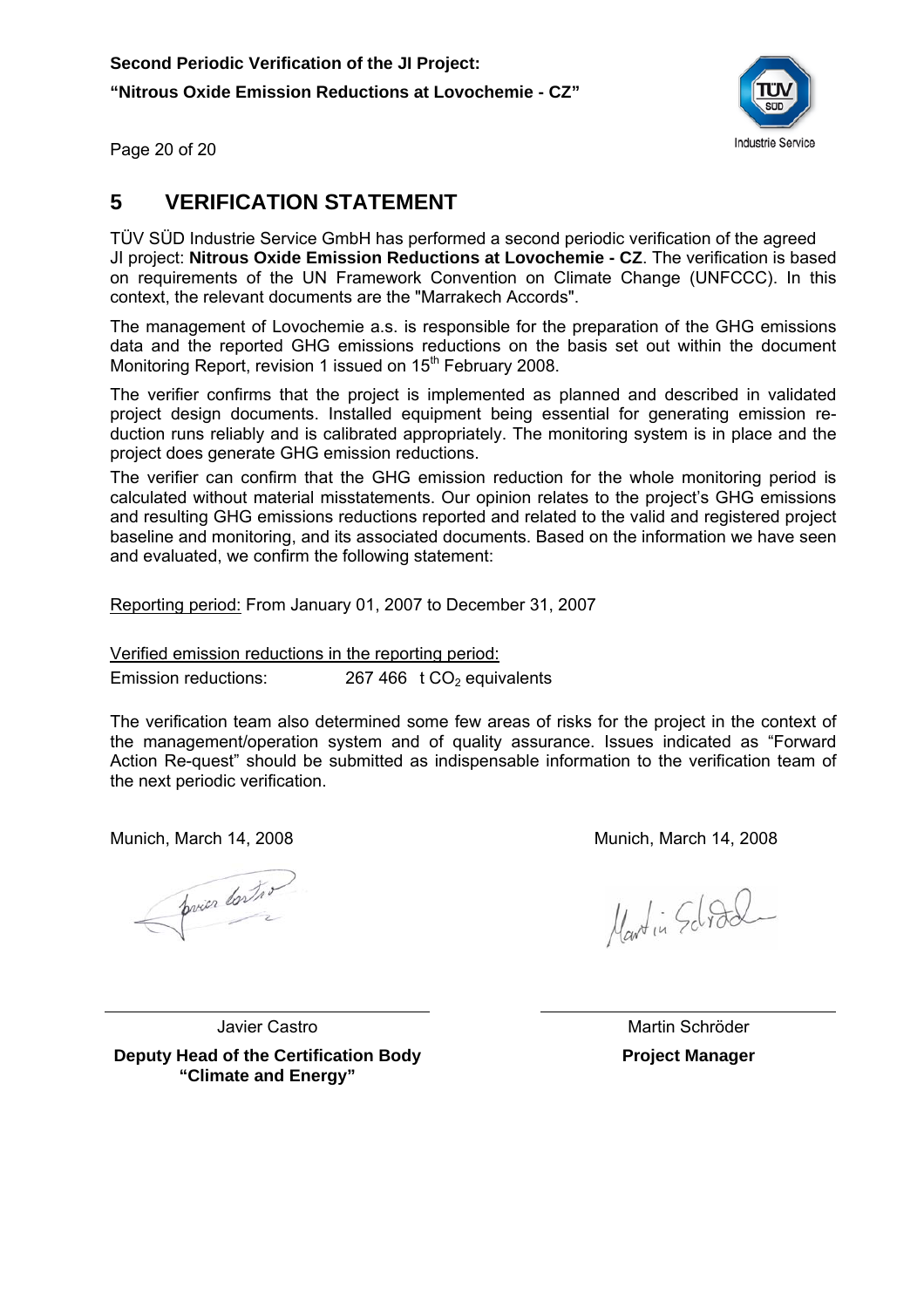![](_page_21_Picture_1.jpeg)

## **ANNEX 1: PERIODIC VERIFICATION PROTOCOL**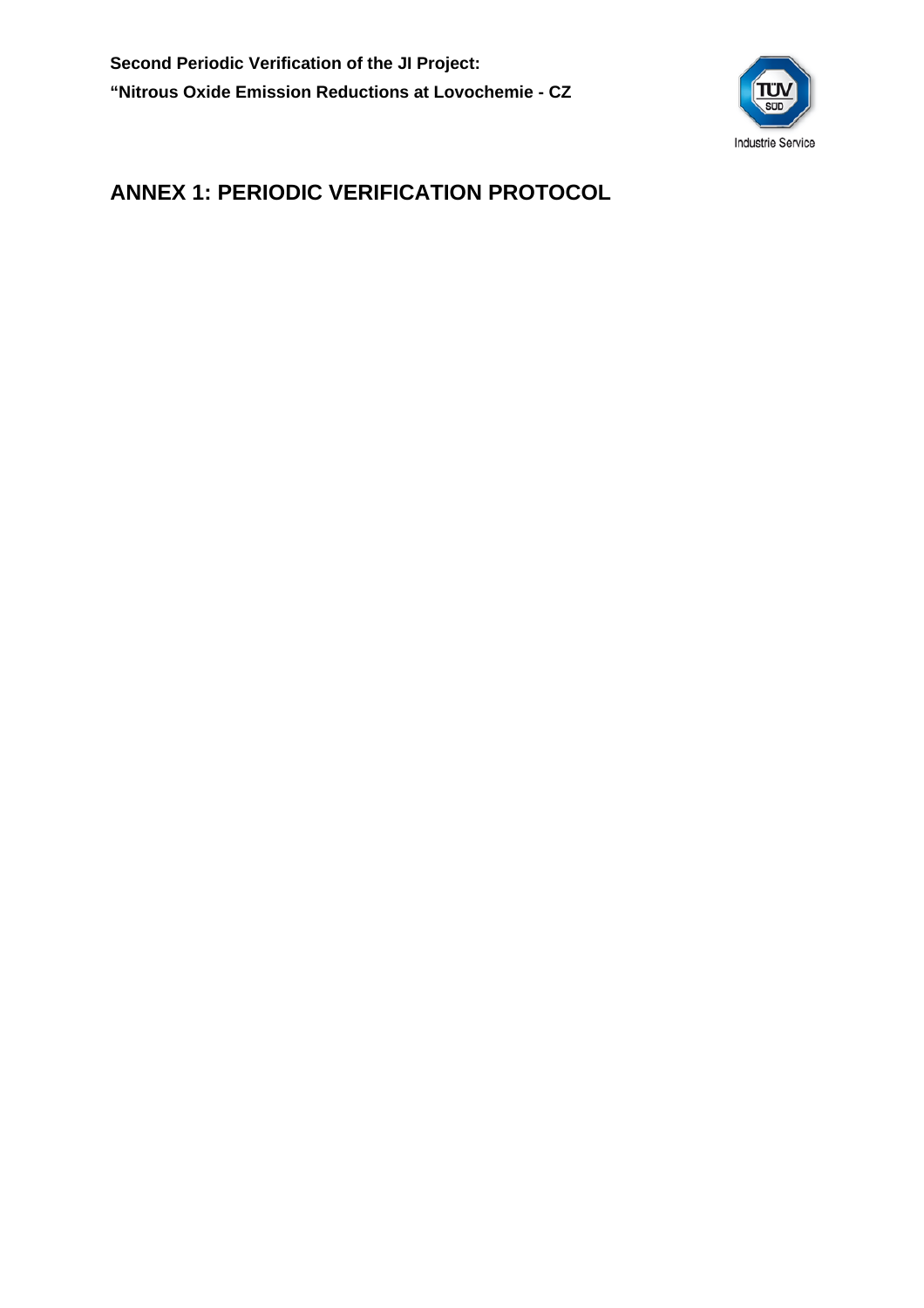| Author:<br><b>Konrad Tausche</b> | 2008-03-14 | Periodic verification of the Agreed JI project:<br>Nitrous Oxide Emission Reductions at Lovochemie - CZ<br><b>Periodic Verification Checklist -</b> | Page<br>1 of 17 | $T_{\text{sub}}$<br><b>Industrie Service</b> |
|----------------------------------|------------|-----------------------------------------------------------------------------------------------------------------------------------------------------|-----------------|----------------------------------------------|
|                                  |            |                                                                                                                                                     |                 |                                              |

#### **Table 1: Data Management System/Controls**

The project operator's data management system/controls are assessed to identify reporting risks and to assess the data management system's/control's ability to mitigate reporting risks. The GHG data management system/controls are assessed against the expectations detailed in the table. A score is assigned as follows:

- $\triangleright$  Full all best-practice expectations are implemented.
- $\triangleright$  Partial a proportion of the best practice expectations is implemented
- $\triangleright$  Limited this should be given if little or none of the system component is in place.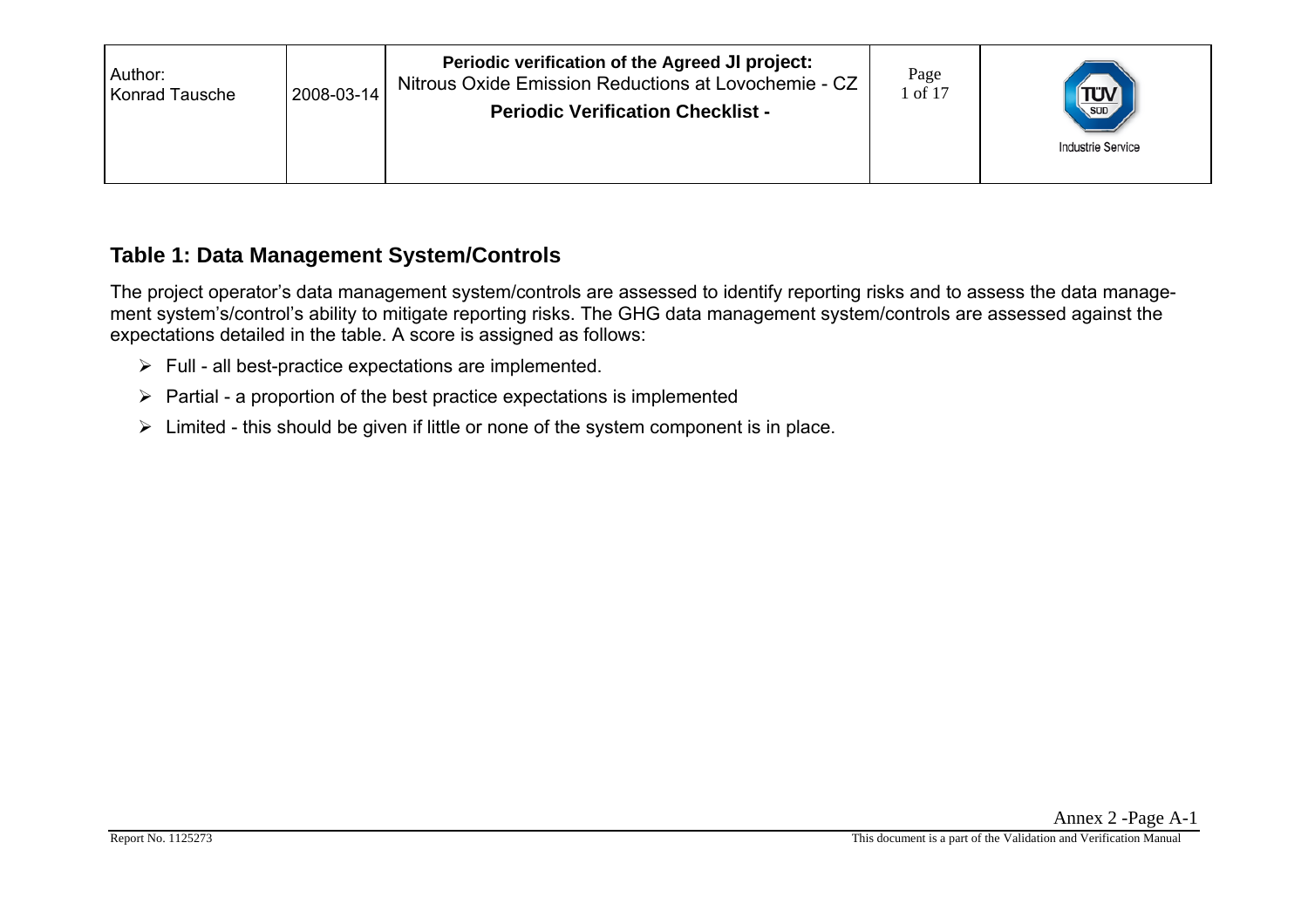| Author:<br>2008-03-14<br><b>Konrad Tausche</b> | Periodic verification of the Agreed JI project:<br>Nitrous Oxide Emission Reductions at Lovochemie - CZ<br><b>Periodic Verification Checklist -</b> | Page<br>2 of 17 | $T_{\text{sub}}$<br><b>Industrie Service</b> |
|------------------------------------------------|-----------------------------------------------------------------------------------------------------------------------------------------------------|-----------------|----------------------------------------------|
|------------------------------------------------|-----------------------------------------------------------------------------------------------------------------------------------------------------|-----------------|----------------------------------------------|

| <b>Expectations for GHG data man-</b><br>agement system/controls                      | <b>Score</b> | <b>Verifiers Comments (including Forward Action Requests)</b>                                                                                                                                                                                                                                                                                                                                                                                                                                                                                                                                                                                  |
|---------------------------------------------------------------------------------------|--------------|------------------------------------------------------------------------------------------------------------------------------------------------------------------------------------------------------------------------------------------------------------------------------------------------------------------------------------------------------------------------------------------------------------------------------------------------------------------------------------------------------------------------------------------------------------------------------------------------------------------------------------------------|
| 1. Defined organisational structure,<br>responsibilities and competen-<br><b>cies</b> |              |                                                                                                                                                                                                                                                                                                                                                                                                                                                                                                                                                                                                                                                |
| 1.1. Position and roles                                                               | <b>Full</b>  | Position and role of each person in the GHG data management process was clearly defined<br>and implemented in the verification period, from raw data generation to submission of the<br>final data.                                                                                                                                                                                                                                                                                                                                                                                                                                            |
|                                                                                       |              | <b>Forward Action Request #1 (FAR#1)</b>                                                                                                                                                                                                                                                                                                                                                                                                                                                                                                                                                                                                       |
|                                                                                       |              | Due to information from the project owner the project management will be restructured from<br>the end of this verification period. It's planned to integrate the processes in the daily routines<br>of the plant responsibilities. However it is crucial to install a project management which is<br>responsible and clearly assigned to the specific duties of this abatement project. Especially<br>because very specific and overlapping duties related to the existent structure are concerned<br>by producing reliable emission reductions, a clear responsibility must be installed and docu-<br>mented in the internal monitoring plan. |
| 1.2. Responsibilities                                                                 | <b>Full</b>  | Specific monitoring and reporting tasks and responsibilities are not included in job descrip-<br>tions or special instructions for employees. However, operational monitoring and responsibili-<br>ties are covered by the existing quality management system. In addition see FAR #1.                                                                                                                                                                                                                                                                                                                                                         |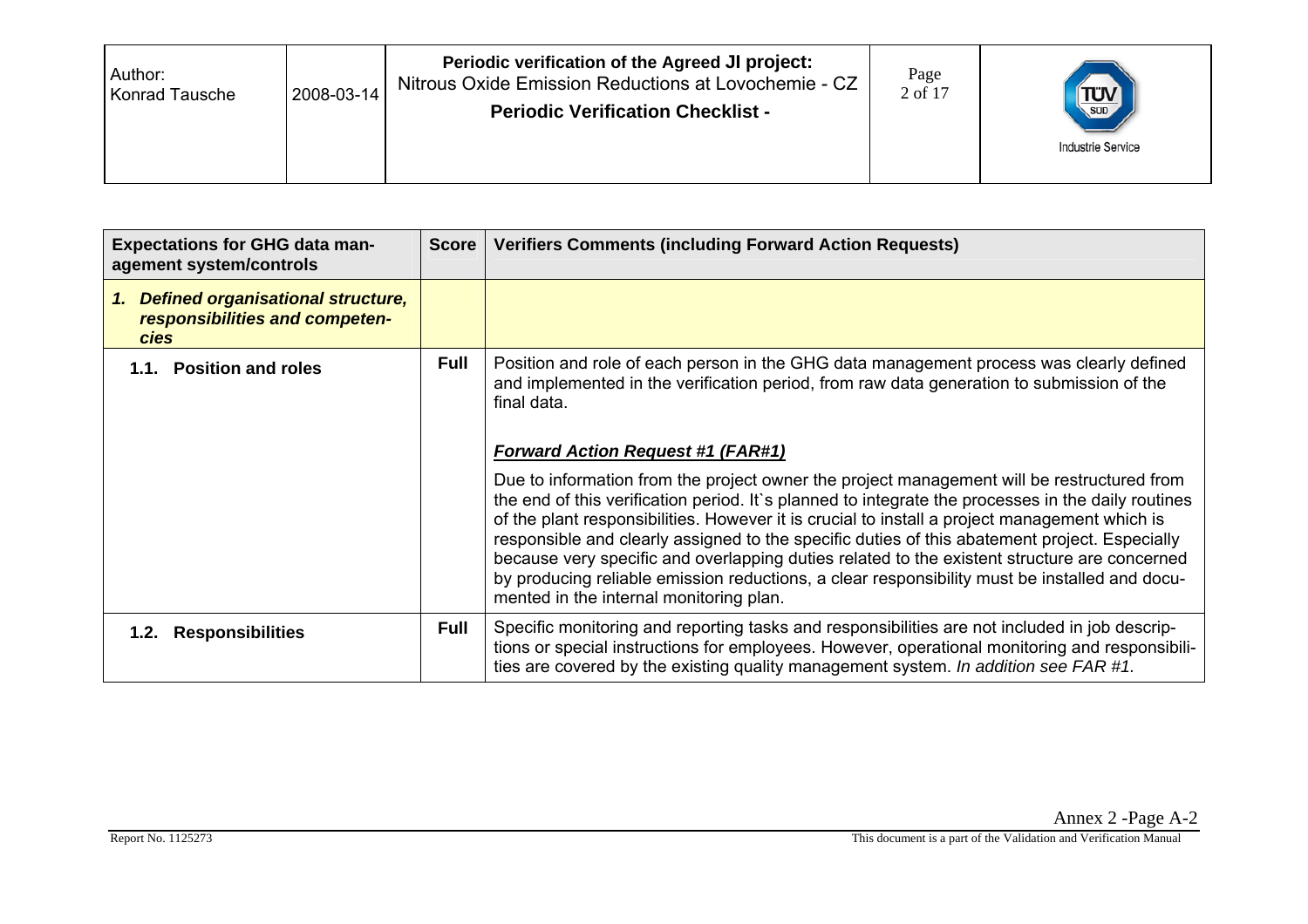| Author:<br>2008-03-14<br>Konrad Tausche | Periodic verification of the Agreed JI project:<br>Nitrous Oxide Emission Reductions at Lovochemie - CZ<br><b>Periodic Verification Checklist -</b> | Page<br>3 of 17 | $\left(\frac{1}{\sqrt{2}}\right)$<br><b>Industrie Service</b> |
|-----------------------------------------|-----------------------------------------------------------------------------------------------------------------------------------------------------|-----------------|---------------------------------------------------------------|
|-----------------------------------------|-----------------------------------------------------------------------------------------------------------------------------------------------------|-----------------|---------------------------------------------------------------|

| <b>Expectations for GHG data man-</b><br>agement system/controls | <b>Score</b> | <b>Verifiers Comments (including Forward Action Requests)</b>                                                                                                                                                                                                                                                                                                                                                                                             |
|------------------------------------------------------------------|--------------|-----------------------------------------------------------------------------------------------------------------------------------------------------------------------------------------------------------------------------------------------------------------------------------------------------------------------------------------------------------------------------------------------------------------------------------------------------------|
| 1.3. Competencies needed                                         | <b>Full</b>  | Competencies needed for each aspect of the GHG determination process are analysed.<br>Personnel competencies are assessed and training programme implemented as required.                                                                                                                                                                                                                                                                                 |
|                                                                  |              | The involved people are enough qualified due to their specific education or specific trainings.<br>In case that people participated in a special training it is documented according to the quality<br>management system. For example the internal adjustment and maintenance work of the gas<br>analysers is performed only by technicians that have been trained by the supplier. The main-<br>tenance logbook of the analysers demonstrates this fact. |
| <b>Conformance with monitoring</b><br>2.<br>plan                 |              |                                                                                                                                                                                                                                                                                                                                                                                                                                                           |
| <b>Reporting procedures</b><br>2.1.                              | <b>Full</b>  | Reporting procedures should reflect the monitoring plan content in the PDD. The validated<br>monitoring plan is part of the ERPA. Deviations from the monitoring plan can not be identi-<br>fied; internal monitoring plan concretise the specific reporting.                                                                                                                                                                                             |
| <b>Necessary Changes</b><br>2.2.                                 | <b>Full</b>  | Necessary changes to the monitoring plan as stated in the PDD are not identified. However<br>the responsibilities which are to be defined in the consecutive verification period must be de-<br>scribed in the internal monitoring plan (see FAR#1).                                                                                                                                                                                                      |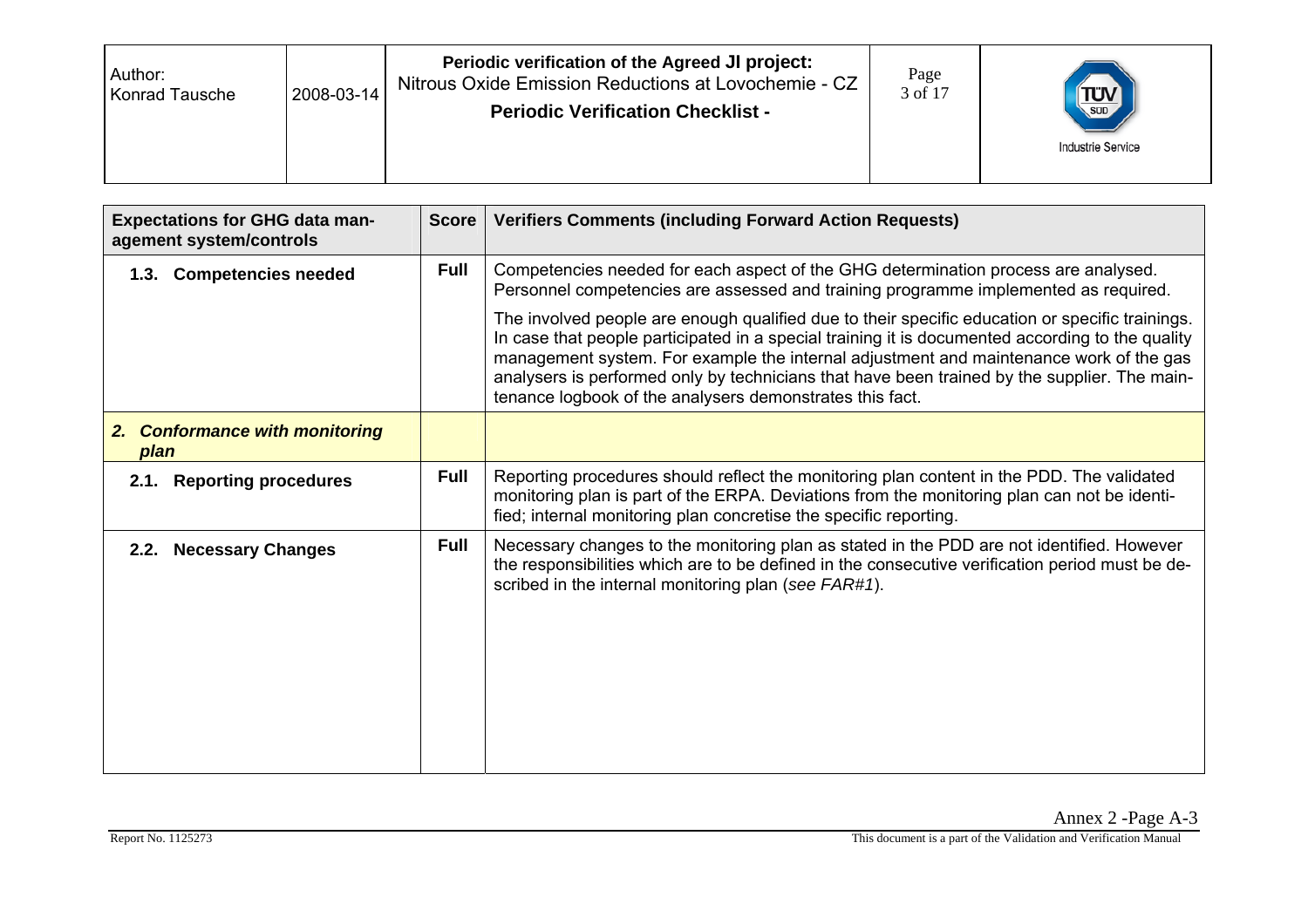| Author:<br>Konrad Tausche | 2008-03-14 | Periodic verification of the Agreed JI project:<br>Nitrous Oxide Emission Reductions at Lovochemie - CZ<br><b>Periodic Verification Checklist -</b> | Page<br>4 of 17 | TUV<br><b>Industrie Service</b> |
|---------------------------|------------|-----------------------------------------------------------------------------------------------------------------------------------------------------|-----------------|---------------------------------|
|---------------------------|------------|-----------------------------------------------------------------------------------------------------------------------------------------------------|-----------------|---------------------------------|

| <b>Expectations for GHG data man-</b><br>agement system/controls | Score       | <b>Verifiers Comments (including Forward Action Requests)</b>                                                                                                                                                                                                                                                                                  |
|------------------------------------------------------------------|-------------|------------------------------------------------------------------------------------------------------------------------------------------------------------------------------------------------------------------------------------------------------------------------------------------------------------------------------------------------|
| <b>Application of GHG determina-</b><br>3.<br>tion methods       |             |                                                                                                                                                                                                                                                                                                                                                |
| 3.1. Methods used                                                | <b>Full</b> | There are documented description of the methods used to determine GHG emissions and<br>justification for the chosen methods.                                                                                                                                                                                                                   |
|                                                                  |             | When the PDD was validated by DNV in 2005 the applied methodology was not finally ap-<br>proved by the UNFCCC CDM Executive Board. The applied methodology NM0111 divers<br>from the final approved methodology AM0028. Meanwhile it's clarified that for this kind of<br>projects the approved methodology AM0034 is the most applicable one. |
|                                                                  |             | On the other hand the project does not fall under CDM, but rather on JI track one once the<br>requirements of the Kyoto – Protocol are fulfilled by host country. The recent status is a vol-<br>untary emission reduction purchase agreement between the government of the Kingdom of<br>Denmark and Lovochemie, a.s.                         |
|                                                                  |             | Since the validated PDD including the project specific monitoring plan is part of the ERPA<br>and considering that the project shall use track one, agreed by the Danish and Czech gov-<br>ernment any deviations from existing approved methodologies have not been considered.                                                               |
|                                                                  |             | The verification team confirms that Lovochemie a.s. respect the agreed monitoring method<br>described in the monitoring plan of validated PDD.                                                                                                                                                                                                 |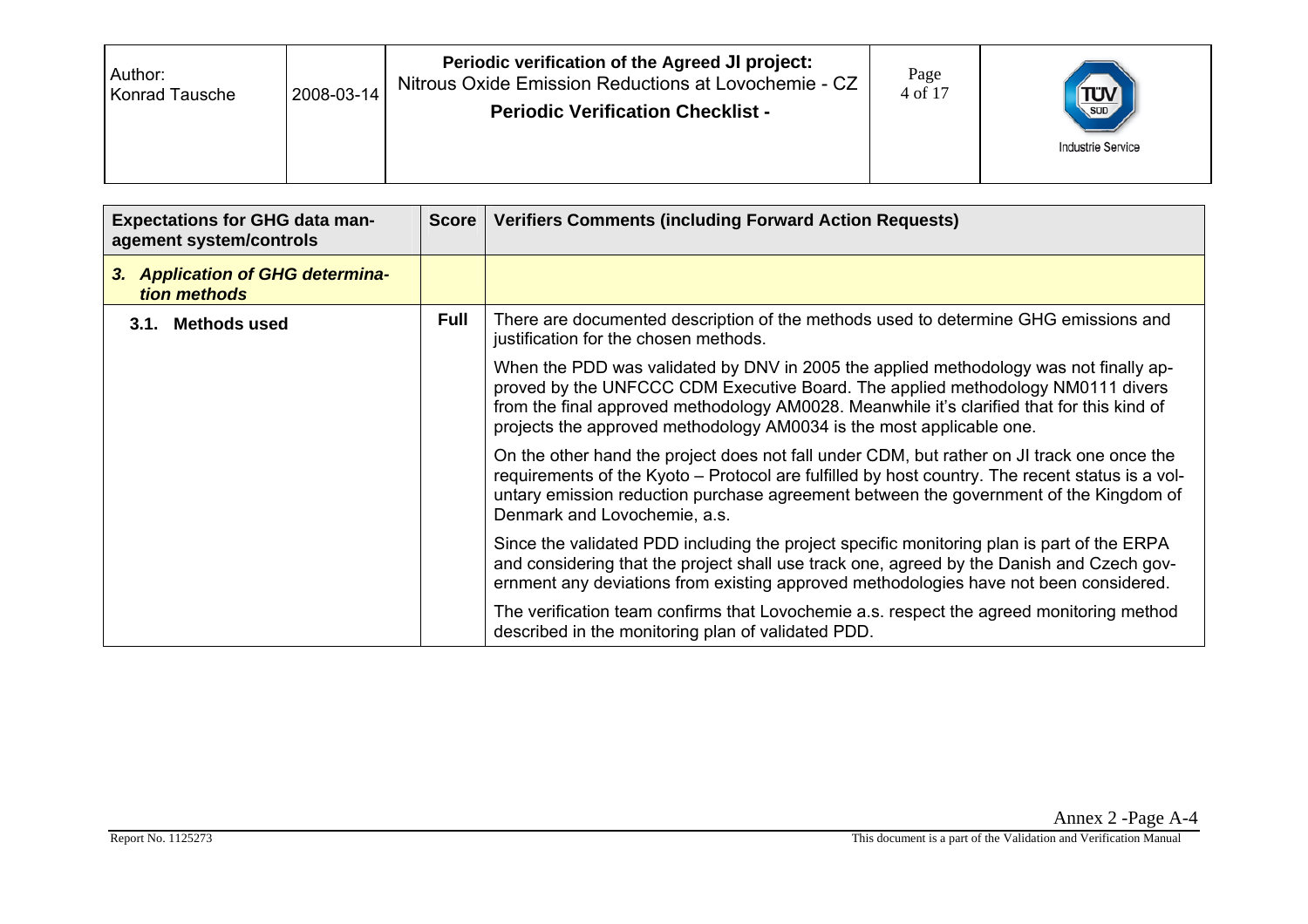| Author:<br>2008-03-14<br><b>Konrad Tausche</b> | Periodic verification of the Agreed JI project:<br>Nitrous Oxide Emission Reductions at Lovochemie - CZ<br><b>Periodic Verification Checklist -</b> | Page<br>5 of 17 | $T_{\text{sub}}$<br><b>Industrie Service</b> |
|------------------------------------------------|-----------------------------------------------------------------------------------------------------------------------------------------------------|-----------------|----------------------------------------------|
|------------------------------------------------|-----------------------------------------------------------------------------------------------------------------------------------------------------|-----------------|----------------------------------------------|

| <b>Expectations for GHG data man-</b><br>agement system/controls | <b>Score</b> | <b>Verifiers Comments (including Forward Action Requests)</b>                                                                                                                                                                                                                                                                                                                                                                                                                                                                                                                                                                                                             |
|------------------------------------------------------------------|--------------|---------------------------------------------------------------------------------------------------------------------------------------------------------------------------------------------------------------------------------------------------------------------------------------------------------------------------------------------------------------------------------------------------------------------------------------------------------------------------------------------------------------------------------------------------------------------------------------------------------------------------------------------------------------------------|
| 3.2. Information/process flow                                    | <b>Full</b>  | Monitored raw data are recorded automatically in three data base system. Nitric acid produc-<br>tion is reported from the shift leader daily for transferring the data into the controlling system<br>SAP.                                                                                                                                                                                                                                                                                                                                                                                                                                                                |
|                                                                  |              | Pollution data are recorded by emission data system, called MiniTAL from Elidis s.r.o. Am-<br>monia data are monitored and recorded in the operational Data Control System, called DCS.                                                                                                                                                                                                                                                                                                                                                                                                                                                                                   |
|                                                                  |              | For reporting of emission reductions data from the data base systems are exported and cal-<br>culated in Excel as attached in the monitoring report.                                                                                                                                                                                                                                                                                                                                                                                                                                                                                                                      |
|                                                                  |              |                                                                                                                                                                                                                                                                                                                                                                                                                                                                                                                                                                                                                                                                           |
| 3.3. Data transfer                                               | <b>Full</b>  | The data transfer is highly automated. Before manual records like nitric acid production will<br>be transferred into the SAP-system it will be checked and cross balanced from different per-<br>sons. The second manual data transfer is by exporting stored data from the data bases into<br>the appropriate Excel sheet. Internal verification procedures ensure also, that this transfer<br>will be done correctly.<br>In order to check the fixed concentration of the produced Nitric acid the operation logbook<br>was crosschecked on several days. The fixed concentration of 60% as stated in the PDD<br>based on the specification of the plant is reasonable. |
|                                                                  |              | The data transfer of the daily and yearly production into the SAP system and further into the<br>excel sheet as well as the data transfer from the analysers to the MiniTal system was as-<br>sessed by the verifier. There are no inconsistencies to be stated.                                                                                                                                                                                                                                                                                                                                                                                                          |
|                                                                  |              | For JI project purposes the data from SAP, MiniTAL as well as from DCS are exported<br>manually into Excel.                                                                                                                                                                                                                                                                                                                                                                                                                                                                                                                                                               |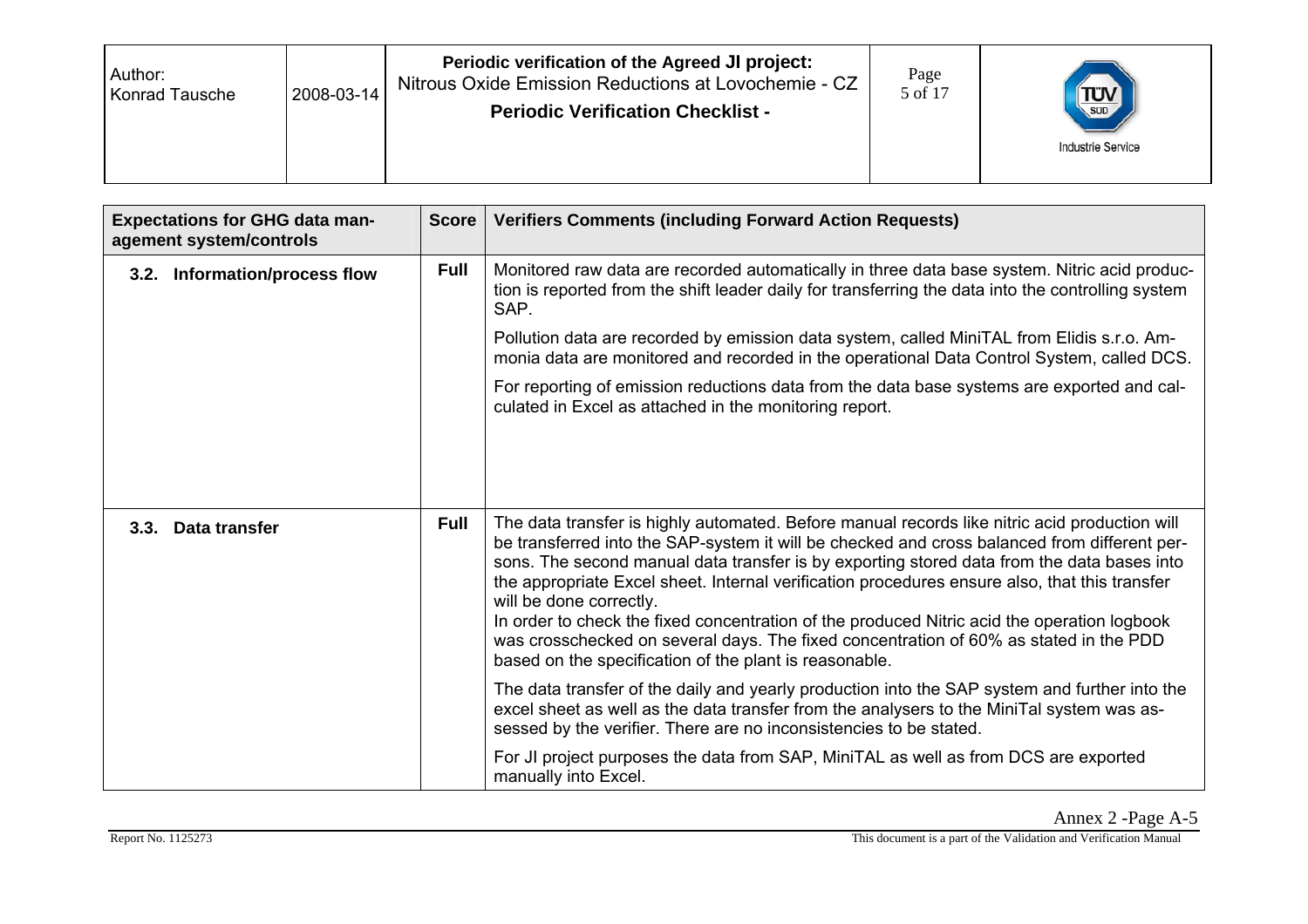| Author:<br>2008-03-14<br>Konrad Tausche | Periodic verification of the Agreed JI project:<br>Nitrous Oxide Emission Reductions at Lovochemie - CZ<br><b>Periodic Verification Checklist -</b> | Page<br>6 of 17 | $T_{\text{SUD}}$<br><b>Industrie Service</b> |
|-----------------------------------------|-----------------------------------------------------------------------------------------------------------------------------------------------------|-----------------|----------------------------------------------|
|-----------------------------------------|-----------------------------------------------------------------------------------------------------------------------------------------------------|-----------------|----------------------------------------------|

| <b>Expectations for GHG data man-</b><br>agement system/controls | <b>Score</b> | <b>Verifiers Comments (including Forward Action Requests)</b>                                                                                                                                                                                                                                                                                                                                                                                                                                                                                                                                                                                                                                                                                                                                                                                                                                                                              |
|------------------------------------------------------------------|--------------|--------------------------------------------------------------------------------------------------------------------------------------------------------------------------------------------------------------------------------------------------------------------------------------------------------------------------------------------------------------------------------------------------------------------------------------------------------------------------------------------------------------------------------------------------------------------------------------------------------------------------------------------------------------------------------------------------------------------------------------------------------------------------------------------------------------------------------------------------------------------------------------------------------------------------------------------|
|                                                                  |              | During the onsite visit of the initial and first verification the demonstration of that export indi-<br>cated that the procedure has an inherent risk to get wrong data, if the staffs are not aware<br>about it. This resulted in a Forward Action Request that a documented procedure and soft-<br>ware manual for the data export has to be completed.<br>It can be confirmed, that this manual meanwhile is developed and describes the procedure<br>sufficiently.                                                                                                                                                                                                                                                                                                                                                                                                                                                                     |
|                                                                  |              | <b>Forward Action Request #2 (FAR#2)</b><br>By verifying the data transfer of the provided ammonia flow in the DCS and the Monitoring<br>Report an inconsistency was found. The reason for this (limited to March 2007) could be<br>clarified on-site and was caused by a change in the data collecting system with an impact on<br>the data compression. It can be confirmed by the verifier, that this inconsistency has no im-<br>pact on the calculation of the emission reductions. This is caused by the fact, that the stated<br>ammonia flow values as given in the monitoring report are not used for this calculation.<br>In order to gain more transparency in the data flow a modification of the data transfer is nec-<br>essary. The ammonia flow raw data, which is used for the calculation of the emission reduc-<br>tions, must be indicated in the Monitoring Report.<br>The data is available in the MiniTal - System. |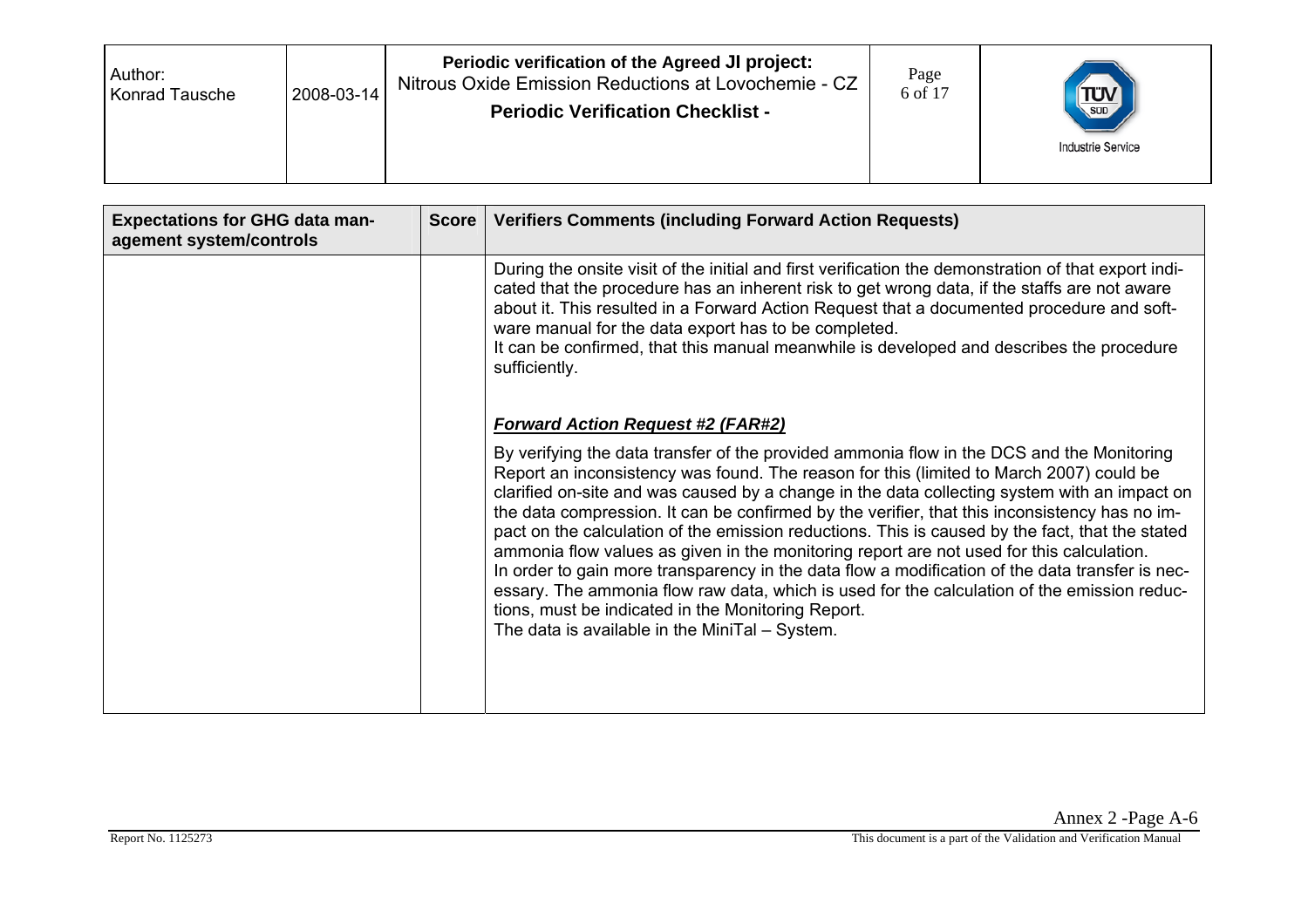| Author:<br>Konrad Tausche | 2008-03-14 | Periodic verification of the Agreed JI project:<br>Nitrous Oxide Emission Reductions at Lovochemie - CZ<br><b>Periodic Verification Checklist -</b> | Page<br>7 of 17 | $\left(\frac{\text{TLU}}{\text{SUD}}\right)$<br><b>Industrie Service</b> |
|---------------------------|------------|-----------------------------------------------------------------------------------------------------------------------------------------------------|-----------------|--------------------------------------------------------------------------|
|---------------------------|------------|-----------------------------------------------------------------------------------------------------------------------------------------------------|-----------------|--------------------------------------------------------------------------|

| <b>Expectations for GHG data man-</b><br>agement system/controls | <b>Score</b> | <b>Verifiers Comments (including Forward Action Requests)</b>                                                                                                                                                                                                                                                                                                                                                                                                                                                                                                                                                                                                                                                              |
|------------------------------------------------------------------|--------------|----------------------------------------------------------------------------------------------------------------------------------------------------------------------------------------------------------------------------------------------------------------------------------------------------------------------------------------------------------------------------------------------------------------------------------------------------------------------------------------------------------------------------------------------------------------------------------------------------------------------------------------------------------------------------------------------------------------------------|
| 3.4. Data trails                                                 | <b>Full</b>  | The monitoring is considered as a continuous measuring. Signals are recorded either once<br>per 10 sec. (DCS) or average gas concentrations once per minute at MiniTAL.<br>See comments in 3.3 and 3.2 above as well as comments in the previous initial verification<br>checklist. The nitric acid production is determined in each shift of the nitric acid production<br>unit. In operational notes those amount is recorded. At the end of each shift the leader of the<br>shift has to aggregate the operational data to a second sheet. Nitric acid that is pumped to<br>other units is measured and balanced against the further nitric acid production unit. The bal-<br>anced data are typed into the SAP system. |
|                                                                  |              | <b>Clarification Request #1 (CR#1):</b>                                                                                                                                                                                                                                                                                                                                                                                                                                                                                                                                                                                                                                                                                    |
|                                                                  |              | The production of nitric acid is determined per shift. Shift changes are at 5:00 am, 13:00 and<br>21:00. The daily production of nitric acid is calculated as the sum of the three shifts produc-<br>tions (from 5:00 a.m. to 05:00 a.m. of the next day). The MiniTal however records the daily<br>data from a period from 00:01 a.m. to 00:00 p.m. due to legal requirements (NOx-emissions).                                                                                                                                                                                                                                                                                                                            |
|                                                                  |              | Especially in periods of start up or shut down of the plant the provided figures were assessed<br>by the verifier and found to be reasonable.<br>However a clear statement is required in the Monitoring Report, because these different in-<br>tegration periods of the two systems can lead to figures in the excel sheet, which are capa-<br>ble to be misunderstood.                                                                                                                                                                                                                                                                                                                                                   |
| 4. Identification and maintenance of<br>key process parameters   |              |                                                                                                                                                                                                                                                                                                                                                                                                                                                                                                                                                                                                                                                                                                                            |
| 4.1. Identification of key parame-<br>ters                       | <b>Full</b>  | The key parameters are defined clearly in the monitoring plan: Amount of produced nitric<br>acid, amount of ammonia, flow of total gas in the tail gas, concentration of N2O and oxygen<br>in the tail gas. The data are measured as described above.                                                                                                                                                                                                                                                                                                                                                                                                                                                                      |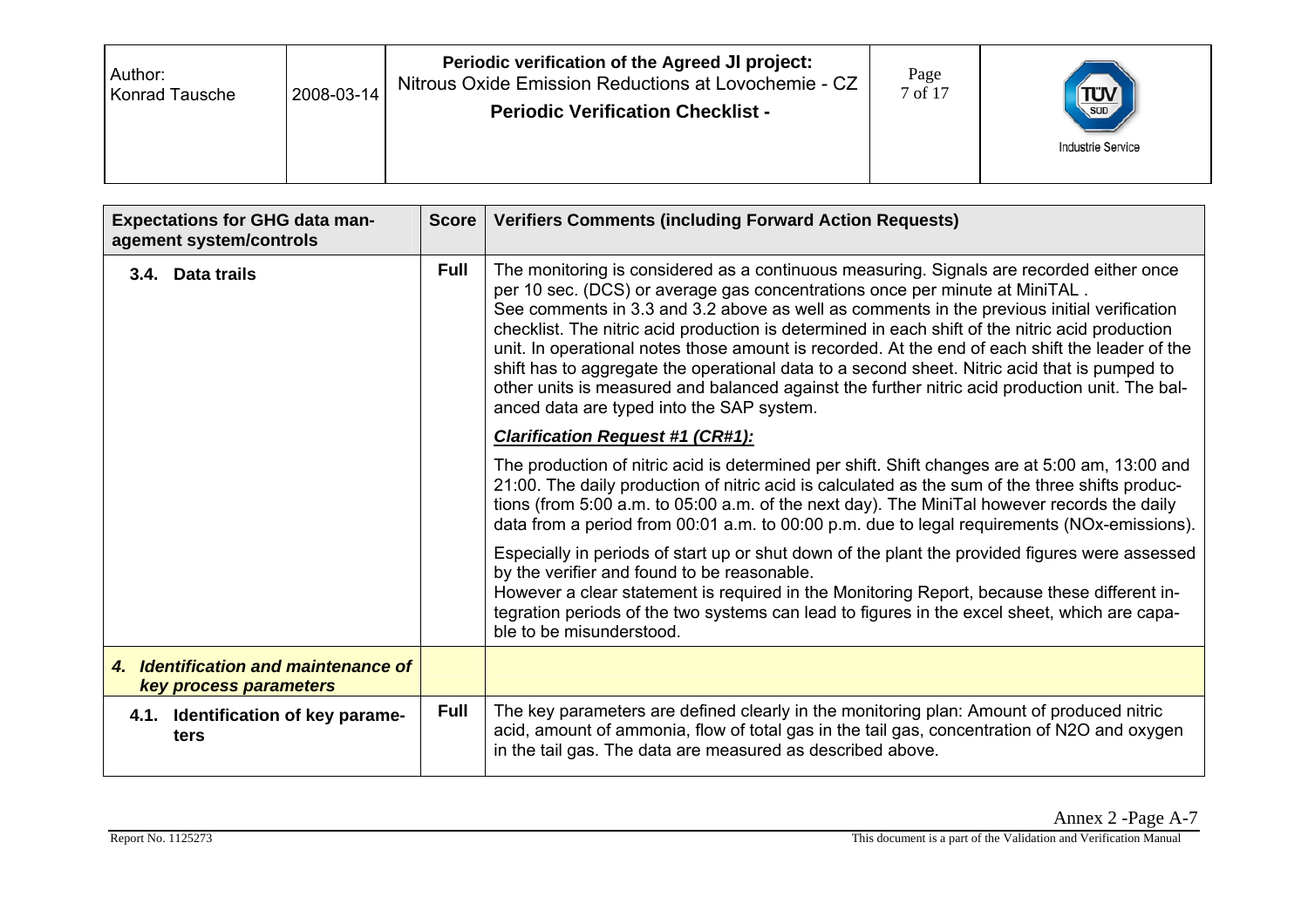| Author:<br><b>Konrad Tausche</b> | 2008-03-14 | Periodic verification of the Agreed JI project:<br>Nitrous Oxide Emission Reductions at Lovochemie - CZ<br><b>Periodic Verification Checklist -</b> | Page<br>8 of 17 | $T_{\text{SUD}}$<br><b>Industrie Service</b> |
|----------------------------------|------------|-----------------------------------------------------------------------------------------------------------------------------------------------------|-----------------|----------------------------------------------|
|----------------------------------|------------|-----------------------------------------------------------------------------------------------------------------------------------------------------|-----------------|----------------------------------------------|

| <b>Expectations for GHG data man-</b><br>agement system/controls | <b>Score</b> | <b>Verifiers Comments (including Forward Action Requests)</b>                                                                                                                                                                                                                                                                                                                                                                    |
|------------------------------------------------------------------|--------------|----------------------------------------------------------------------------------------------------------------------------------------------------------------------------------------------------------------------------------------------------------------------------------------------------------------------------------------------------------------------------------------------------------------------------------|
| 4.2. Calibration/maintenance                                     | <b>Full</b>  | Procedures for calibration and maintenance of used equipment are embedded in the certified<br>quality management system. Lovochemie is certified by TÜV Nord against ISO 9000 and<br>14000 standard. The valid certificate was provided.                                                                                                                                                                                         |
|                                                                  |              | Responsible for calibration and maintenance of used equipment is Ms. Plackova.                                                                                                                                                                                                                                                                                                                                                   |
|                                                                  |              | It can be confirmed that the calibration/maintenance work has been performed due to the<br>requirements of the manufacturers during the verification period.                                                                                                                                                                                                                                                                     |
|                                                                  |              | For the sake of clarification neither the applied methodology NM0111 nor the monitoring plan<br>- commonly agreed by parties - requires that an external laboratory has to be certified ac-<br>cording to ISO 17025 and no requirement is stated to apply EN 14181.<br>Furthermore, the validator of the project emphasized that issue also and the agreement was<br>signed on that base.                                        |
|                                                                  |              | All equipment is checked by certified external companies according to a given period as<br>documented by several maintenance reports. Beyond that the gas analysers are adjusted<br>and maintained internally by trained people at least once per week as stated in the mainte-<br>nance logbook.<br>The certificates of the applied testing gases were provided to the verifier and found to be<br>valid over the whole period. |
|                                                                  |              | The established procedures minimize the risk that required adjustments and calibrations will<br>be missed.                                                                                                                                                                                                                                                                                                                       |
|                                                                  |              |                                                                                                                                                                                                                                                                                                                                                                                                                                  |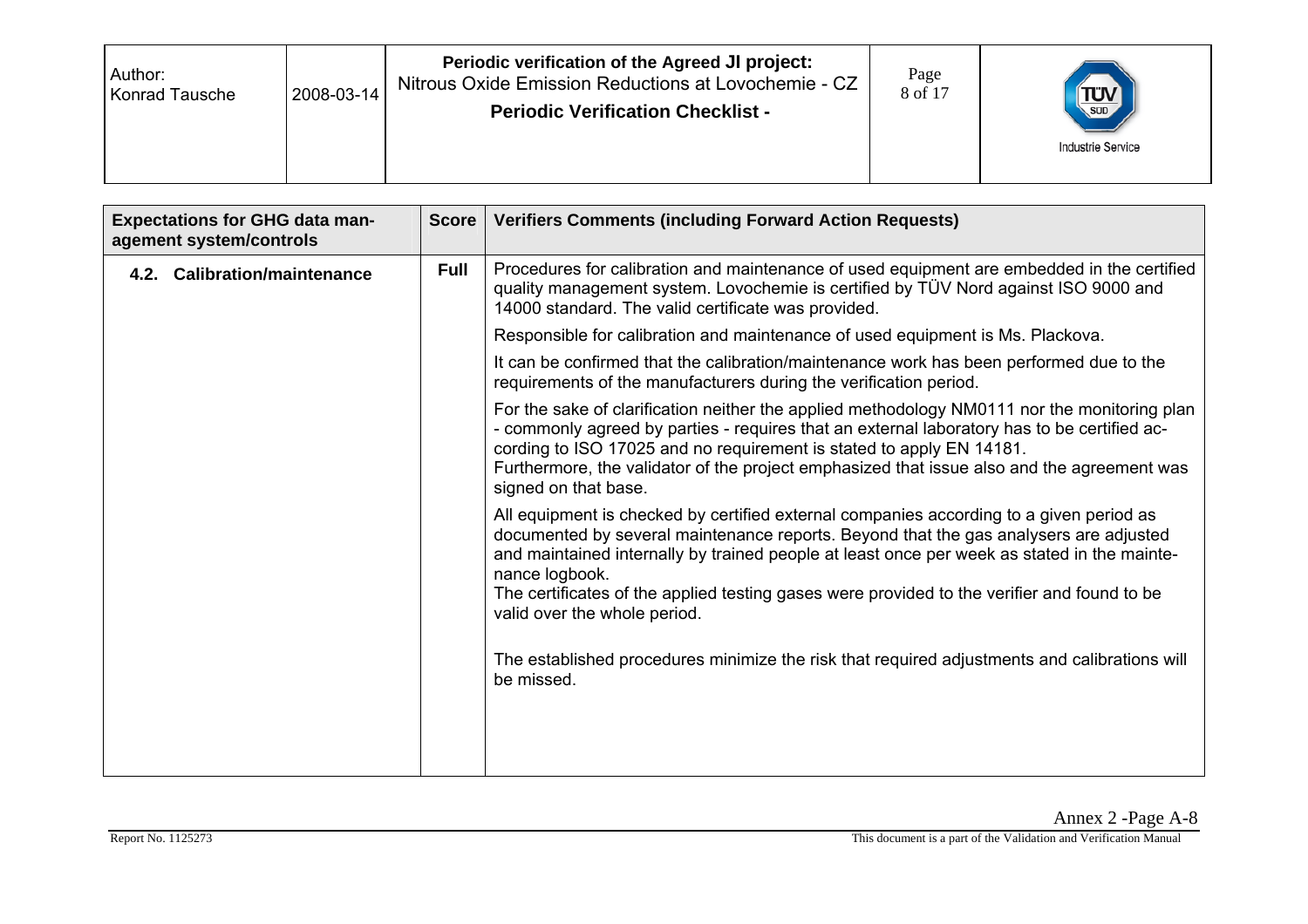| Author:<br>Konrad Tausche | 2008-03-14 | Periodic verification of the Agreed JI project:<br>Nitrous Oxide Emission Reductions at Lovochemie - CZ<br><b>Periodic Verification Checklist -</b> | Page<br>9 of 17 | TUV<br><b>Industrie Service</b> |
|---------------------------|------------|-----------------------------------------------------------------------------------------------------------------------------------------------------|-----------------|---------------------------------|
|---------------------------|------------|-----------------------------------------------------------------------------------------------------------------------------------------------------|-----------------|---------------------------------|

| <b>Expectations for GHG data man-</b><br>agement system/controls | <b>Score</b> | <b>Verifiers Comments (including Forward Action Requests)</b>                                                                                                                                                                                                                                                                                                                                                                                                           |  |  |
|------------------------------------------------------------------|--------------|-------------------------------------------------------------------------------------------------------------------------------------------------------------------------------------------------------------------------------------------------------------------------------------------------------------------------------------------------------------------------------------------------------------------------------------------------------------------------|--|--|
| <b>5. GHG Calculations</b>                                       |              |                                                                                                                                                                                                                                                                                                                                                                                                                                                                         |  |  |
| 5.1. Use of estimates and default<br>data                        | <b>Full</b>  | For estimating the emission reduction two estimates and default values are applied: Global<br>warming potential of $N_2O$ , which is 310 $CO_{2e}$ and the validated and agreed baseline factor of<br>7,52 kg $N_2O / t$ HNO <sub>3</sub>                                                                                                                                                                                                                               |  |  |
|                                                                  |              | <b>Corrective Action Request #1 (CAR#1):</b>                                                                                                                                                                                                                                                                                                                                                                                                                            |  |  |
|                                                                  |              | Due to the approved methodology AM0034 the baseline emission factor - once determined -<br>is only valid if the project campaign length is not shorter than the baseline campaign.<br>If the project campaign is shorter (which means less production of nitric acid in the project<br>campaign), the baseline emission factor must be recalculated.<br>This is considered as an essential fact on determining the emission reductions in the verifica-<br>tion period. |  |  |
|                                                                  |              | The Monitoring Report has to be revised in order to take the recalculation of the baseline<br>emission factor for each project campaign into account.<br>For the sake of transparency the information concerning the period and amount of nitric acid<br>production during the project campaigns should be included in the Monitoring Report, too.                                                                                                                      |  |  |
| 5.2. Guidance on checks and re-<br>views                         | <b>Full</b>  | Specific documented guidance on checks and reviews are not identified. However,<br>management reviews were performed, covering the whole verification period. In addition<br>general established routines for internal verification ensure high reliable calculation and re-<br>porting.                                                                                                                                                                                |  |  |
| 5.3. Internal verification / valida-<br>tion                     | <b>Full</b>  | The performance of internal audits regarding the project activity and emission reduction<br>monitoring has been documented. See also 5.2                                                                                                                                                                                                                                                                                                                                |  |  |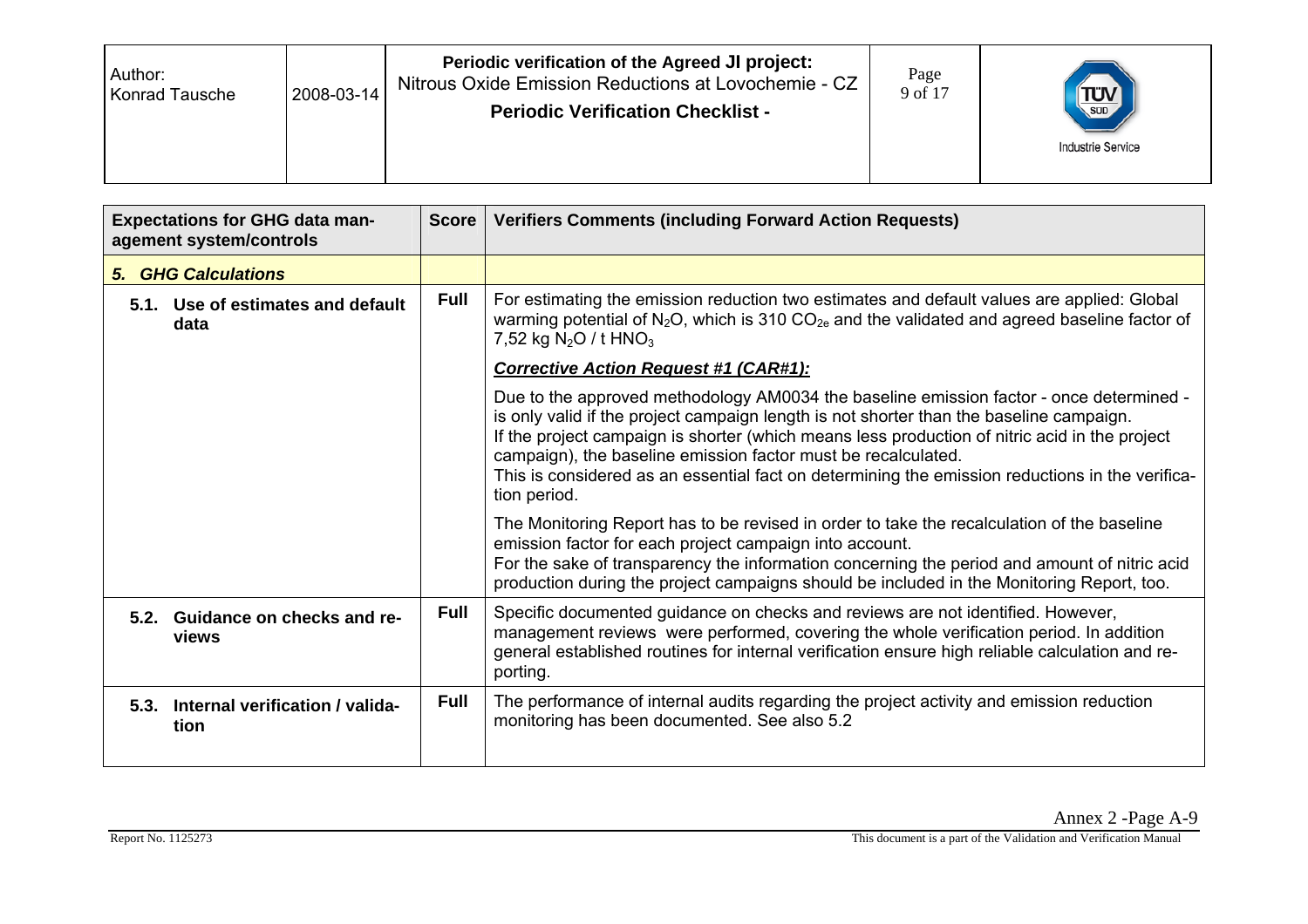| Author:<br>2008-03-14<br>Konrad Tausche | Periodic verification of the Agreed JI project:<br>Nitrous Oxide Emission Reductions at Lovochemie - CZ<br><b>Periodic Verification Checklist -</b> | Page<br>10 of 17 | $T_{\text{SUD}}$<br><b>Industrie Service</b> |
|-----------------------------------------|-----------------------------------------------------------------------------------------------------------------------------------------------------|------------------|----------------------------------------------|
|-----------------------------------------|-----------------------------------------------------------------------------------------------------------------------------------------------------|------------------|----------------------------------------------|

| <b>Expectations for GHG data man-</b><br>agement system/controls | <b>Score</b> | <b>Verifiers Comments (including Forward Action Requests)</b>                                                                                                                                                                                                                                                                     |  |  |  |
|------------------------------------------------------------------|--------------|-----------------------------------------------------------------------------------------------------------------------------------------------------------------------------------------------------------------------------------------------------------------------------------------------------------------------------------|--|--|--|
| <b>Data protection measures</b><br>5.4.                          | <b>Full</b>  | The quality management system as well as the real handling demonstrated that each rele-<br>vant data are save. On the one hand specific skills for using the data bases are required and<br>on the other hand defined quality assurance procedures are in place. Computer and elec-<br>tronic equipment are protected physically. |  |  |  |
|                                                                  |              | Different data back up systems of using CDs, hardcopies are an additional measure of data<br>protection.                                                                                                                                                                                                                          |  |  |  |
| 5.5. IT systems                                                  | <b>Full</b>  | Following IT systems and software solutions are used for data monitoring, recording and re-<br>porting:                                                                                                                                                                                                                           |  |  |  |
|                                                                  |              | MSOffice (Microsoft),<br>$\circ$                                                                                                                                                                                                                                                                                                  |  |  |  |
|                                                                  |              | MiniTAL by ELIDIS,<br>$\circ$                                                                                                                                                                                                                                                                                                     |  |  |  |
|                                                                  |              | Process control system DCS Delta V by Emerson<br>$\circ$                                                                                                                                                                                                                                                                          |  |  |  |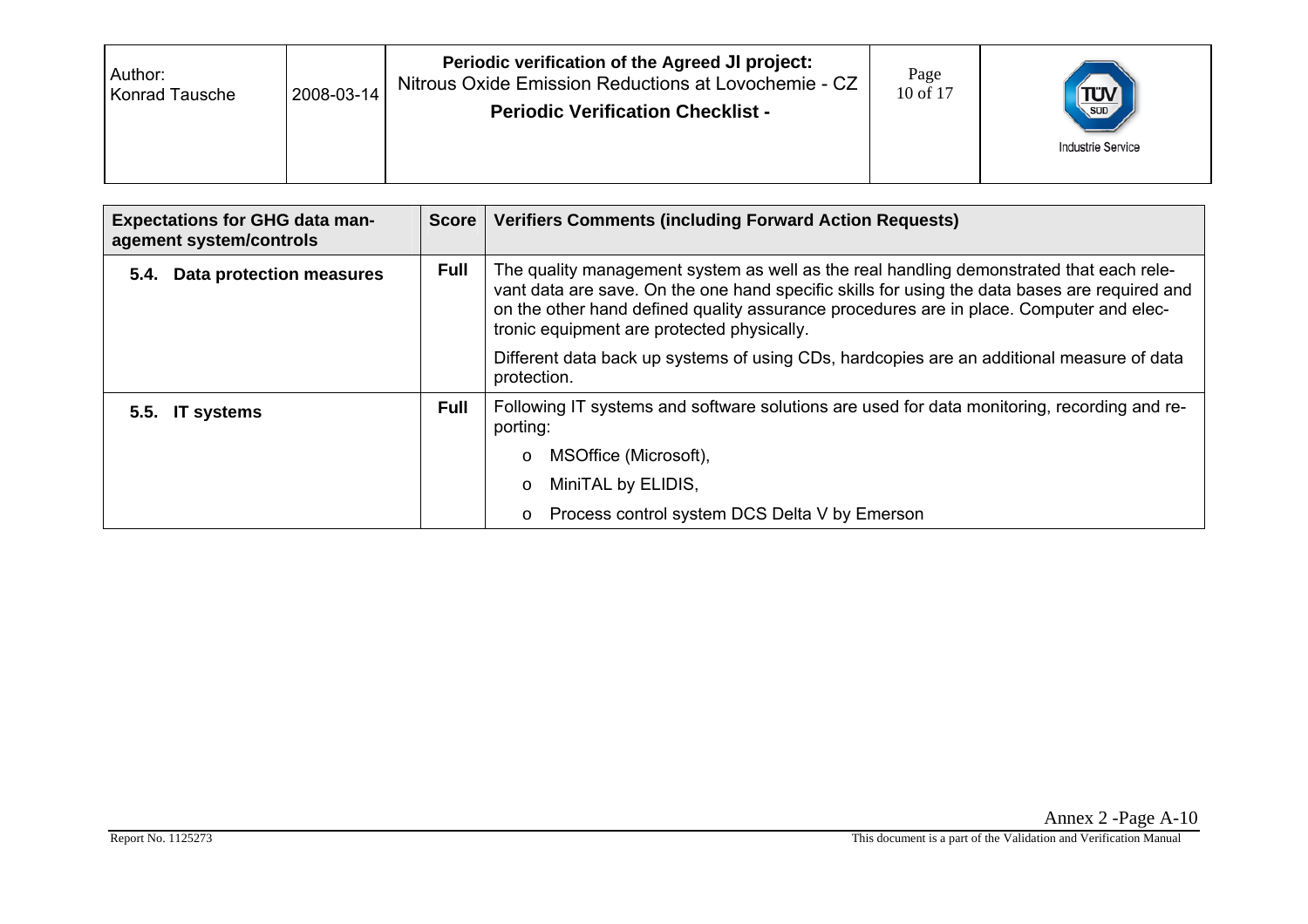| Author:<br>2008-03-14<br>Konrad Tausche | Periodic verification of the Agreed JI project:<br>Nitrous Oxide Emission Reductions at Lovochemie - CZ<br><b>Periodic Verification Checklist -</b> | Page<br>11 of 17 | $T_{\text{sub}}$<br><b>Industrie Service</b> |
|-----------------------------------------|-----------------------------------------------------------------------------------------------------------------------------------------------------|------------------|----------------------------------------------|
|-----------------------------------------|-----------------------------------------------------------------------------------------------------------------------------------------------------|------------------|----------------------------------------------|

## **Table 2: GHG calculation procedures and management control testing**

| Identification of potential reporting risk                                                                                                                                                                                                                                                                                                                                                                                                                                                                                                                                                                                                                                                                                                                                                                                                                                                                                                                                                                                                                                     | Identification, assessment and testing of man-<br>agement controls                                                                                                                                                                                                                                                                                                                                                                                                                                                                                                                                                                                                                                                                                                                                                                                                                                                                                                                                                                            | Areas of residual risks                                                                                                                                                                                                                                                           |
|--------------------------------------------------------------------------------------------------------------------------------------------------------------------------------------------------------------------------------------------------------------------------------------------------------------------------------------------------------------------------------------------------------------------------------------------------------------------------------------------------------------------------------------------------------------------------------------------------------------------------------------------------------------------------------------------------------------------------------------------------------------------------------------------------------------------------------------------------------------------------------------------------------------------------------------------------------------------------------------------------------------------------------------------------------------------------------|-----------------------------------------------------------------------------------------------------------------------------------------------------------------------------------------------------------------------------------------------------------------------------------------------------------------------------------------------------------------------------------------------------------------------------------------------------------------------------------------------------------------------------------------------------------------------------------------------------------------------------------------------------------------------------------------------------------------------------------------------------------------------------------------------------------------------------------------------------------------------------------------------------------------------------------------------------------------------------------------------------------------------------------------------|-----------------------------------------------------------------------------------------------------------------------------------------------------------------------------------------------------------------------------------------------------------------------------------|
| According to the well documented procedures<br>and the well documented calibrations and main-<br>tenance of used equipment the residual main risk<br>can be identified in human errors in practise and<br>systematic errors. Reporting risks due to accu-<br>racy of used equipment seems not to be relevant<br>as those uncertainties have been considered in<br>determination of the baseline factor of t $N_2O/t$<br>$HNO3$ . The applied equipment has not changed<br>since that time.<br>Risk of systematic errors:<br>O<br>The submitted data records indicates that the<br>daily period of nitric acid production and flow<br>of ammonia dos not match with recorded data<br>from tail gas measurements. The reason for<br>that is that the data of nitric acid is determined<br>per each shift and is summarized for 3 shifts<br>running from 5 am to 5 am. The data from the<br>tail gas, however, are determined automati-<br>cally with the emission control system Mini-<br>TAL. For legal purposes the MiniTAL meas-<br>ures and submits data from 0:00 to 24:00. | The project owner is aware of the risk of this system-<br>atic error (different daily recording periods).<br>Staffs that are responsible for internal maintenance<br>have been trained by the equipment supplier. Training<br>documentation has been provided. The documenta-<br>tion of conducted own adjustments indicates that it<br>was done by the same trained persons. The fre-<br>quency of internal adjustment and maintenance was<br>performed every week. The crosscheck between the<br>reference values of the testing gas and the data veri-<br>fied on-site showed, that the stuff is enough experi-<br>enced.<br>As mentioned above: the export of data is not easy<br>and needs special know how of the data base. For<br>that reason the stored and archived original data has<br>been checked data and the process of exporting has<br>been demonstrated.<br>Human errors due to carelessness are tried mini-<br>mized due to internal check routines. Nevertheless<br>the verification team verified randomly the original | As mentioned above and in the left<br>column: the data export is sensi-<br>tive. The verification team empha-<br>size the application of the docu-<br>mented procedures to ensure that<br>data are exported correctly and<br>always according to this estab-<br>lished procedure. |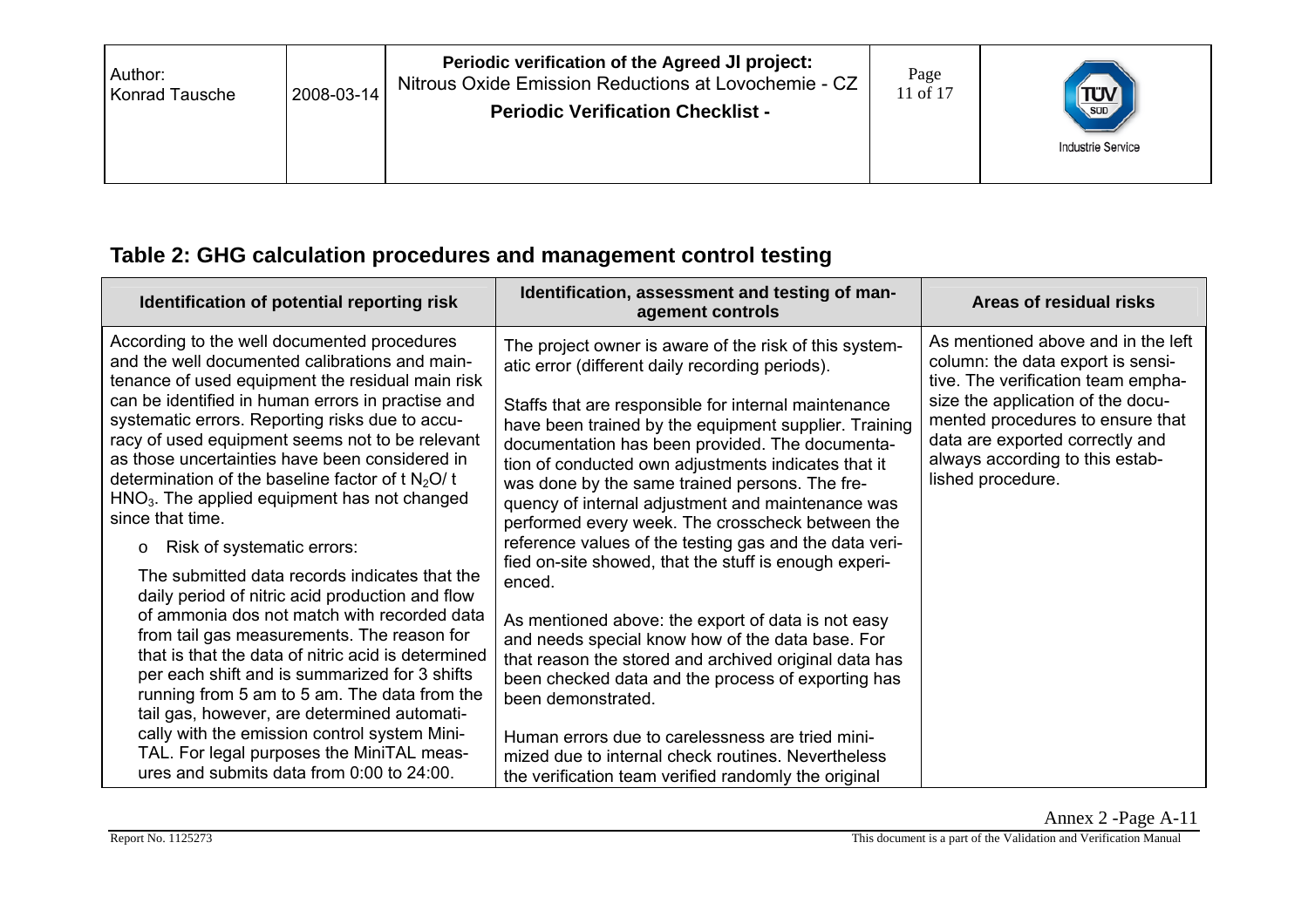| Author:<br><b>Konrad Tausche</b> | 2008-03-14 | Periodic verification of the Agreed JI project:<br>Nitrous Oxide Emission Reductions at Lovochemie - CZ<br><b>Periodic Verification Checklist -</b> | Page<br>12 of 17 | <b>TÜV</b><br>SUD<br><b>Industrie Service</b> |
|----------------------------------|------------|-----------------------------------------------------------------------------------------------------------------------------------------------------|------------------|-----------------------------------------------|
|----------------------------------|------------|-----------------------------------------------------------------------------------------------------------------------------------------------------|------------------|-----------------------------------------------|

| Identification of potential reporting risk                                                                                    | Identification, assessment and testing of man-<br>agement controls | Areas of residual risks |
|-------------------------------------------------------------------------------------------------------------------------------|--------------------------------------------------------------------|-------------------------|
| Human errors<br>Human errors can be reasoned due to lack of<br>trainings, qualification or simply because of<br>carelessness. | measured and stored data and compared it with re-<br>ported ones.  |                         |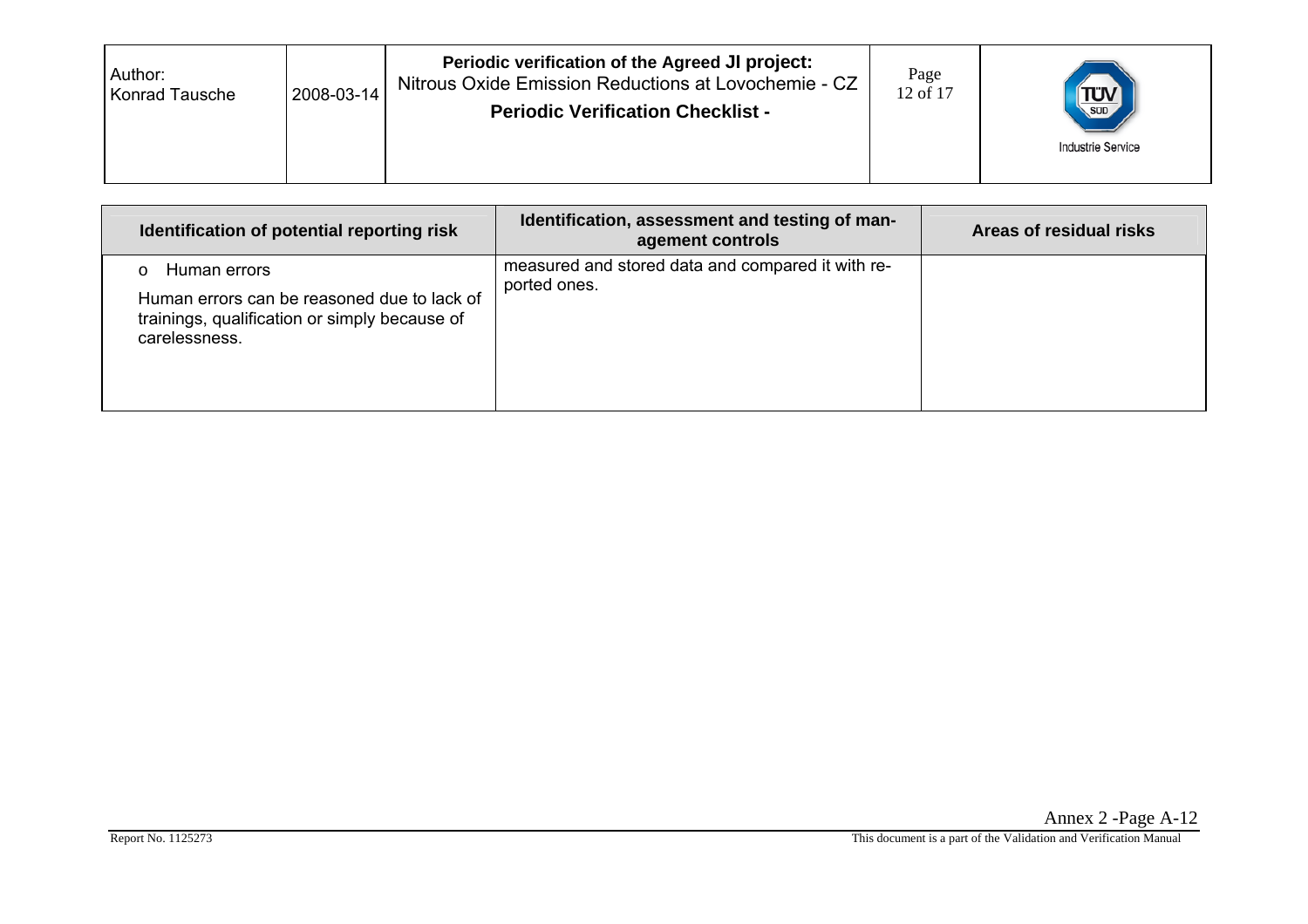| Author:<br>Konrad Tausche | 2008-03-14 | Periodic verification of the Agreed JI project:<br>Nitrous Oxide Emission Reductions at Lovochemie - CZ<br><b>Periodic Verification Checklist -</b> | Page<br>13 of 17 | $\frac{1}{\sqrt{\frac{1}{500}}}$<br><b>Industrie Service</b> |
|---------------------------|------------|-----------------------------------------------------------------------------------------------------------------------------------------------------|------------------|--------------------------------------------------------------|
|                           |            |                                                                                                                                                     |                  |                                                              |

## **Table 3: Detailed audit testing of residual risk areas and random testing**

| Areas of residual risks                                                                                                                                                                                                                                                                                                                                                                                                                                                                                                                                                                                                                                                                                                | Additional verification testing performed                                                                                                                                                    | <b>Conclusions and Areas Requiring</b><br>Improvement<br>(including Forward Action Re-<br>quests)                                                                                                                                                                                                                                                         |
|------------------------------------------------------------------------------------------------------------------------------------------------------------------------------------------------------------------------------------------------------------------------------------------------------------------------------------------------------------------------------------------------------------------------------------------------------------------------------------------------------------------------------------------------------------------------------------------------------------------------------------------------------------------------------------------------------------------------|----------------------------------------------------------------------------------------------------------------------------------------------------------------------------------------------|-----------------------------------------------------------------------------------------------------------------------------------------------------------------------------------------------------------------------------------------------------------------------------------------------------------------------------------------------------------|
| The recalculation of the baseline emission factor<br>for the project campaign, which is overlapping<br>into the next verification period must be also con-<br>sidered in the consecutive verification.<br>The baseline emission factor of this<br>project campaign and so the achieved emission<br>reductions from a period of $28.11.07 - 31.12.07$<br>must be revised accordingly. The real nitric acid<br>production of this campaign and hence the pro-<br>ject emission factor can only be determined after<br>the end of this campaign.<br>Finally the realized difference of the emission<br>reductions from the period of $28.11.07 -$<br>31.12.07 will be taken into account within the<br>next verification. | A revised Monitoring Report (Rev.1) has been sub-<br>mitted. The recalculation of the baseline emission<br>factor as well as the production of each campaign<br>has been assessed intensely. | <b>Forward Action Request #3</b><br>(FAR#3)<br>In the excel-calculation, which is<br>attached to the Monitoring Report<br>the applied baseline emission factor<br>as well as the nitric acid production<br>for each campaign and the part of<br>nitric acid which was produced in<br>the verification period should be in-<br>dicated more transparently. |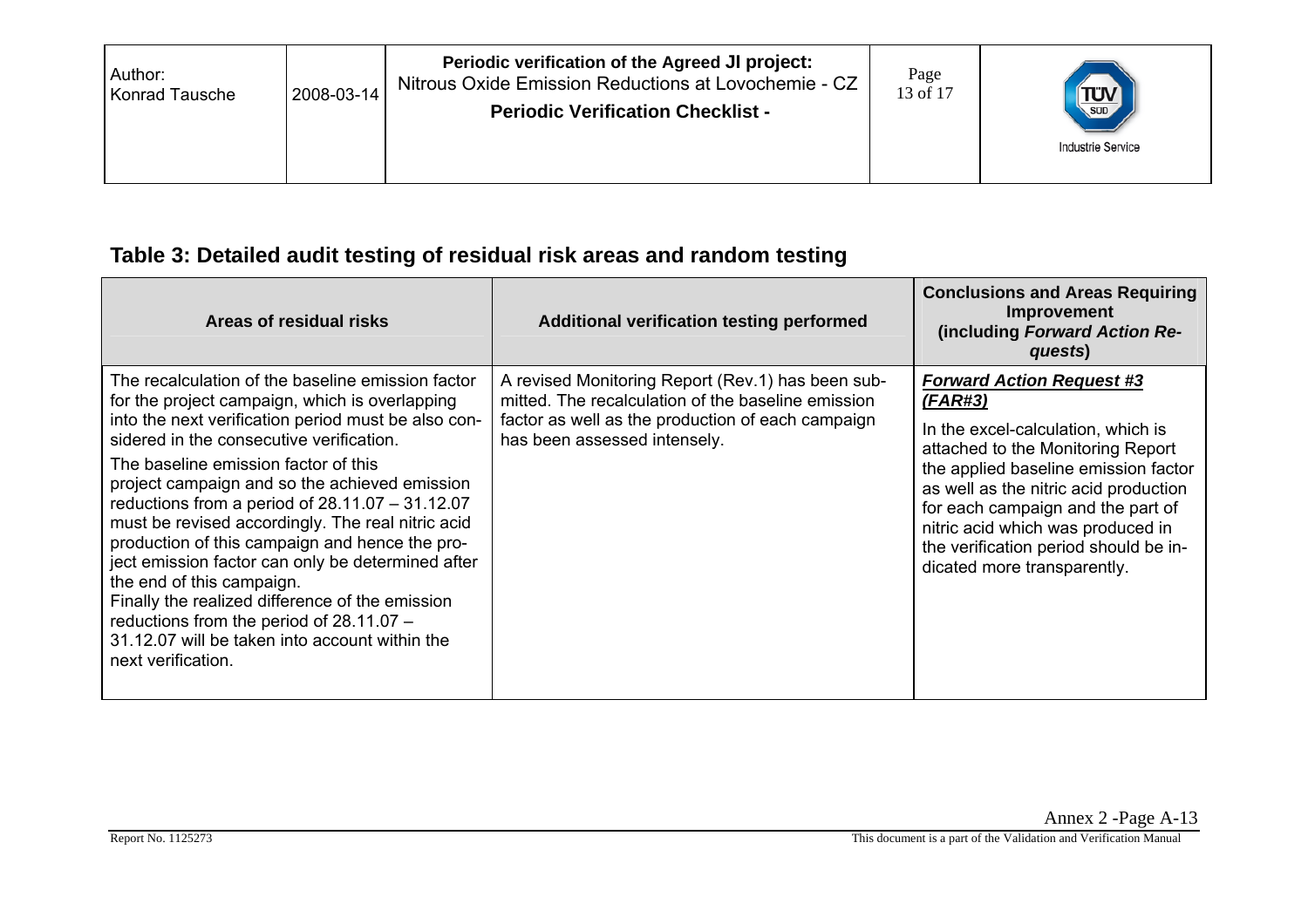| Periodic verification of the Agreed JI project:<br>Author:<br>Nitrous Oxide Emission Reductions at Lovochemie - CZ<br>2008-03-14<br>Konrad Tausche<br><b>Periodic Verification Checklist -</b> | Page<br>14 of 17 | SUD<br><b>Industrie Service</b> |
|------------------------------------------------------------------------------------------------------------------------------------------------------------------------------------------------|------------------|---------------------------------|
|------------------------------------------------------------------------------------------------------------------------------------------------------------------------------------------------|------------------|---------------------------------|

## **Table 4: Compilation of open issues**

| <b>Corrective and Forward Action Requests by</b><br>audit team                                                                                                                                                                                                                                                                                                      | Summary of project owner response                                                                                                                                                                                                                                                                                        | <b>Audit team conclusion</b>                                                                                                                                                                                                                                                                                              |
|---------------------------------------------------------------------------------------------------------------------------------------------------------------------------------------------------------------------------------------------------------------------------------------------------------------------------------------------------------------------|--------------------------------------------------------------------------------------------------------------------------------------------------------------------------------------------------------------------------------------------------------------------------------------------------------------------------|---------------------------------------------------------------------------------------------------------------------------------------------------------------------------------------------------------------------------------------------------------------------------------------------------------------------------|
| <b>Corrective Action Request #1 (CAR#1):</b><br>Due to the approved methodology AM0034 the<br>baseline emission factor - once determined - is<br>only valid if the project campaign length is not<br>shorter than the baseline campaign.<br>If the project campaign is shorter (which<br>means less production of nitric acid in the pro-                           | The Monitoring Report has been revised (Re-<br>vision 1) in accordance with CAR#1– the base-<br>line emission factor and ERs for each project<br>campaign were recalculated, also the informa-<br>tion concerning the period and amount of the<br>nitric acid production during the project cam-<br>paigns was included. | The revised Monitoring Report was provided.<br>The required recalculation as well as the un-<br>derlying information is included. The revised<br>calculation of the Emission Reductions as well<br>as the recalculation of the Baseline Emission<br>Factor was assessed by the verifying team and<br>found to be correct. |
| ject campaign), the baseline emission factor<br>must be recalculated.<br>This is considered as an essential fact on de-<br>termining the emission reductions in the verifi-<br>cation period.                                                                                                                                                                       |                                                                                                                                                                                                                                                                                                                          | The Corrective Action Request is considered<br>to be closed.                                                                                                                                                                                                                                                              |
| The Monitoring Report has to be revised in or-<br>der to take the recalculation of the baseline<br>emission factor for each project campaign into<br>account.<br>For the sake of transparency the information<br>concerning the period and amount of nitric acid<br>production during the project campaigns<br>should be included in the Monitoring Report,<br>too. |                                                                                                                                                                                                                                                                                                                          |                                                                                                                                                                                                                                                                                                                           |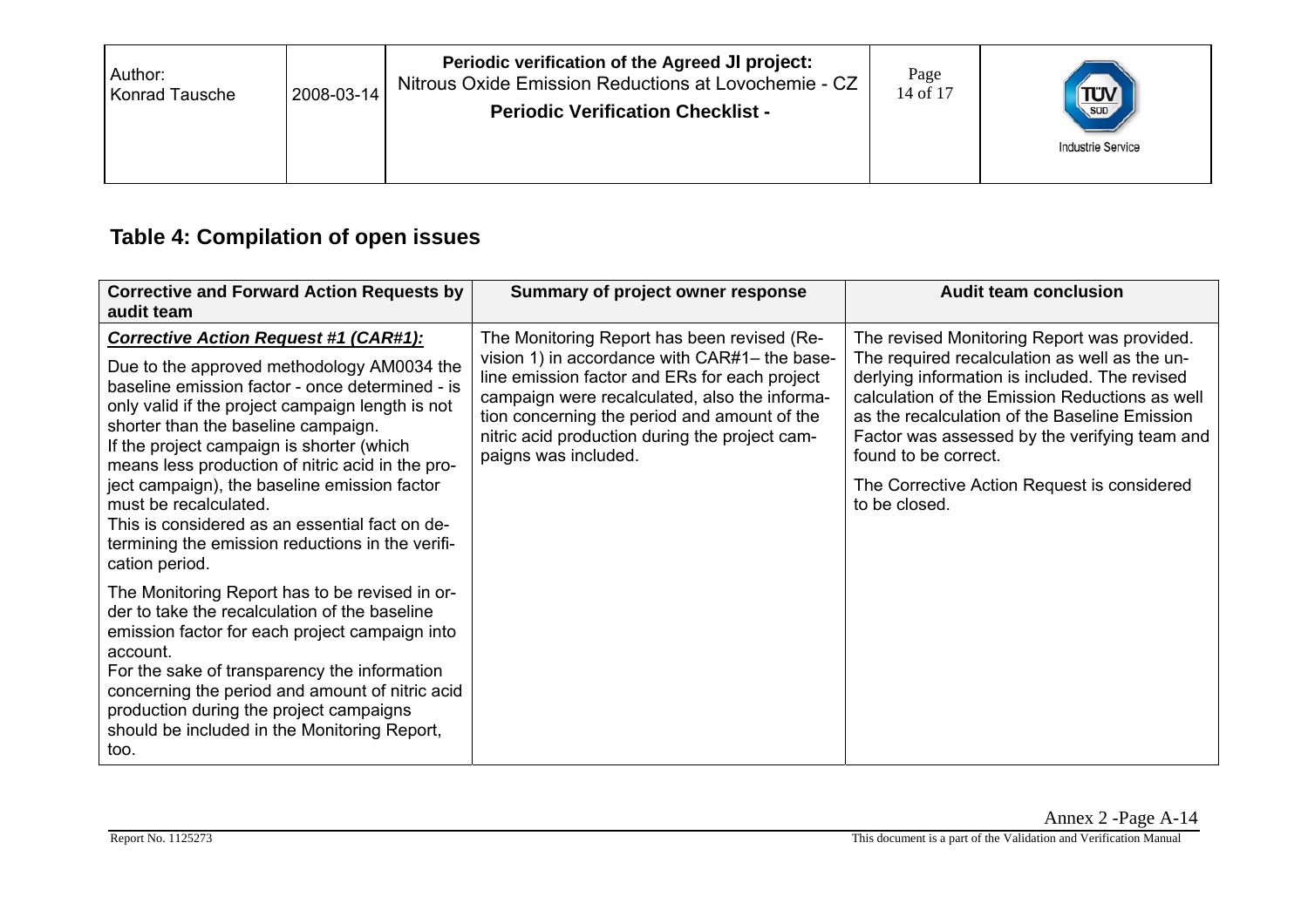| Author:<br>2008-03-14<br><b>Konrad Tausche</b> | Periodic verification of the Agreed JI project:<br>Nitrous Oxide Emission Reductions at Lovochemie - CZ<br><b>Periodic Verification Checklist -</b> | Page<br>15 of 17 | <b>TUV</b><br><b>Industrie Service</b> |
|------------------------------------------------|-----------------------------------------------------------------------------------------------------------------------------------------------------|------------------|----------------------------------------|
|------------------------------------------------|-----------------------------------------------------------------------------------------------------------------------------------------------------|------------------|----------------------------------------|

| <b>Corrective and Forward Action Requests by</b><br>audit team                                                                                                                                                                                                                                                                                                                                                                                                   | Summary of project owner response                                                                       | <b>Audit team conclusion</b>                                                                                                                                                                                                                             |
|------------------------------------------------------------------------------------------------------------------------------------------------------------------------------------------------------------------------------------------------------------------------------------------------------------------------------------------------------------------------------------------------------------------------------------------------------------------|---------------------------------------------------------------------------------------------------------|----------------------------------------------------------------------------------------------------------------------------------------------------------------------------------------------------------------------------------------------------------|
| <b>Clarification Request #1 (CR#1):</b><br>The production of nitric acid is determined per<br>shift. Shift changes are at 5:00 am, 13:00 and<br>21:00. The daily production of nitric acid is cal-<br>culated as the sum of the three shifts produc-<br>tions (from $5:00$ a.m. to $05:00$ a.m. of the next<br>day). The MiniTal however records the daily<br>data from a period from 00:01 a.m. to 00:00<br>p.m. due to legal requirements (NOx-<br>emissions). | A clear statement (incl. examples) was imple-<br>mented into the Revision 1 of the Monitoring<br>Report | The revised Monitoring Report clearly indicates<br>the project specific approach and explains the<br>impact on the provided figures in general and<br>by the help of examples sufficiently.<br>This Clarification Request is considered to be<br>closed. |
| Especially in periods of start up or shut down<br>of the plant the provided figures were as-<br>sessed by the verifier and found to be reason-<br>able.<br>However a clear statement is required in the<br>Monitoring Report, because these different in-<br>tegration periods of the two systems can lead<br>to figures in the excel sheet, which are capable<br>to be misunderstood.                                                                           |                                                                                                         |                                                                                                                                                                                                                                                          |
| <b>Forward Action Request #1 (FAR#1)</b><br>Due to information from the project owner the<br>project management will be restructured from<br>the end of this verification period. It's planned<br>to integrate the processes in the daily routines<br>of the plant responsibilities. However it is cru-                                                                                                                                                          |                                                                                                         | To be considered in the next verification                                                                                                                                                                                                                |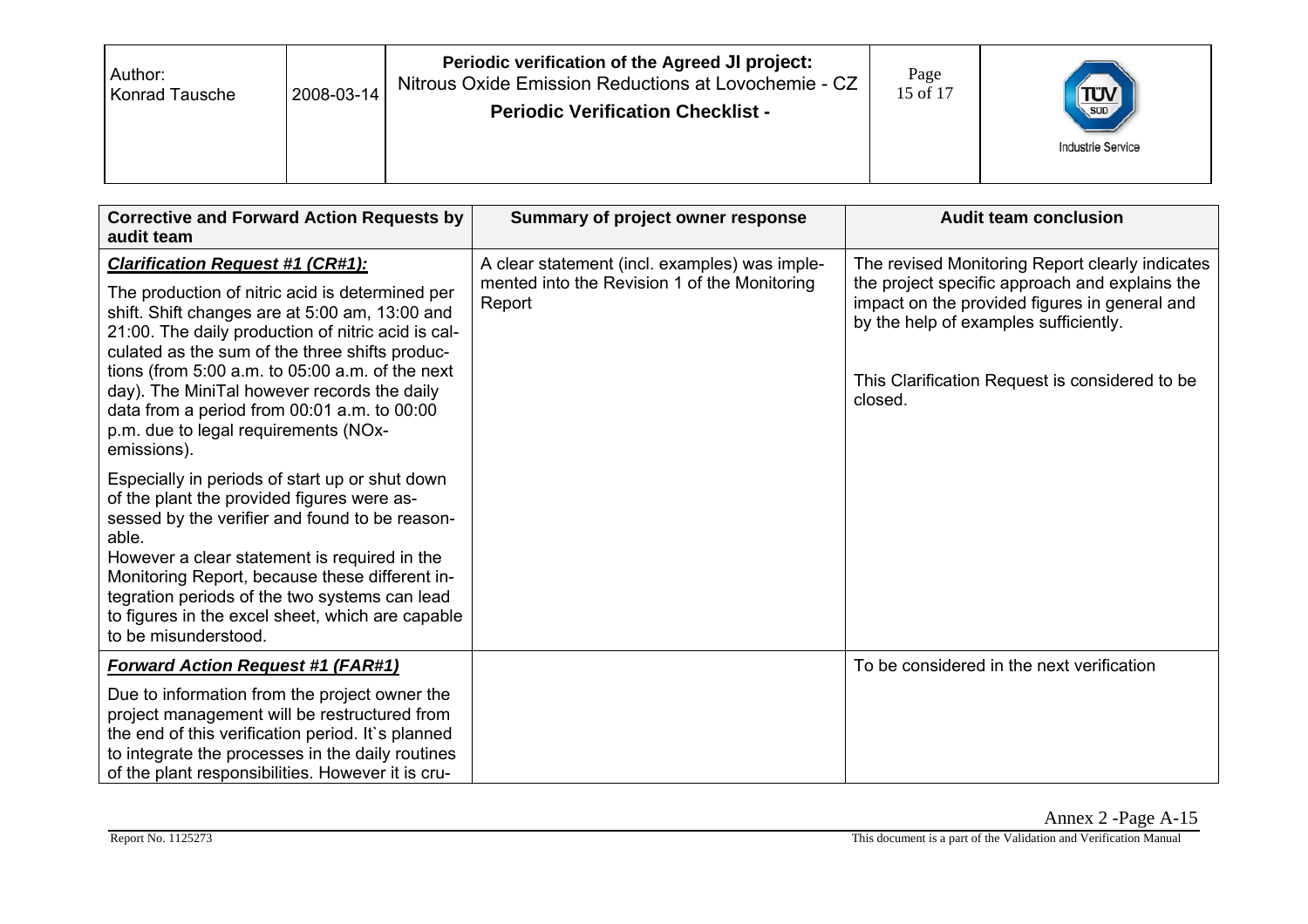| Periodic verification of the Agreed JI project:<br>Page<br>Author:<br>Nitrous Oxide Emission Reductions at Lovochemie - CZ<br>2008-03-14<br>16 of 17<br><b>Konrad Tausche</b><br><b>Periodic Verification Checklist -</b> | <b>TUV</b><br><b>Industrie Service</b> |
|---------------------------------------------------------------------------------------------------------------------------------------------------------------------------------------------------------------------------|----------------------------------------|
|---------------------------------------------------------------------------------------------------------------------------------------------------------------------------------------------------------------------------|----------------------------------------|

| <b>Corrective and Forward Action Requests by</b>                                                                                                                                                                                                                                                                                                                                                                                                                                                                                                                                                                                                                                                                                                                                                                     | Summary of project owner response | <b>Audit team conclusion</b>              |
|----------------------------------------------------------------------------------------------------------------------------------------------------------------------------------------------------------------------------------------------------------------------------------------------------------------------------------------------------------------------------------------------------------------------------------------------------------------------------------------------------------------------------------------------------------------------------------------------------------------------------------------------------------------------------------------------------------------------------------------------------------------------------------------------------------------------|-----------------------------------|-------------------------------------------|
| audit team                                                                                                                                                                                                                                                                                                                                                                                                                                                                                                                                                                                                                                                                                                                                                                                                           |                                   |                                           |
| cial to install a project management which is<br>responsible and clearly assigned to the spe-<br>cific duties of this abatement project. Espe-<br>cially because very specific and overlapping<br>duties related to the existent structure are con-<br>cerned by producing reliable emission reduc-<br>tions, a clear responsibility must be installed<br>and documented in the internal monitoring<br>plan.                                                                                                                                                                                                                                                                                                                                                                                                         |                                   |                                           |
| <b>Forward Action Request #2 (FAR#2)</b>                                                                                                                                                                                                                                                                                                                                                                                                                                                                                                                                                                                                                                                                                                                                                                             |                                   | To be considered in the next verification |
| By verifying the data transfer of the provided<br>ammonia flow in the DCS and the Monitoring<br>Report an inconsistency was found. The rea-<br>son for this (limited to March 2007) could be<br>clarified on-site and was caused by a change<br>in the data collecting system with an impact on<br>the data compression. It can be confirmed by<br>the verifier, that this inconsistency has no im-<br>pact on the calculation of the emission reduc-<br>tions. This is caused by the fact, that the stated<br>ammonia flow values as given in the monitor-<br>ing report are not used for this calculation.<br>In order to gain more transparency in the data<br>flow a modification of the data transfer is nec-<br>essary. The ammonia flow raw data, which is<br>used for the calculation of the emission reduc- |                                   |                                           |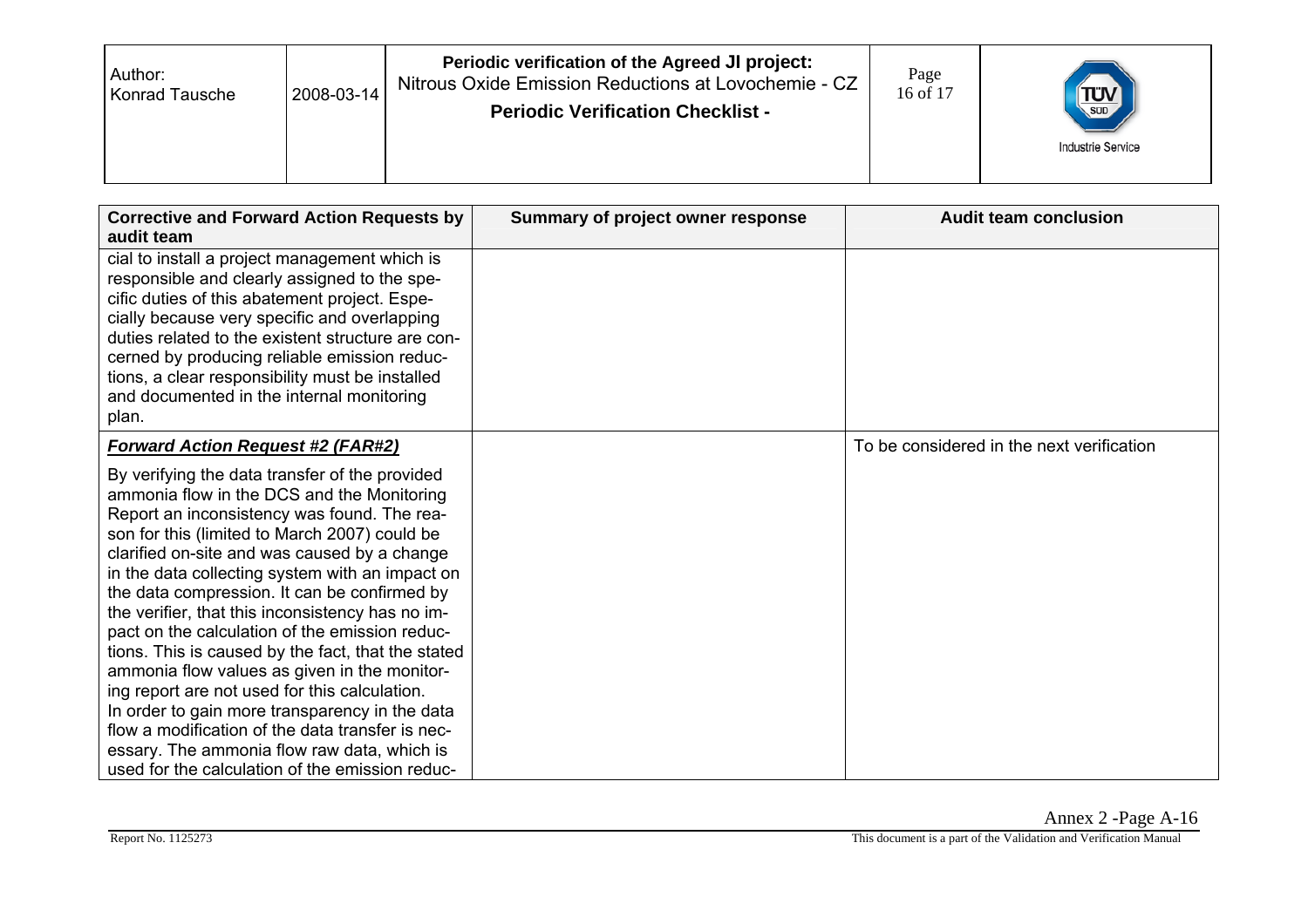| Author:<br>Konrad Tausche | 2008-03-14 | Periodic verification of the Agreed JI project:<br>Nitrous Oxide Emission Reductions at Lovochemie - CZ<br><b>Periodic Verification Checklist -</b> | Page<br>17 of 17 | $T_{\text{SUD}}$<br><b>Industrie Service</b> |
|---------------------------|------------|-----------------------------------------------------------------------------------------------------------------------------------------------------|------------------|----------------------------------------------|
|---------------------------|------------|-----------------------------------------------------------------------------------------------------------------------------------------------------|------------------|----------------------------------------------|

| <b>Corrective and Forward Action Requests by</b><br>audit team                                                                                                                                                                                                                                       | Summary of project owner response | <b>Audit team conclusion</b>              |
|------------------------------------------------------------------------------------------------------------------------------------------------------------------------------------------------------------------------------------------------------------------------------------------------------|-----------------------------------|-------------------------------------------|
| tions, must be indicated in the Monitoring Re-<br>port.<br>The data is available in the MiniTal - System.                                                                                                                                                                                            |                                   |                                           |
| <b>Forward Action Request #3 (FAR#3)</b>                                                                                                                                                                                                                                                             |                                   | To be considered in the next verification |
| In the excel-calculation, which is attached to<br>the Monitoring Report the applied baseline<br>emission factor as well as the nitric acid pro-<br>duction for each campaign and the part of nitric<br>acid which was produced in the verification<br>period should be indicated more transparently. |                                   |                                           |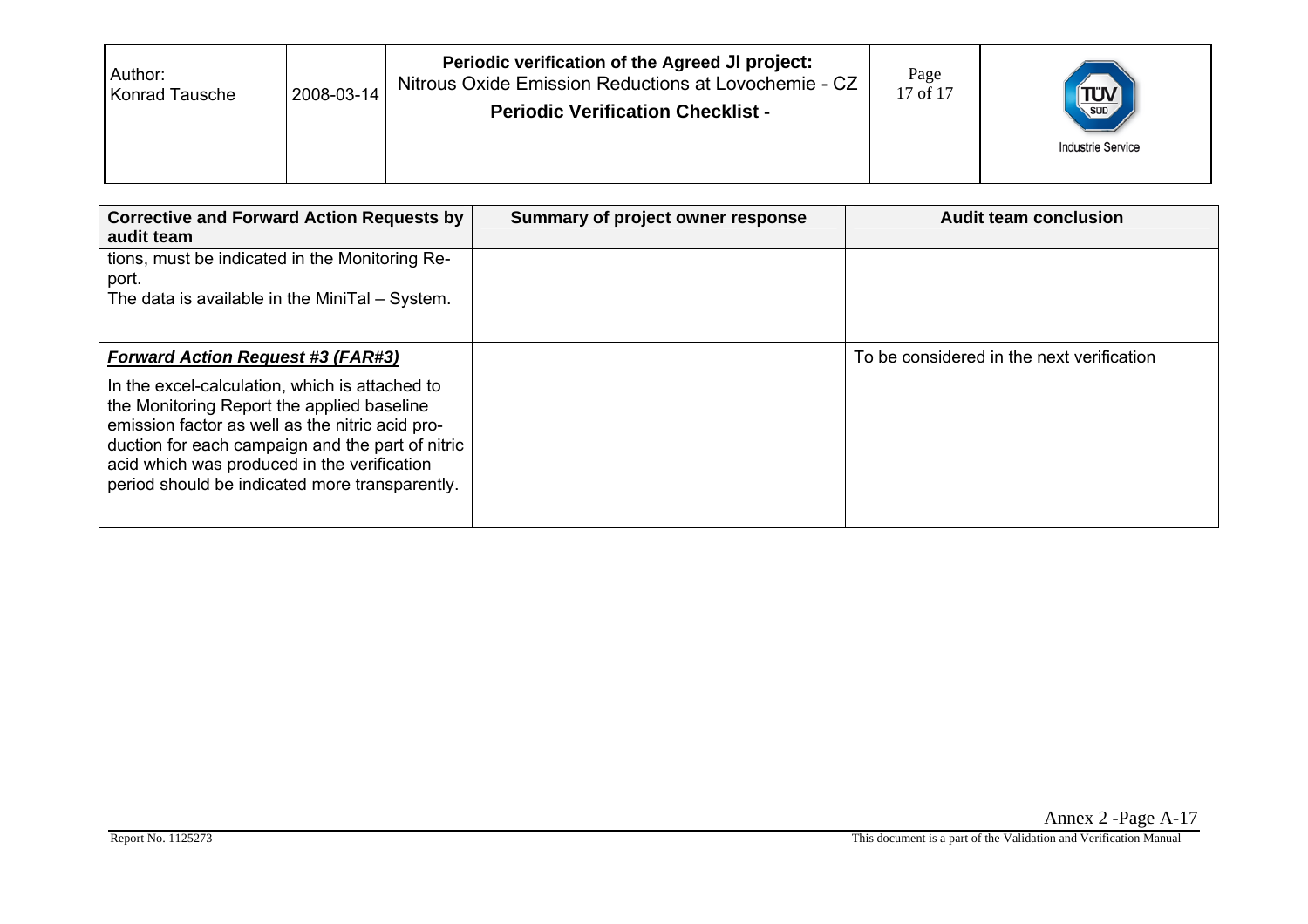**Second Periodic Verification of the JI Project: "Nitrous Oxide Emission Reductions at Lovochemie - CZ"** 

![](_page_39_Picture_1.jpeg)

## **ANNEX 2: INFORMATION REFERENCE LIST**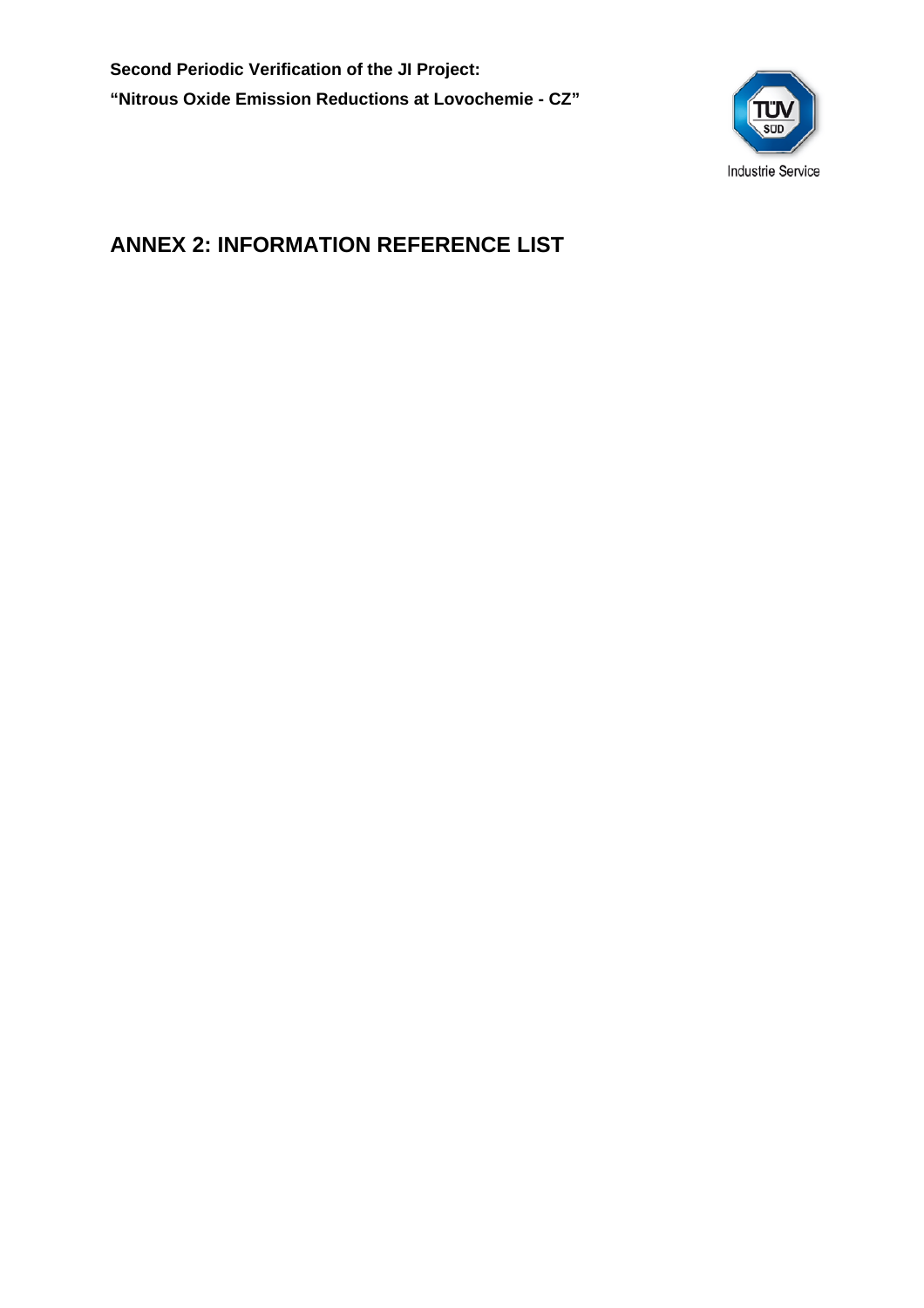| Final Report | 2008-03-14 | "Periodic verification of the Agreed JI project:<br>Nitrous Oxide Emission Reductions at Lovochemie - CZ"<br>Information Reference List | Page<br>of 2 | $\frac{1}{\text{SUD}}$   |
|--------------|------------|-----------------------------------------------------------------------------------------------------------------------------------------|--------------|--------------------------|
|              |            |                                                                                                                                         |              | <b>Industrie Service</b> |

| <b>Reference</b> | <b>Document or Type of Information</b>                                                                        |                                                  |                                                                                                                            |
|------------------|---------------------------------------------------------------------------------------------------------------|--------------------------------------------------|----------------------------------------------------------------------------------------------------------------------------|
| No.              |                                                                                                               |                                                  |                                                                                                                            |
|                  | PDD version 2.0, validated by DNV                                                                             |                                                  |                                                                                                                            |
| $\overline{2}$   | PDD version 2.1, annex one of ERPA                                                                            |                                                  |                                                                                                                            |
| 3                | dated 12/10/2005                                                                                              |                                                  | DNV in the validation report: "NITROUS OXIDE EMISSION REDUCTIONS AT LOVOCHEMIE - CZ", report no. 2005-1181, rev. 1,        |
|                  | On-site and on-line interviews conducted on February 07, 2008 by TÜV SÜD                                      |                                                  |                                                                                                                            |
|                  | Verification team:                                                                                            |                                                  |                                                                                                                            |
|                  | Mr. Martin Schröder                                                                                           | Project Manager                                  | TÜV SÜD                                                                                                                    |
|                  | Mr. Konrad Tausche                                                                                            | <b>GHG Auditor</b>                               | <b>TÜV SÜD</b>                                                                                                             |
|                  | Mr. Petr Matushinsky                                                                                          | Auditor                                          | <b>TÜV Nord</b>                                                                                                            |
|                  | Interviewed persons:                                                                                          |                                                  |                                                                                                                            |
|                  | Mr. Petr Cermanek                                                                                             | Plant Manager of HNO3-<br>plant KD 6             | <b>LOVOCHEMIE</b>                                                                                                          |
|                  | Mr. Petr Peterka                                                                                              | Specialist on measurement<br>and automation      | <b>LOVOCHEMIE</b>                                                                                                          |
|                  | Mrs. Stanislava Kadava                                                                                        | <b>Head of Environmental</b><br>department       | <b>LOVOCHEMIE</b>                                                                                                          |
|                  | Mr D. Tupec                                                                                                   | <b>Technician in Environmental</b><br>department | <b>LOVOCHEMIE</b>                                                                                                          |
|                  | Mr. Vaslav Imid                                                                                               | Technician in HNO3-plant<br>KD <sub>6</sub>      | <b>LOVOCHEMIE</b>                                                                                                          |
|                  | Mr. Antonin Galle                                                                                             | Assistant in HNO3-plant<br>KD <sub>6</sub>       | <b>LOVOCHEMIE</b>                                                                                                          |
| 4                | Emission reduction purchase agreement (ERPA),                                                                 |                                                  |                                                                                                                            |
| 5                | Approved baseline and monitoring methodology AM0034                                                           |                                                  |                                                                                                                            |
| 6                |                                                                                                               |                                                  | Specific Monitoring plan of N2O emissions from the KD6 nitric acid production plant, internal document of Lovochemie, a.s. |
| $\overline{7}$   | Monitoring Report of 01. January 2007 - 31. December 2007, Lovochemie, issued on 15. January 2008             |                                                  |                                                                                                                            |
| 8                | Monitoring Report of 01. January 2007 - 31. December 2007, Revision 1 Lovochemie, issued on 15. February 2008 |                                                  |                                                                                                                            |